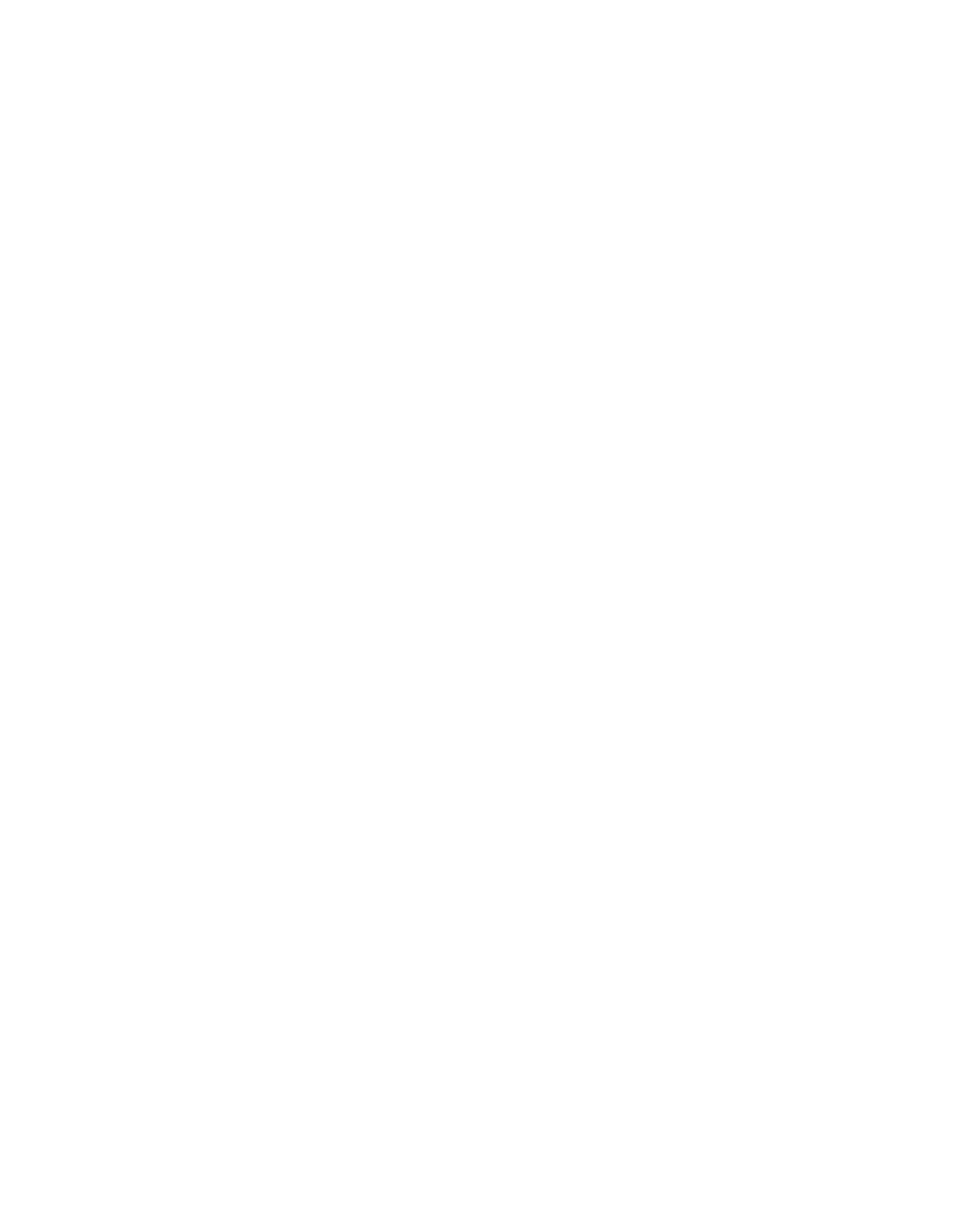#### **AGREEMENT**

## CHEMEKETA COMMUNITY COLLEGE

#### DISTRICT BOARD OF EDUCATION

#### **AND**

#### CHEMEKETA COMMUNITY COLLEGE

#### **CLASSIFIED EMPLOYEES ASSOCIATION**

#### **PREAMBLE**

This Agreement is made and entered on this  $11<sup>th</sup>$  day of July, 2019, by and between the Chemeketa Community College District Board of Education and its representatives, hereinafter referred to as the "College," and the Chemeketa Community College Classified Employees Association, hereinafter referred to as the "Association," to be effective as of July 1, 2019, unless otherwise noted in this agreement.

This document incorporates the sole and complete agreement reached between the College and the Association resulting from negotiations held pursuant to the provisions of ORS 243.650, et seq.

President )

Chemeketa-Community College Classified Employee Association

Chairperson

Chemeketa Community College College Board of Education

Negotiation's Chair Chemeketa Community College Classified Employee Association

hief Executive Officer President

Chemeketa Community College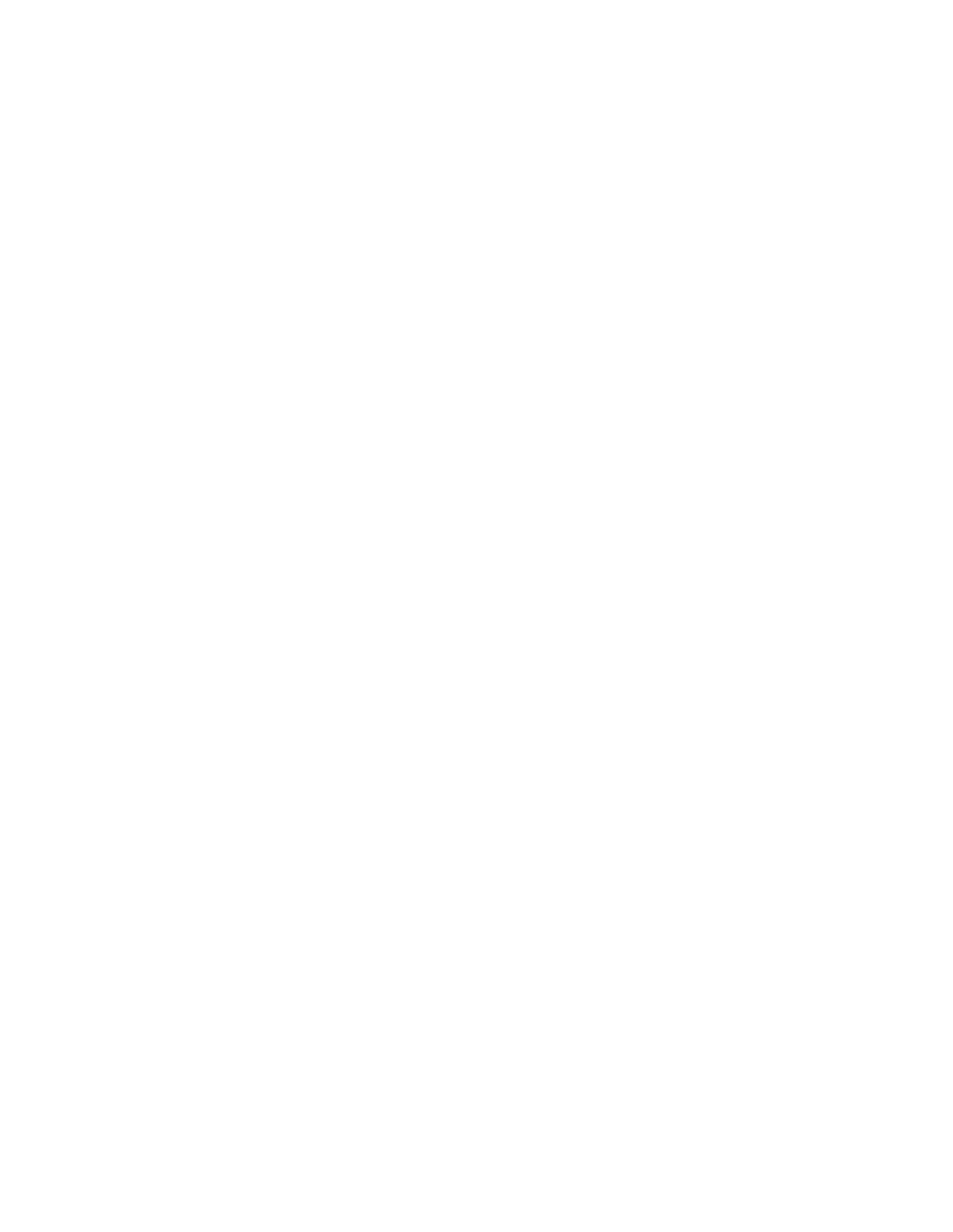## Table of Contents

| Article      | <b>Article Title</b> | Page   |
|--------------|----------------------|--------|
| Number       |                      | Number |
| 1            |                      |        |
| 2            |                      |        |
| 3            |                      |        |
| 4            |                      |        |
| 5            |                      |        |
| 6            |                      |        |
| 7            |                      |        |
| 8            |                      |        |
| 9            |                      |        |
| 10           |                      |        |
| 11           |                      |        |
| 12           |                      |        |
| 13           |                      |        |
| 14           |                      |        |
| 15           |                      |        |
| 16           |                      |        |
| 17           |                      |        |
| 18           |                      |        |
| 19           |                      |        |
| 20           |                      |        |
| 21           |                      |        |
| 22           |                      |        |
| 23           |                      |        |
| 24           |                      |        |
| 25           |                      |        |
| 26           |                      |        |
| 27           |                      |        |
| 28           |                      |        |
| 29           |                      |        |
| 30<br>31     |                      |        |
| 32           |                      |        |
| 33           |                      |        |
| 34           |                      |        |
| 35           |                      |        |
| 36           |                      |        |
| 37           |                      |        |
| 38           |                      |        |
| 39           |                      |        |
| 40           |                      |        |
| Appendix A   |                      |        |
| Appendix B   |                      |        |
| Appendix C-1 |                      |        |
| Appendix D   |                      |        |
|              |                      |        |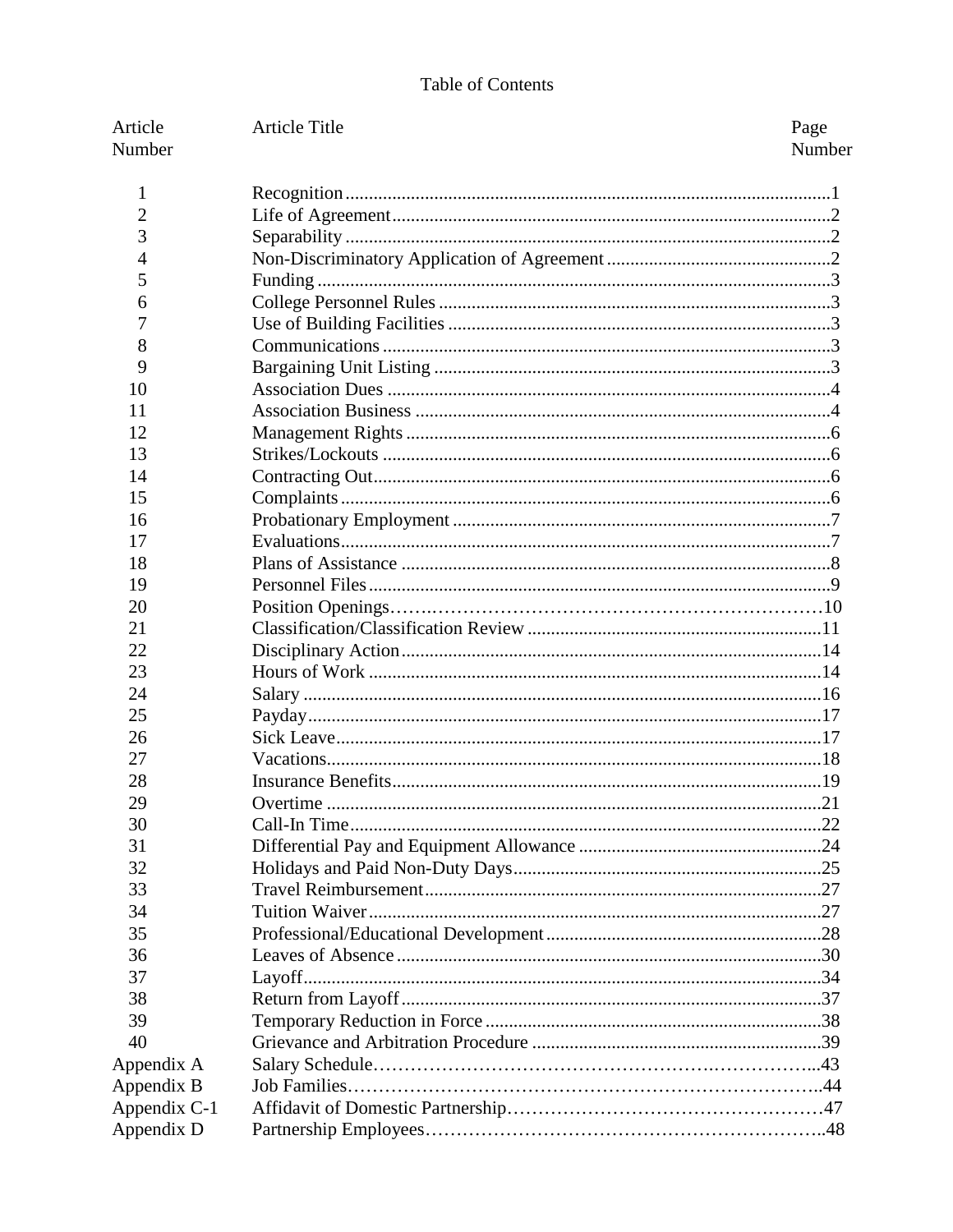## Subject List

| Subject | Article<br>Number | Page<br>Number |
|---------|-------------------|----------------|
|         |                   |                |
|         |                   |                |
|         |                   |                |
|         |                   |                |
|         |                   |                |
|         |                   |                |
|         |                   |                |
|         |                   |                |
|         |                   |                |
|         |                   |                |
|         |                   |                |
|         |                   |                |
|         |                   |                |
|         |                   |                |
|         |                   |                |
|         |                   |                |
|         |                   |                |
|         |                   |                |
|         |                   |                |
|         |                   |                |
|         |                   |                |
|         |                   |                |
|         |                   |                |
|         |                   |                |
|         |                   |                |
|         |                   |                |
|         |                   |                |
|         |                   |                |
|         |                   |                |
|         |                   |                |
|         |                   |                |
|         |                   |                |
|         |                   |                |
|         |                   |                |
|         |                   |                |
|         |                   |                |
|         |                   |                |
|         |                   |                |
|         |                   |                |
|         |                   |                |
|         |                   |                |
|         |                   |                |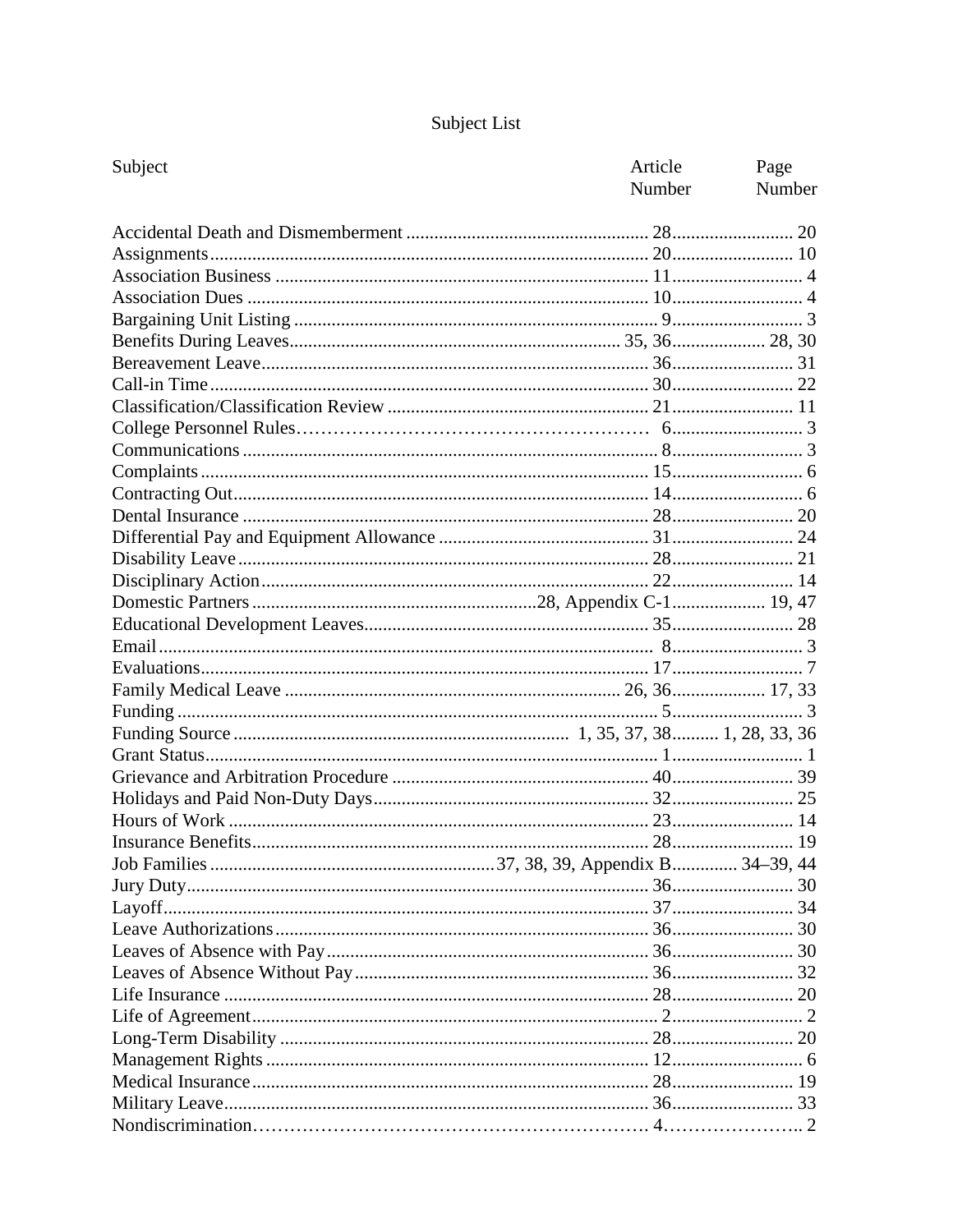## Subject List (continued)

| Subject | Article | Page   |
|---------|---------|--------|
|         | Number  | Number |
|         |         |        |
|         |         |        |
|         |         |        |
|         |         |        |
|         |         |        |
|         |         |        |
|         |         |        |
|         |         |        |
|         |         |        |
|         |         |        |
|         |         |        |
|         |         |        |
|         |         |        |
|         |         |        |
|         |         |        |
|         |         |        |
|         |         |        |
|         |         |        |
|         |         |        |
|         |         |        |
|         |         |        |
|         |         |        |
|         |         |        |
|         |         |        |
|         |         |        |
|         |         |        |
|         |         |        |
|         |         |        |
|         |         |        |
|         |         |        |
|         |         |        |
|         |         |        |
|         |         |        |
|         |         |        |
|         |         |        |
|         |         |        |
|         |         |        |
|         |         |        |
|         |         |        |
|         |         |        |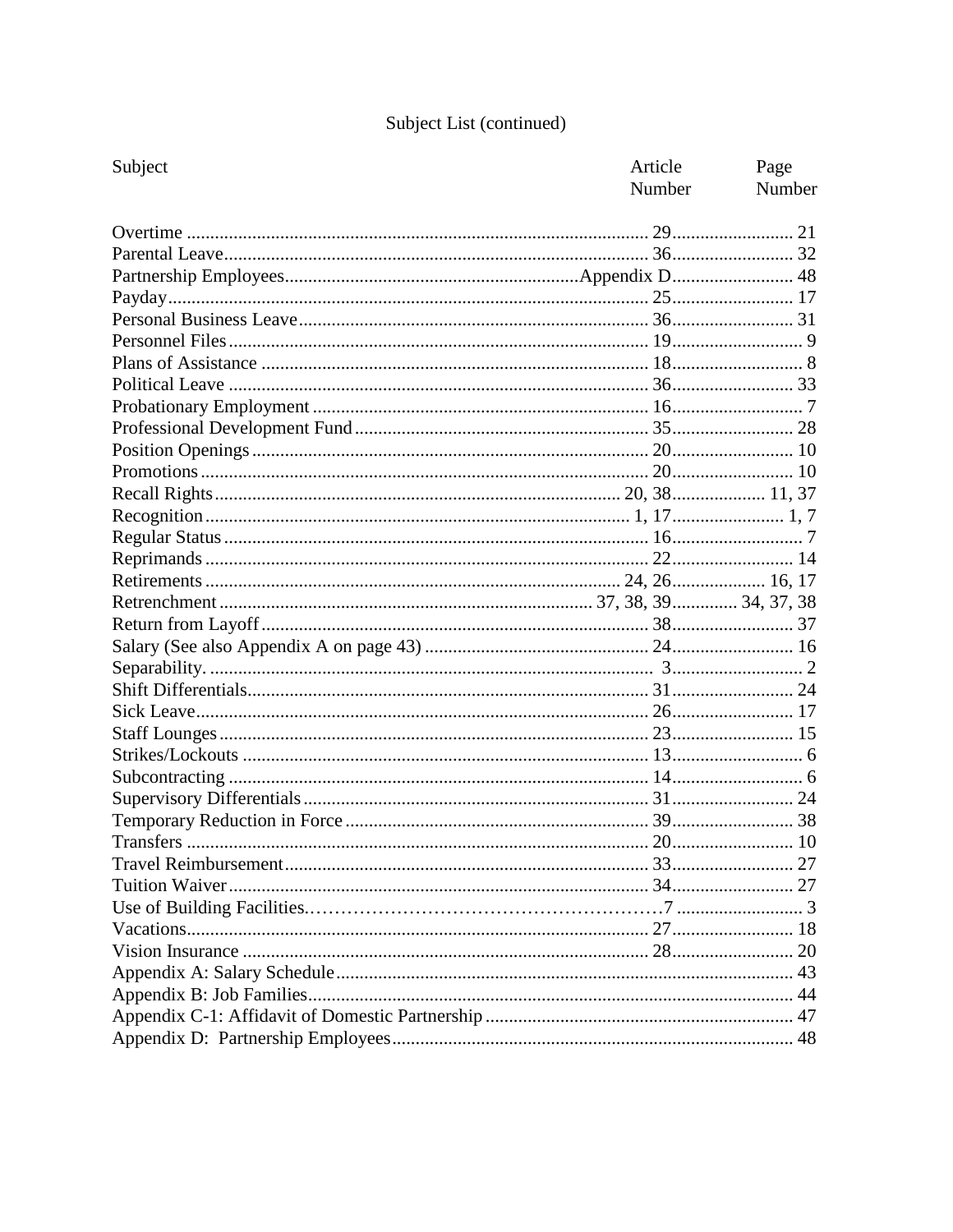## **ARTICLE 1—RECOGNITION**

1.1 The College recognizes the Association as sole and exclusive bargaining representative for classified employees of the College. The parties recognize that there are ten (10) month, eleven (11) month, and twelve (12) month employees. The individual supervisor will determine all duty and non-duty days for employees working less than twelve (12) months.

Any provisions of this agreement which conflict with specific requirements of special funding, and where that conflict would result in the loss of the program, will be superseded by the grant requirements.

1.2 Employment of part-time hourly workers shall not exceed 1,039 hours in a twelve-month period measured from the beginning of the January pay period (December  $16<sup>th</sup>$ ) to the end of the December pay period (December 15).

In the event the hours exceed the limit, the employee will be included in the bargaining unit unless there is mutual consent between the College and the Association.

1.3 Specifically excluded from the provisions of this Agreement are part-time hourly and limited-term employees, except as provided by Article 20; management employees, supervisors, and confidential employees as defined by law or as determined by the Employment Relations Board; and employees covered by other College bargaining agreements.

Bargaining unit members who accept teaching assignments that are not part of their Classified responsibilities and for extra compensation shall:

- A. Be paid for the teaching work according to the salary schedule the greater of:
	- a. the part-time faculty rate; or
	- b. their overtime rate on the classified salary schedule if the teaching assignment results in an employee working in excess of 40 hours per week.
- B. Receive step increases for their teaching work under the provisions of the faculty agreement.
- 1.4 Except as specifically provided for herein, all leaves with pay, differentials, and fringe benefits for employees in the bargaining unit working .50 FTE or more but less than fulltime (40 hours per week) as specified in Section 1 above of this Agreement shall be prorated based on their assigned level of FTE unless adjusted by the end of term determination of hours.

The determination of the average hours per week shall be made by the College at the end of each term from the time sheets submitted each month. Any changes in leave and benefit level as required by the time sheets shall take effect on January 1, April 1, July 1, and October 1 except that changes shall take place at the beginning of the next month after a formal change in hours is approved through Human Resources. Changes in leave and benefit level due to a reduction in workload by Article 37 or Article 39 shall take effect according to the timelines of those articles.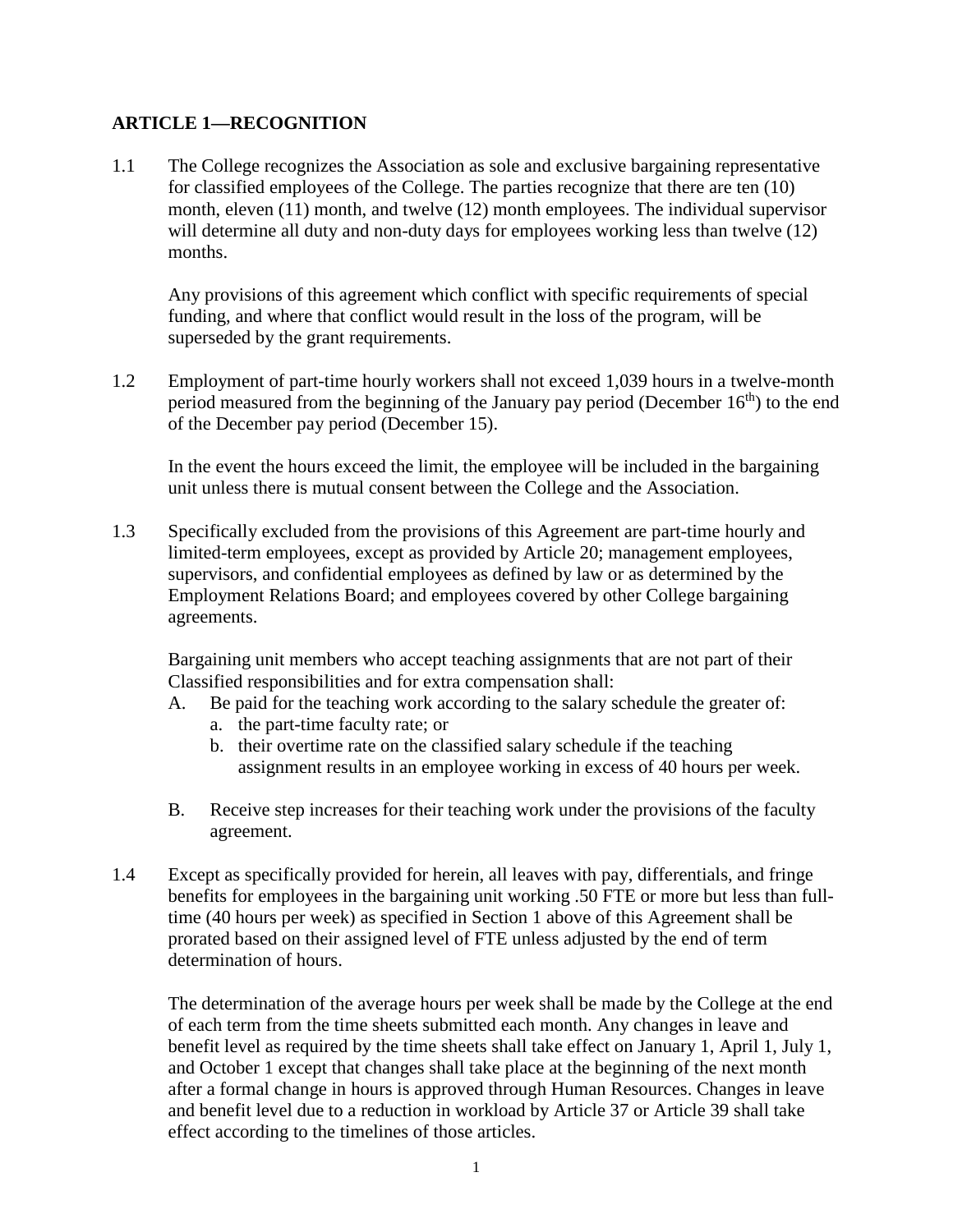- 1.5 In no instance shall an employee receive their prorated share of leaves with or without pay and fringe benefits at a rate less than their agreed upon anticipated assignment, unless the employee's FTE is reduced due to their use of unpaid leave for four consecutive months and the employee is not expected to return to the original level of assignment. Months where unpaid leave protected by leave laws or leave due to worker's compensation are not counted. The proration shall occur the month following the fourth consecutive month.
- 1.6 For purposes of this article, leaves with pay are: vacation, sick, bereavement, and personal business leave and paid non-duty days. Fringe benefits are health insurance, life insurance, tuition waivers and other benefits associated with payroll.

## **ARTICLE 2—LIFE OF AGREEMENT**

- 2.1 Both parties agree that, during the course of negotiations which resulted in the execution of this Agreement, each party has had the opportunity of making proposals, assessing proposals, and analyzing positions. The parties further assert that all obligations and benefits contained in this Agreement are a result of negotiated agreement.
- 2.2 This Agreement contains the full and complete agreement reached on the issues considered during negotiations. All prior agreements and understandings between the parties are replaced and superseded by the provisions herein. No amendment shall be deemed effective unless in writing and signed by the parties to this Agreement.
- 2.3 Unless otherwise noted in this Agreement, this Agreement shall take effect on July1, 2019, and shall remain in full force and effect until June 30, 2022.

## **ARTICLE 3—SEPARABILITY**

3.1 If any provision of this Agreement shall at any time be declared invalid by any court of competent jurisdiction or through government regulations or decree, such decisions shall not invalidate the entire Agreement, it being the expressed intention of the parties hereto that all other provisions not declared invalid shall remain in full force and effect.

## **ARTICLE 4—NON-DISCRIMINATORY APPLICATION OF AGREEMENT**

- 4.1 The provisions of this Agreement shall apply equally to all employees in the bargaining unit.
- 4.2 Any claim of a violation of Section 4.1 shall be excluded from the procedures of Article 40 and instead shall be made exclusively through appropriate college policies and procedures, and/or state and federal agencies.
- 4.3 An Association member has a right to representation by the Association with regard to a proceeding with the College under Section 4.2.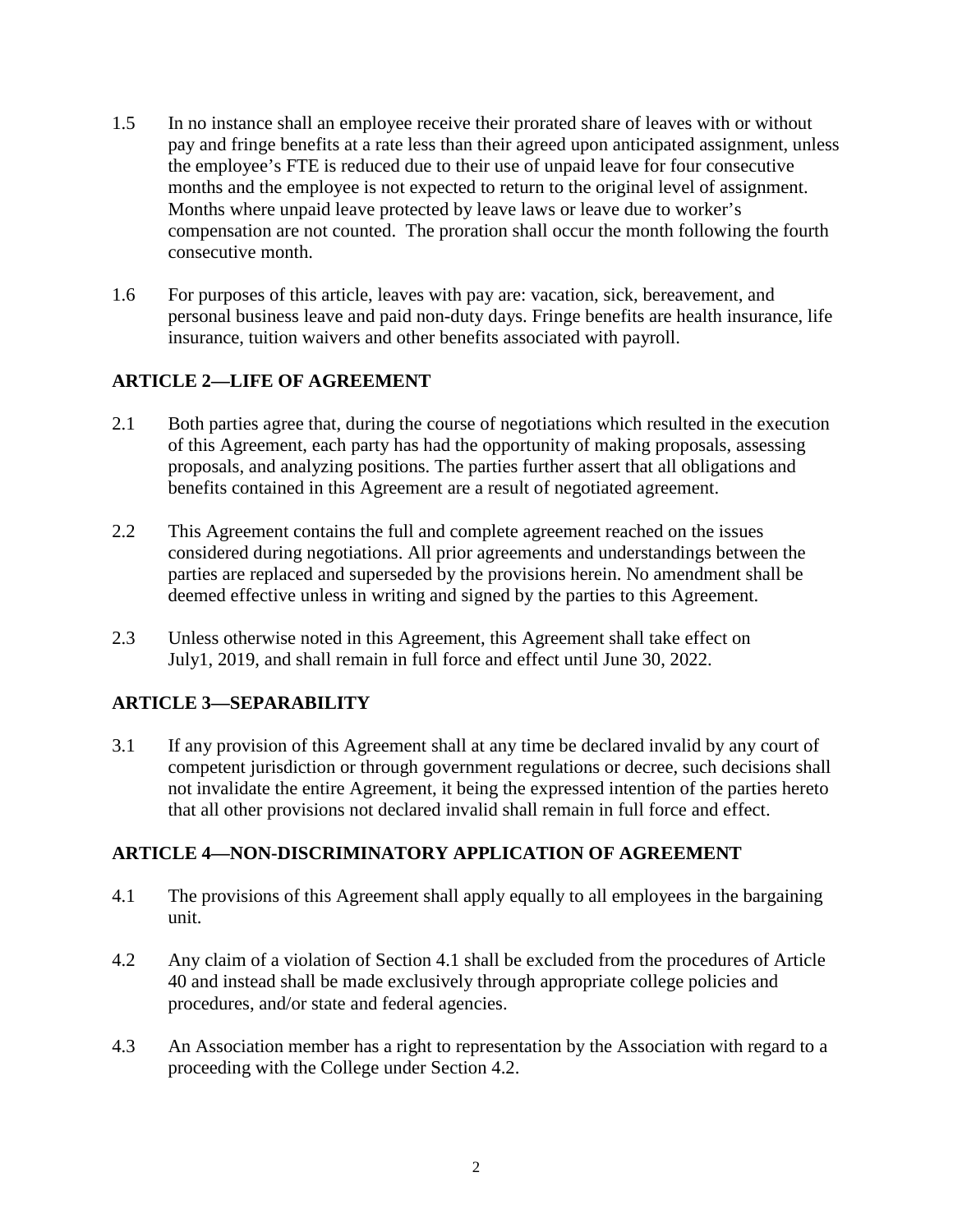## **ARTICLE 5—FUNDING**

- 5.1 The parties recognize that revenue needed to fund the provisions of this Agreement must be approved by established budget procedures of the District.
- 5.2 This Agreement is entered into contingent upon the approval of an operating budget sufficient to fund this Agreement. The College agrees to include in its annual budget sufficient funding for this agreement.

No part of this article shall be construed to be a guarantee of staffing levels nor shall it be construed as a waiver of any rights or benefits provided for in this agreement.

## **ARTICLE 6—COLLEGE PERSONNEL RULES**

- 6.1 The College will furnish to the Association President a copy of all College-wide personnel rules that affect members of the bargaining unit.
- 6.2 At any time the college determines that College-wide personnel rules affecting bargaining unit employees should be amended or new personnel rules adopted, the Association will be provided a copy of the proposed change or new rules and be allowed one (1) calendar month to respond prior to the time of planned adoption.

## **ARTICLE 7—USE OF BUILDING FACILITIES**

- 7.1 The Association or committees of the Association shall be allowed the use of College facilities for meetings when such facilities are available and the meetings would not conflict with business of the College.
- 7.2 The Association will schedule use of College facilities through regular College procedures.
- 7.3 The College will make a reasonable effort to provide the Association with private office space on the Salem campus for storing its files and meeting with members.

## **ARTICLE 8—COMMUNICATIONS**

8.1 The College agrees to allow the Association to use the following communication methods that the college presently employs and that the Association recognizes may change based on the needs of the College: College internal mail service, electronic mail systems, intranet, telephone system, bulletin board space, and office mail boxes for official Association business. This permission for use shall expire as of the time either party declares an impasse in the bargaining process, unless otherwise agreed to in writing by the parties.

## **ARTICLE 9—BARGAINING UNIT LISTING**

9.1 Upon request of the Association, the College shall furnish the Association an electronic file of employees in the bargaining unit. The file shall include the unit code, funding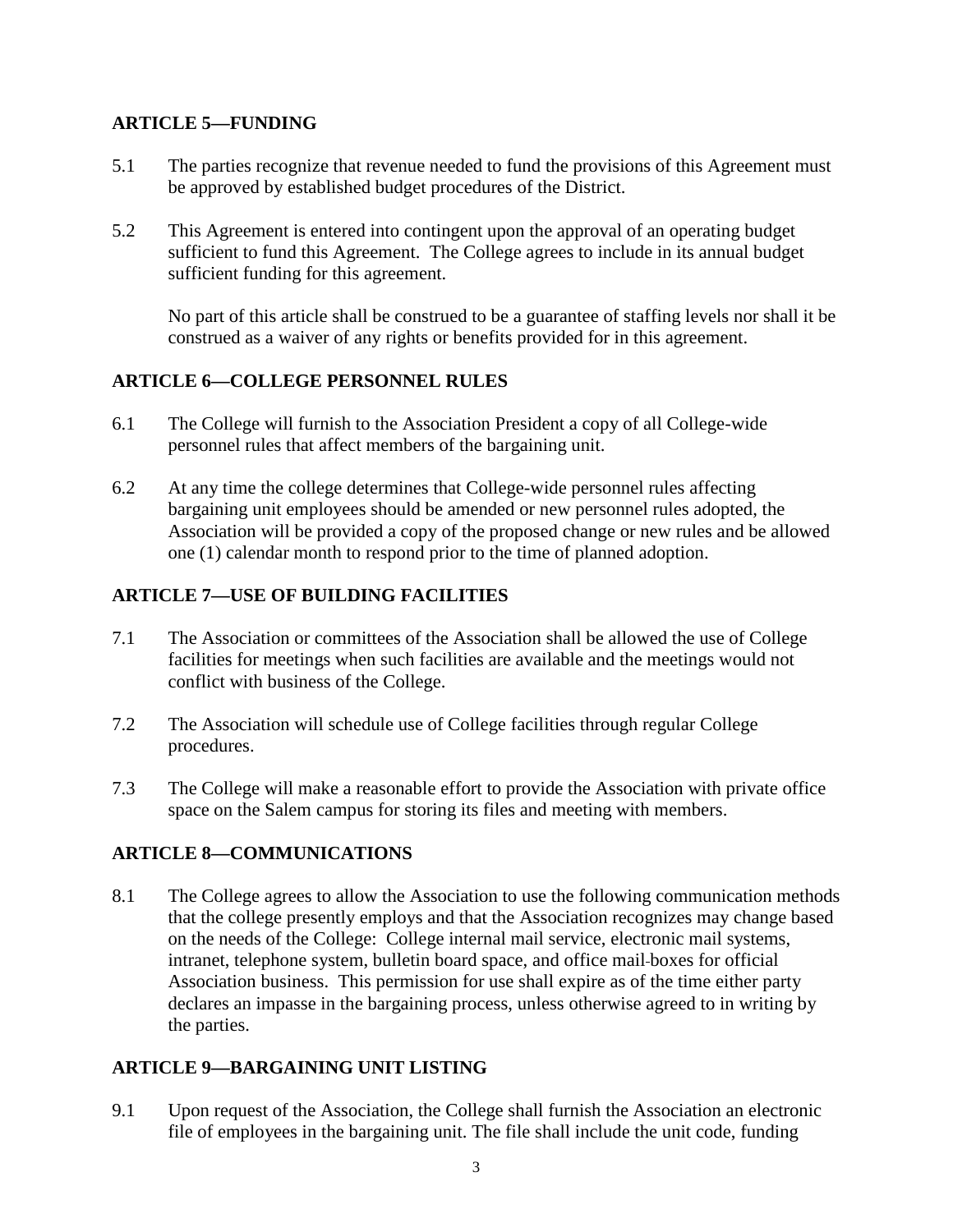source, employee name, job name, job family, band, grade, step, FTE, campus (or outreach) location, date of hire, campus phone number, home address and home phone number of each employee.

## **ARTICLE 10—ASSOCIATION DUES**

- 10.1 The College shall deduct monthly the Association membership dues from the pay of only those employees who individually authorize in writing to the Association that such deductions be made. The Association shall verify individual authorizations and names of bargaining unit members who have elected to have dues deducted from their paychecks and the amounts to be deducted shall be certified to Human Resources by the Association. The Association shall promptly notify Human Resources when a bargaining unit member should no longer have dues deducted. The Association will provide copies of individual authorizations to Human Resources for review. Any employee wishing to sign an Association membership form or to resign from membership in the Association should submit the membership form or resignation in writing to the Association.
- 10.2 Authorization for Association-membership deductions shall continue in effect until revoked in writing. The written request for dues deduction is not terminated when an employee is placed on a leave of absence without pay or placed on layoff status. The College shall deduct Association dues commencing with the first paycheck following the employee's return to paid status. The College shall provide a list of employee names and the deduction amount for each member to the Association Treasurer with the monthly payment referenced in Article 10.3.
- 10.3 Unless prevented from doing so by circumstances beyond the control of the College, the aggregate deductions of all employees shall be remitted together with an itemized payroll statement by the College to the Association Treasurer no later than the tenth  $(10<sup>th</sup>)$  of the month following the month for which the deductions were made. Any error in the amount remitted to the Association shall be corrected within thirty (30) days of the Association notifying the College of the error and will be processed with the next scheduled payment.
- 10.4 The Association shall hold the College harmless from any claims against the College as a result of deductions paid to the Association.

## **ARTICLE 11—ASSOCIATION BUSINESS**

- 11.1 The Association shall be furnished agendas, minutes, budget documents and other written materials falling within the provisions of College policy and ORS Chapter 192.
- 11.2 The Association shall be provided the name and office location of any new unit employee within ten  $(10)$  working days of initial date of hire.
- 11.3 Whenever possible, employee attendance at meetings of the Association or committees of the Association during working hours shall be subject to three (3) days prior approval by the employee's supervisor.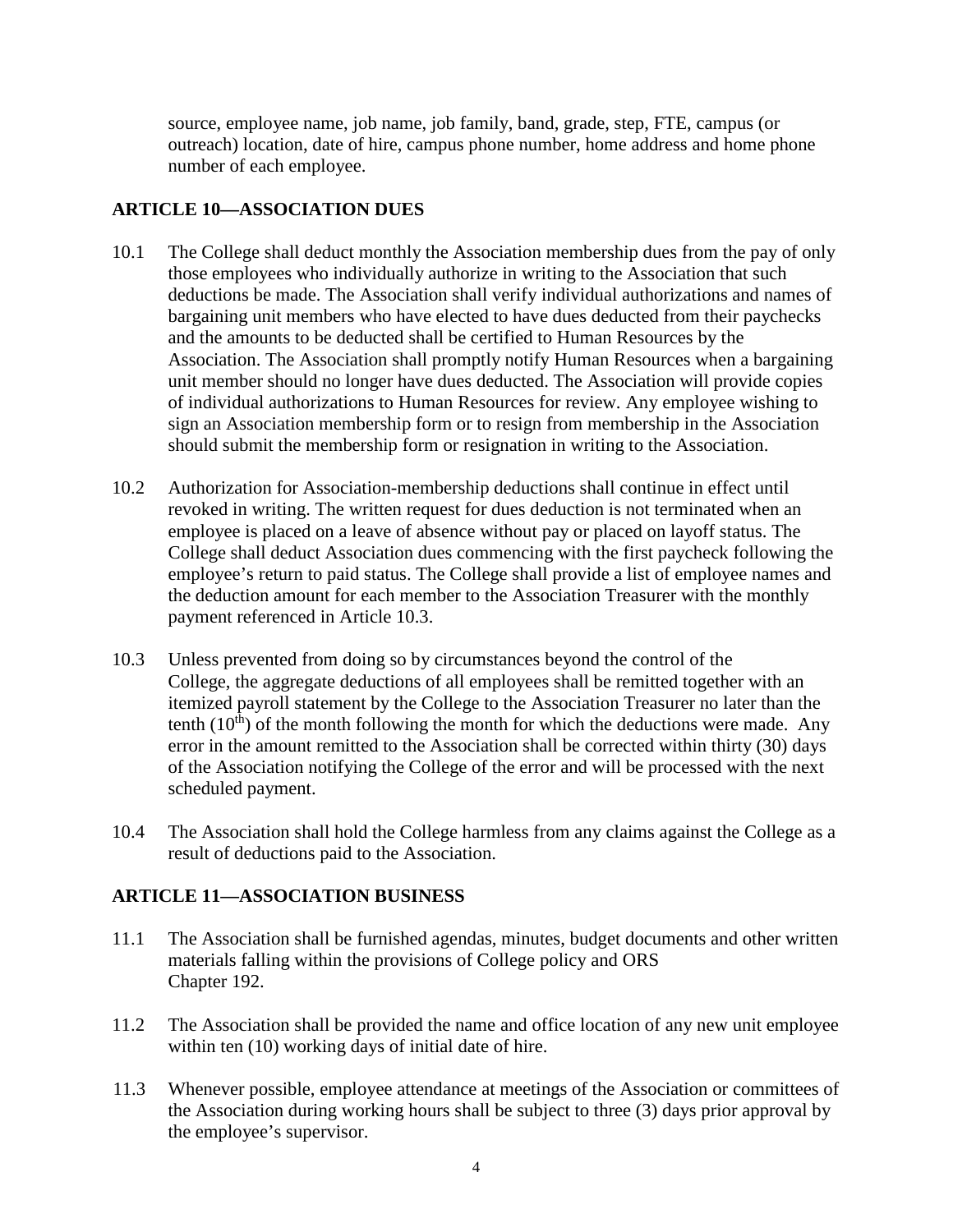- 11.4 The Association shall designate two (2) members as Grievance Officers and provide their names to the Director of Human Resources. Grievance Officers or delegates shall be the points of contact for Human Resources in the processing of grievances.
	- A. Grievance Officers or delegates shall be allowed time away from work to attend:
		- i. meetings requested by the College, or
		- ii. meetings required by this agreement, or
		- iii. an arbitration hearing.
	- B. Other time spent processing or investigating grievances shall be done outside of regular work hours and shall be non-paid.
	- C. A Grievance Officer or delegate shall not be involved in a grievance that originates from their department except by mutual consent.
- 11.5 The Association shall be allowed Union Stewards. Members of the Association Executive Board may also serve as Union Stewards. The Association will provide the Director of Human Resources with an updated listing of Union Stewards prior to October 1 of each year
- 11.6 The Association shall reimburse the College for such time used as the Association President reasonably requires for conducting the business of the Association, up to a maximum of 250 hours per year. In addition, the Association shall reimburse the College for time used by its contract negotiations team members to prepare for negotiations up to a maximum of 100 hours for all team members in any calendar year.

The reimbursement shall cover all wages and benefits of the President or team members for the time the President or team members are away from their jobs, except where such time is otherwise provided for in this agreement. Use of this time shall not disrupt the work of other College employees.

Time away from work shall be scheduled with the immediate supervisor with consideration for the operational needs of the College. The Association President shall track and report such time on their monthly Absence Reporting Form.

The reimbursement shall be paid at the end of each quarter for previously used time.

- 11.7 An Association representative shall be allowed to attend the following meetings or events without loss of pay in addition to those set forth in Section 11.4.B. If a meeting or event set forth here or in Section 11.4.B takes place outside the employee's normal work schedule, the employee shall be allowed an equal number of hours off work.
	- A. Contract management meetings.
	- B. President's Advisory Council (PAC).
	- C. Chemeketa Board of Education meetings.
	- D. Other meetings at which the College requires or requests Association representation.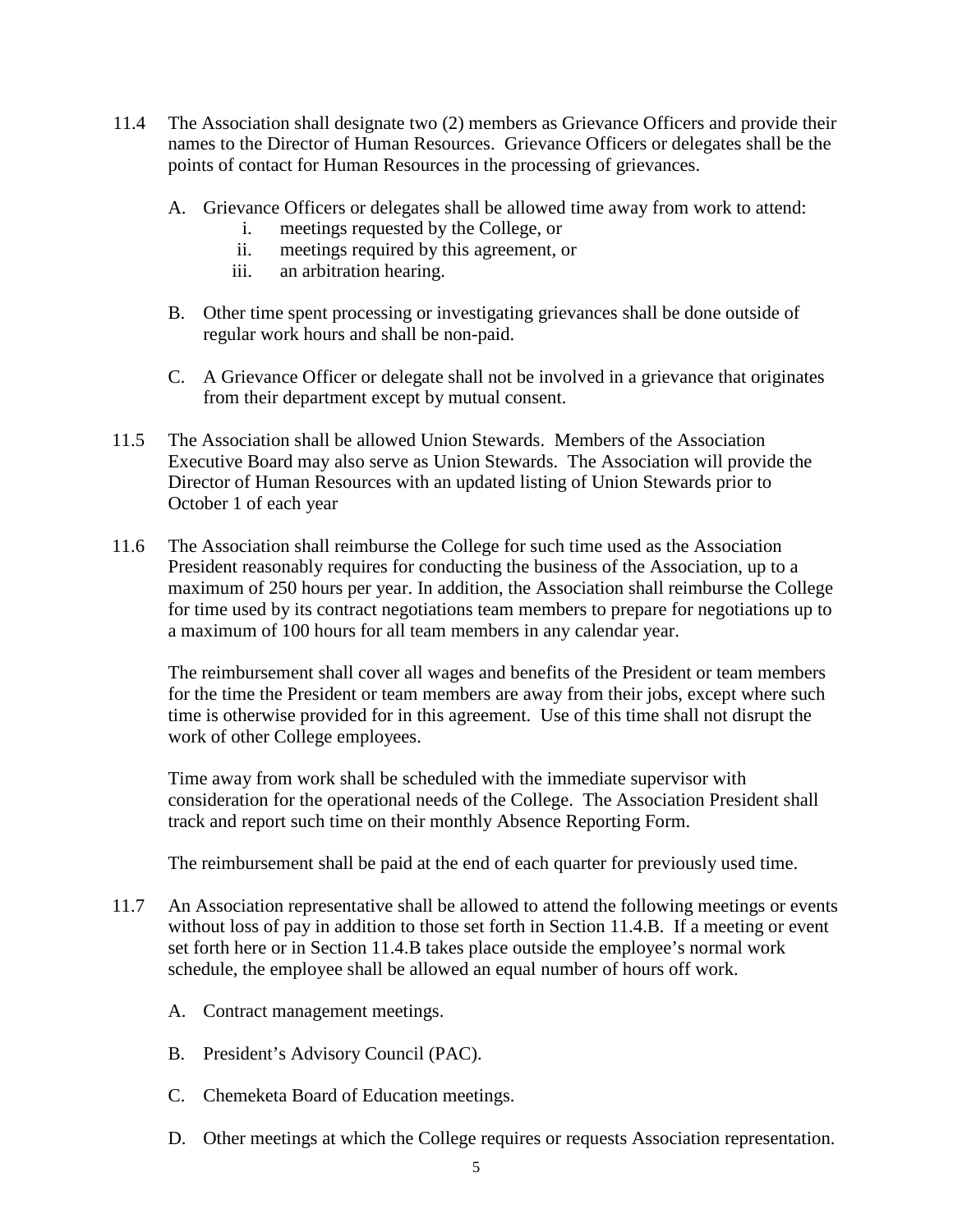11.8 Association representatives shall suffer no loss in pay when attending collective bargaining sessions scheduled during their regular work hours.

## **ARTICLE 12—MANAGEMENT RIGHTS**

- 12.1 The Association recognizes that the College has the responsibility and complete authority to manage, direct and otherwise control on behalf of the public all operations and activities of the College.
- 12.2 The College retains all rights and prerogatives not specifically restricted by this Agreement.

## **ARTICLE 13—STRIKES/LOCKOUTS**

- 13.1 The Association agrees that during the term of this Agreement they will not conduct, join, participate in or otherwise support a strike, work stoppage, slow down, picket line observance or other concerted interference with work at or of the College. Employees who participate in any such action shall be subject to such action as determined appropriate by the College.
- 13.2 The College agrees that during the term of this Agreement there will be no lockout of Association bargaining unit members.

## **ARTICLE 14—CONTRACTING OUT**

- 14.1 In the event the College should contemplate the use of outside services to perform functions currently performed by bargaining unit members, it shall, upon a timely demand from the Association, bargain the decision and impact, if any, of such action upon bargaining unit members.
- 14.2 If an emergency occurs, the College may, at its discretion, utilize the services of an outside entity without prior notification. For purposes of this article emergency is defined as any circumstance that could not have been reasonably foreseen, which creates a substantial risk of loss, damage, interruption of services or threat to public health, welfare, or safety, and requires immediate action to remedy the condition.

## **ARTICLE 15—COMPLAINTS**

15.1 Employee Complaints

Any employee complaint which does not qualify as a grievance as defined in Article 40.1 may be pursued by the employee up to and through Step 3 of the grievance procedure set forth in Article 40.3. The President's or their designee's decision on the complaint at Step 3 shall be final and will not be appealable to arbitration.

15.2 Notice of Complaint

In the event a Classified member is alleged to have discriminated against or harassed another employee, and the College determines there is merit to the complaint, the accused shall, within fifteen (15) work days after the allegation is brought to the attention of the College, be informed of the name of the complainant and the nature of the complaint.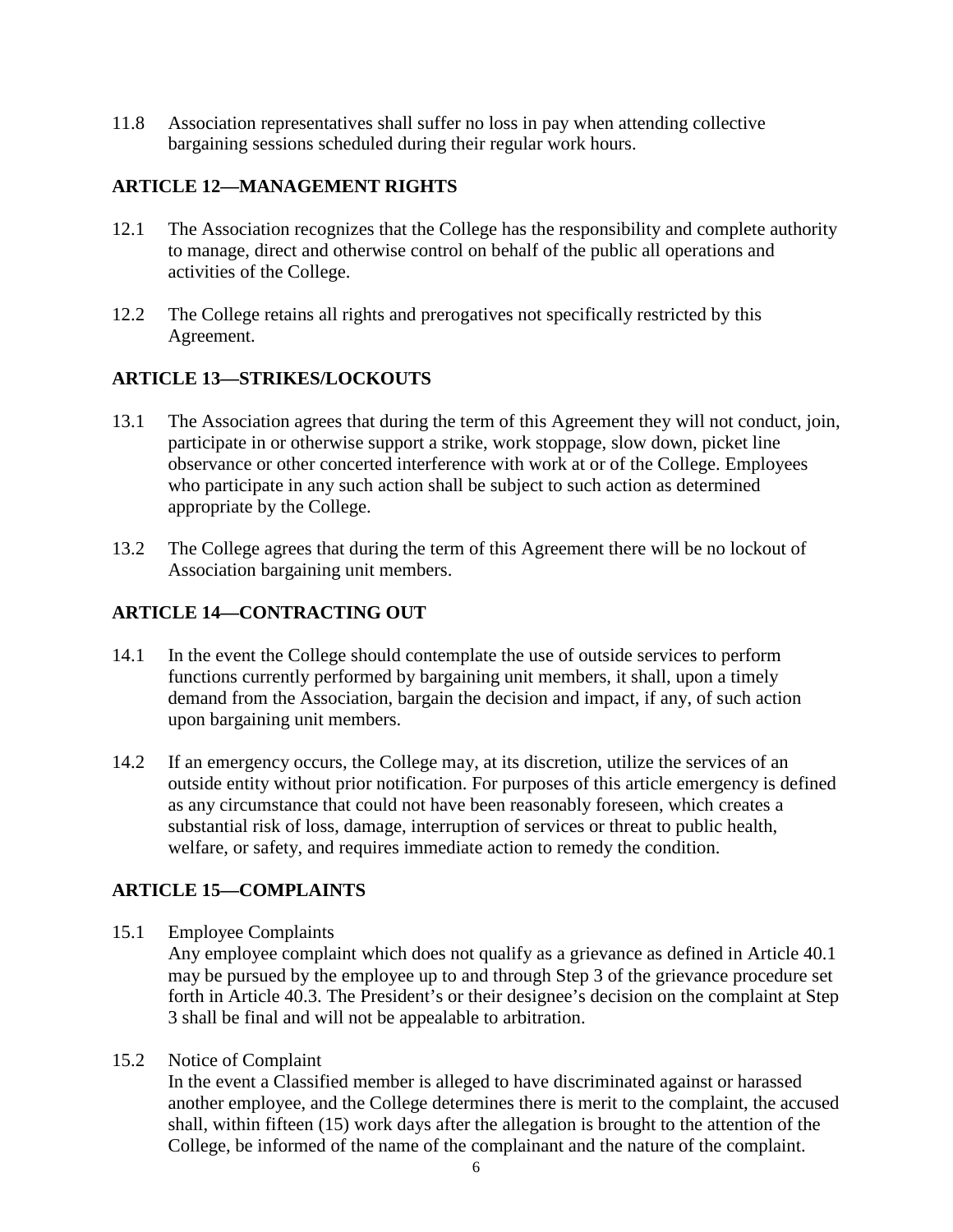## **ARTICLE 16—PROBATIONARY EMPLOYMENT**

16.1 Every person covered by this Agreement shall serve in probationary employment status for a period of six (6) months of performing the job duties in an initial position. Upon successful completion of probationary employment, they shall acquire regular status.

The probationary period will start again if the employee is reassigned or transferred during the initial six-month period of employment. This may be waived by the new supervisor. In no case will an employee's total probationary period extend beyond 12 months after the date of hire. Further, even if the probationary period is extended, benefits will be provided as if the employee had served only a total of six months of probationary employment.

16.2 During the probationary period, the employee's job performance shall be informally evaluated by their supervisor. If the employee's performance is unsatisfactory, the supervisor shall inform the employee of his or her deficiencies.

A probationary employee whose performance does not meet the required standards may be dismissed from service, and such action will not be subject to review under the grievance and arbitration provisions of this Agreement.

16.3 A probationary employee's supervisor may request, and the Associate Vice President of Human Resources may allow, the employee an additional probationary period not to exceed three (3) months. When an additional period is approved by the Associate Vice President of Human Resources, the employee shall be given notice that their services shall be terminated if specific deficiencies have not been corrected during the extended period of probationary employment, or if the employee's performance is otherwise unsatisfactory.

The College will notify the Association President in writing of this extension.

## **ARTICLE 17—EVALUATIONS**

- 17.1 Both the College and the Association agree that the purpose of the evaluation at Chemeketa Community College will be:
	- A. To identify strengths and weaknesses and provide the employee feedback concerning job performance;
	- B. To provide written recognition of employee accomplishments;
	- C. To provide employees a means for identifying professional growth and development;
	- D. To help identify individual and in-service training opportunities; and
	- E. To provide continuing documentation for pay and promotional actions.
	- F. To assist in determining whether an employee's employment should be continued.
	- G. To review the employee's classification description and update the working job description.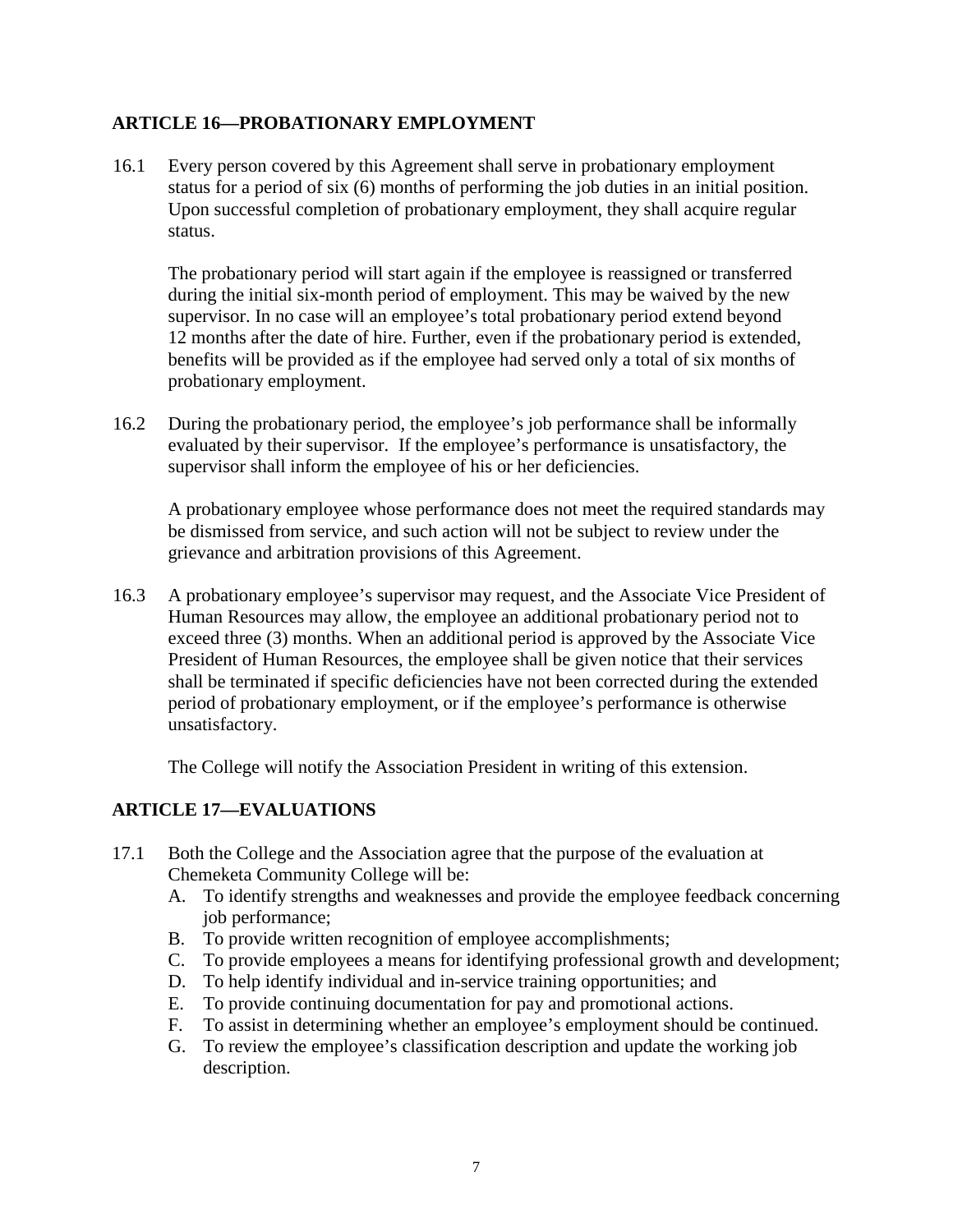17.2 The College shall (after the probationary period), at least once in a twelve (12) month period, review and rate the work performance of each classified bargaining unit employee. Each evaluation shall be limited to conduct or events in the preceding 24-month period.

If an employee changes to another position (as identified in Article 20) the evaluation date will remain the same. The annual step increase will occur at the appropriate times as identified in Article 24.2. The College's representative shall complete an evaluation form using only job-related factors, review with the employee each rating, and discuss strengths and weaknesses in their work performance.

- 17.3 Performance evaluations shall include a review of the employee's current classification description and position description by the employee and supervisor. If updates are made to the employee's position description, a copy will be submitted to Human Resources attached to the evaluation for inclusion in the official personnel file.
- 17.4 Any time an evaluation relies on information from another person as the basis for statements or judgments made in completing the evaluation form, then the employee has the right, upon request, to know the source of that information.
- 17.5 The employee will be given at least three (3) business days' notice prior to the initial evaluation conference.

If a supervisor requires that the employee provide any personally prepared written documents or information for the evaluation, the employee will be given at least seven (7) business days' notice prior to the initial evaluation conference.

The supervisor shall discuss the evaluation with that employee during the conference and provide the employee a copy of the completed evaluation form. The employee shall sign the evaluation, which acknowledges only that they have read it. The employee's signature does not constitute agreement with the evaluation but confirms that the employee has read and understands its contents.

17.6 An employee may file a response to their annual performance evaluation to Human Resources within 20 working days of notification that the evaluation has been placed in their personnel file. The employee will provide a copy of the response to their supervisor. The response shall be filed in the official personnel file along with the evaluation. Filing of a response does not provide an additional written response period of 20 days per Article 19.2.

#### **ARTICLE 18—PLANS OF ASSISTANCE**

18.1 Any time the performance of a regular employee is deemed by their immediate supervisor to not regularly meet job standards, the employee and the supervisor shall meet to discuss the performance deficiencies. If deemed necessary by the supervisor, the employee may be placed on a written plan of assistance to address the specific performance deficiencies.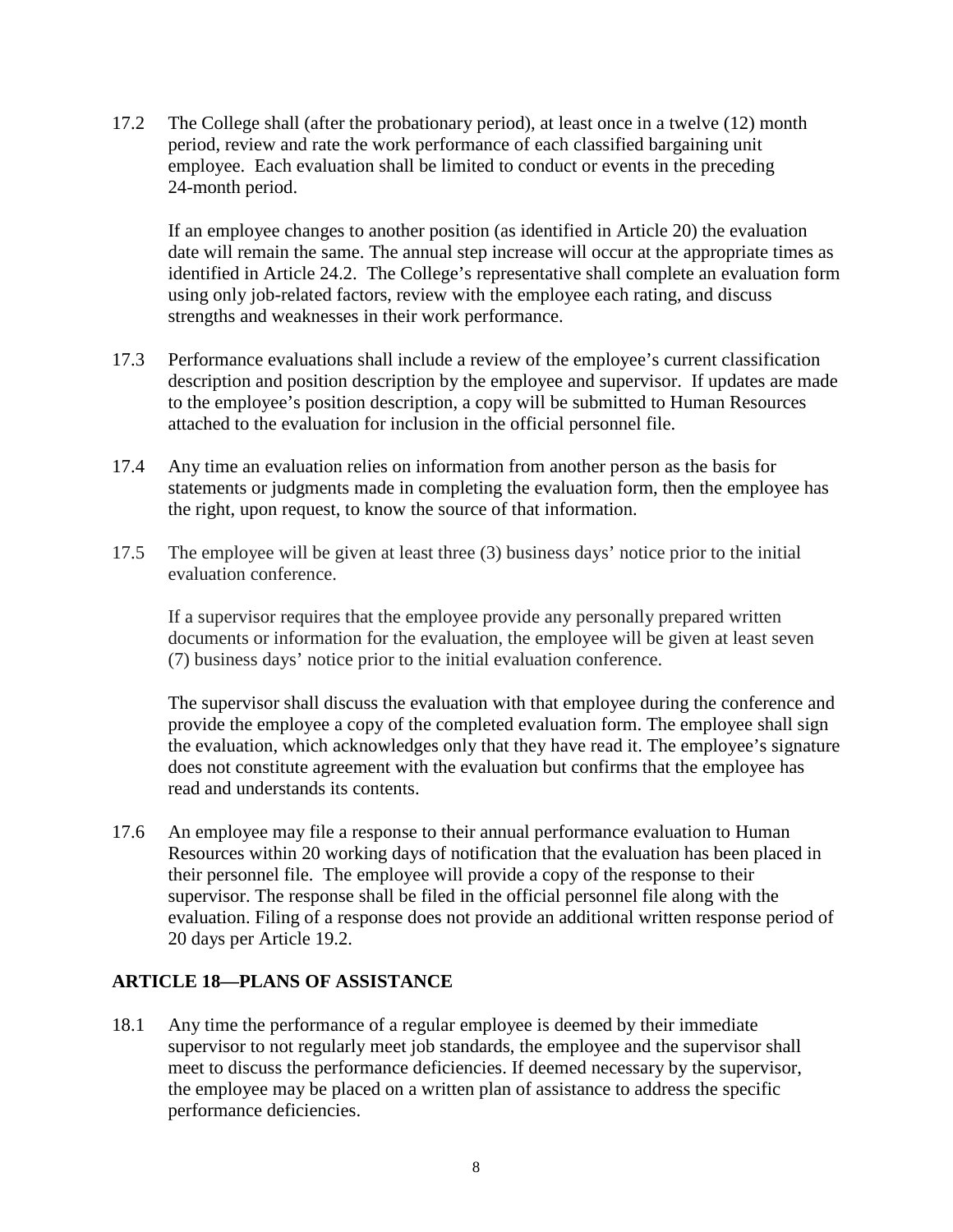- 18.2 Employees who have been placed on a plan of assistance will have no less than thirty (30) calendar days in which to improve their performance, at which time an evaluation will be conducted by the supervisor to determine if they have achieved the expectations.
- 18.3 If the employee has successfully achieved the level of performance expected in the plan of assistance, then they will be removed from the plan of assistance after the evaluation is completed. The College shall be under no obligation to return an employee in such a situation to a plan of assistance should the employee subsequently demonstrate deficiencies that were addressed by the original plan.
- 18.4 A plan of assistance is mandatory if a regular employee receives an evaluation under Article 17 which shows the employee fails to meet satisfactory performance and results in the denial of a step increase.
- 18.5 The College shall notify the Association in a timely manner when an employee is to be placed on a plan of assistance. Such an employee is entitled to Association representation at the employee's request.
- 18.6 The College may only discipline an employee as a result of a plan of assistance if there is just cause to do so as provided in Article 22.

## **ARTICLE 19—PERSONNEL FILES**

- 19.1 The College shall maintain for College use an official personnel file in the College Human Resources Office for each employee, which shall be the only personnel file maintained on each employee for purposes of retention, promotion or discipline. The file shall contain copies of evaluations, commendations, letters or other materials deemed appropriate by the College. All entries must be dated and signed by the submitting party.
- 19.2 The employee shall be provided a copy of any new material that could impact the employee's employment status within ten (10) working days of its placement in their file. The employee shall be allowed an opportunity to respond to that material. Any written response of the employee shall also be placed in the personnel file, provided the response is received by the College Human Resources Office within twenty (20) working days of the date of placement.
- 19.3 Except for an employee's supervisor(s), appropriate dean(s), the College President, College legal counsel, Executive Dean, and employees of the College Human Resources Office, an employee's personnel records shall not be made available to any individual or organization without a signed authorization statement from the affected employee.
- 19.4 Materials that are obtained confidentially by the College during the employing process shall not be subject to review by the employee.
- 19.5 Materials may be removed from the file by mutual consent of the College and the employee. The request for removal of materials should be initiated by the employee through Human Resources.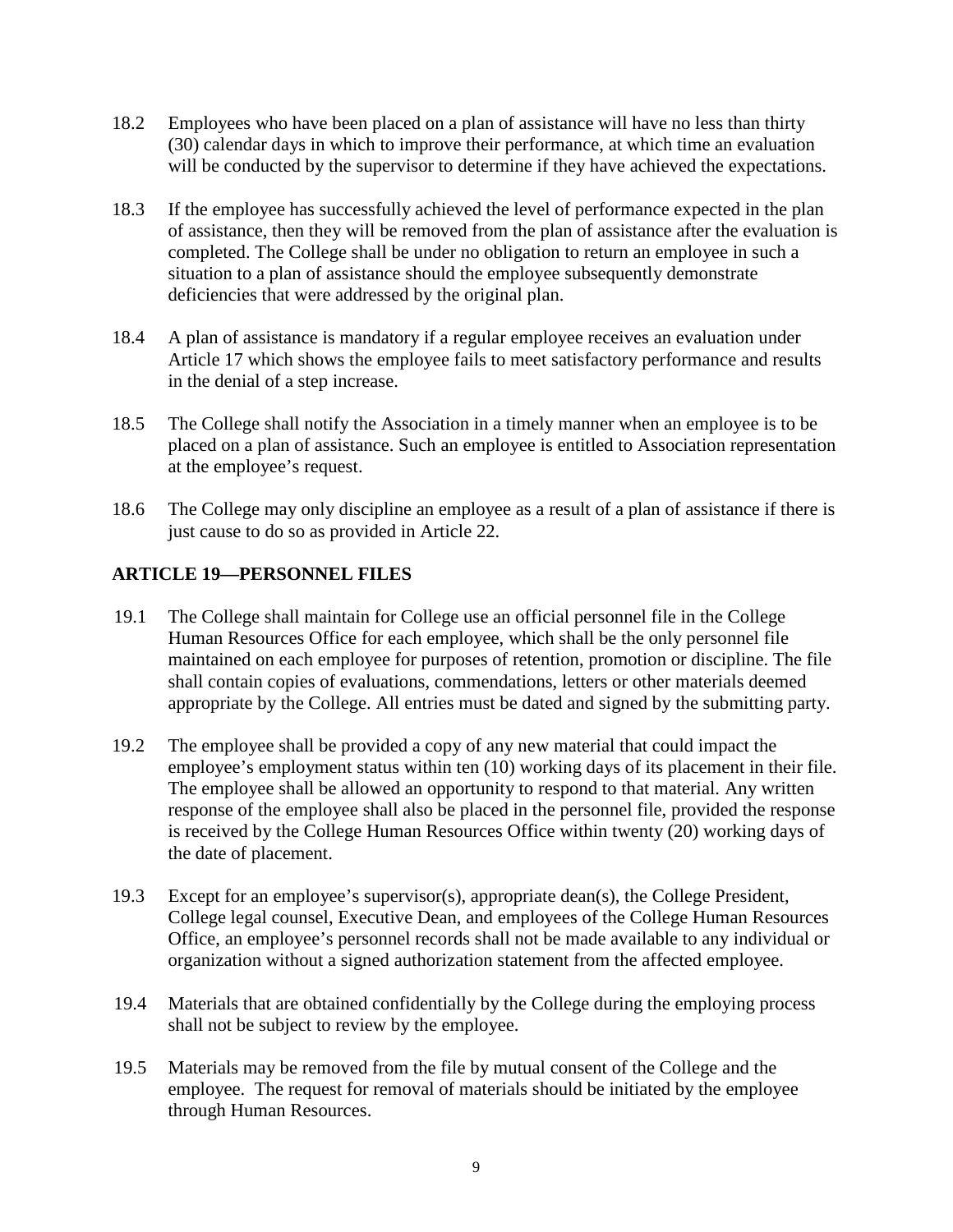19.6 Employees shall have reasonable opportunities to inspect their personnel files and supervisor's working files.

#### **ARTICLE 20—POSITION OPENINGS**

20.1 Notice of position openings shall be posted on the college website. Any employee wishing to be considered for such opportunity shall meet the requirements of the posted notice and, upon doing so, shall receive consideration for the position.

Whenever a transfer is being considered, the appropriate College administrators will meet with the Association President and an Association Vice-President to discuss the proposed reassignment.

- 20.2 If an employee is hired into a position through a competitive recruitment process, prior to accepting the position, the employee may negotiate with the College for a higher step placement. Movement into a position of a higher band/and or grade will result in at least a 3.5% increase
- 20.3 Ten (10) and (11) month Employees will be given first consideration for filling limitedterm (see 20.7) or part-time hourly positions during breaks in their work schedule that exceed three weeks providing they meet the minimum qualifications. To be considered for such positions, these employees must make prior application in a separate pool containing only applications from such employees, as no other notice will be provided.

The College retains the right to choose from among qualified applicants, and such limited-term or part-time hourly positions shall not be combined to extend the regular appointment of any employee. Employees hired for such positions will be paid at the rate of the vacant position and will not accrue vacation leave and will not be paid for holidays.

Less than 12-month employees who are hired back during the summer break to perform substantially all of the same responsibilities in the same position shall be paid their regular rate for such work or at the part-time hourly rate, whichever is higher.

- 20.4 An employee who applies for a position of a higher classification or requests a transfer pursuant to Section 20.2 and who is not selected to fill the position may request in writing an explanation of the reasons for non-selection and shall be provided such reasons in writing.
- 20.5 Discretionary Appointment

These may or may not be bargaining unit positions and may be offered to current bargaining unit members. The length of appointment using this form of hiring may not exceed one year. If the position continues beyond the original discretionary appointment period, formal recruitment must take place.

Discretionary appointment employees have all the rights and privileges of the collective bargaining agreement between the Association and the College except Article 37, Layoff, and 38, Return from Layoff, unless they are on an authorized leave from a current position in the bargaining unit or as provided below.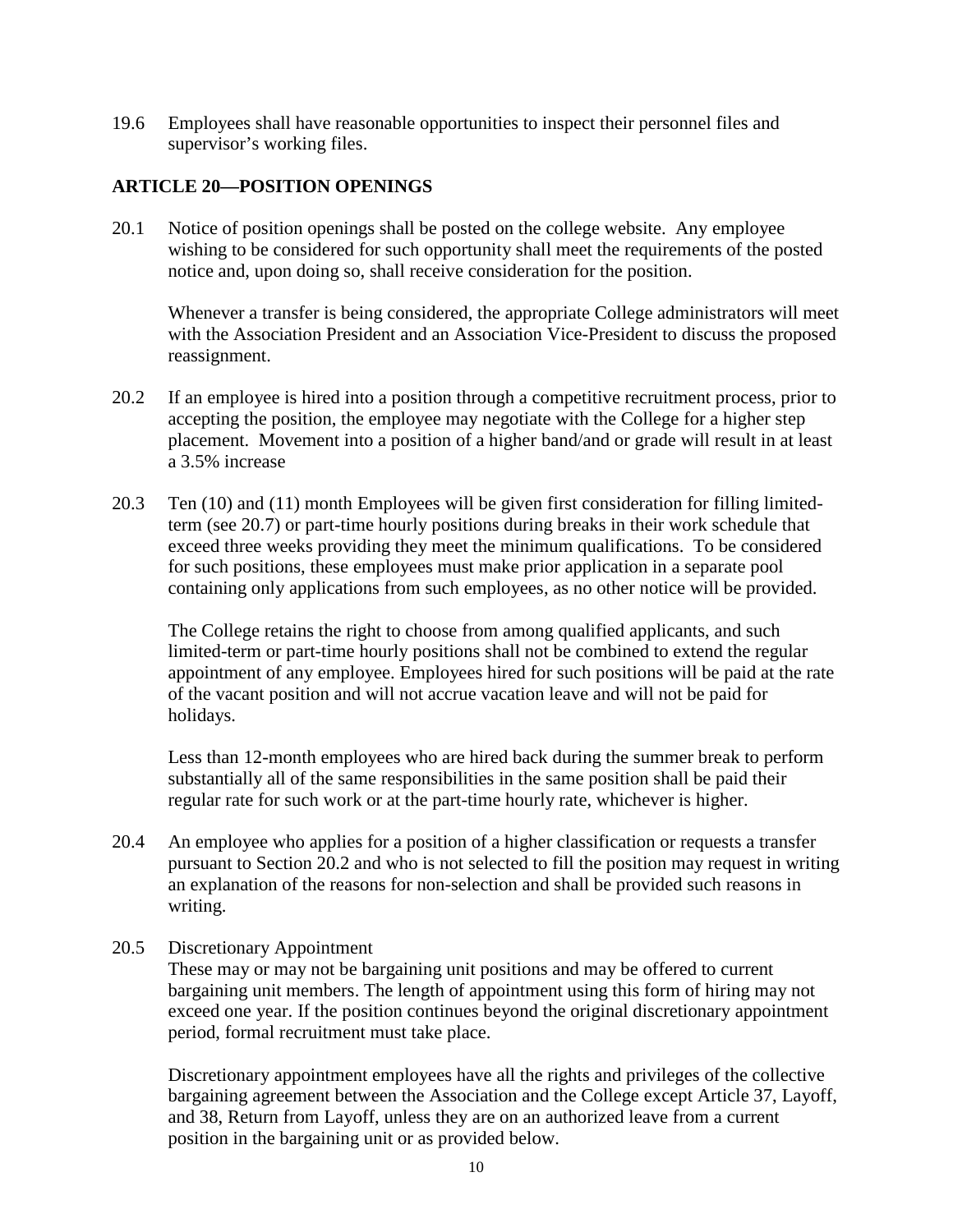When a discretionary appointment employee's position is terminated, the employee will be considered as laid off and entitled to recall rights as provided under Article 38 of the collective bargaining agreement if they were a regular status employee immediately before accepting a discretionary appointment. For this purpose, time spent in a discretionary appointment will count toward seniority.

20.6 Limited-Term Positions

The College may hire employees into limited-term positions for a period not to exceed twelve (12) months. The College shall not hire the same employee consecutively into the same limited-term position unless otherwise agreed to by the association. These employees are not bargaining unit members. When and if an employee in a limited-term position becomes a bargaining unit employee, the date of hire will be the date hired into the limited-term position.

A bargaining unit employee who is selected to fill a limited-term position will retain their status as a bargaining unit member during the limited-term appointment and will be allowed to return to their former position if they are not selected to fill the position on a regular basis. In order to retain rights to the former position, the employee must file and be approved for a leave of absence from their former position.

20.7 The parties agree to meet and resolve any issues regarding limited-term appointments which are not covered above on a case-by-case basis.

## **ARTICLE 21—CLASSIFICATION/CLASSIFICATION REVIEW**

- 21.1 Each position shall be assigned a classification on the basis of its authorities, responsibilities, and duties. The College shall maintain and post on the internal network written position and classification descriptions for each position.
- 21.2 A. Should an employee believe that the duties and responsibilities that they are performing have been substantially and permanently changed and that the position should be reviewed, they shall:
	- 1. Complete a Position Review Request (PRR) packet,
	- 2. Forward the completed packet to Human Resources,
	- 3. Submit a copy of the completed PRR packet to their supervisor.
	- B. Upon receipt of the PRR form, the Human Resources Department will:
		- 1. Time stamp the PRR form,
		- 2. Forward a copy of the stamped form to the Association President,
		- 3. Send out notification of next steps to employee and supervisor,
		- 4. Retain a copy of the time-stamped form for HR files.
	- C. Upon receiving the packet from the employee, the supervisor shall:
		- 1. Meet with the employee to review the PRR packet, and note changes, disagreements, and/or add necessary information.
		- 2. Sign the PRR form and forward any changes to the College Human Resources Office within fifteen (15) working days of the date stamped on the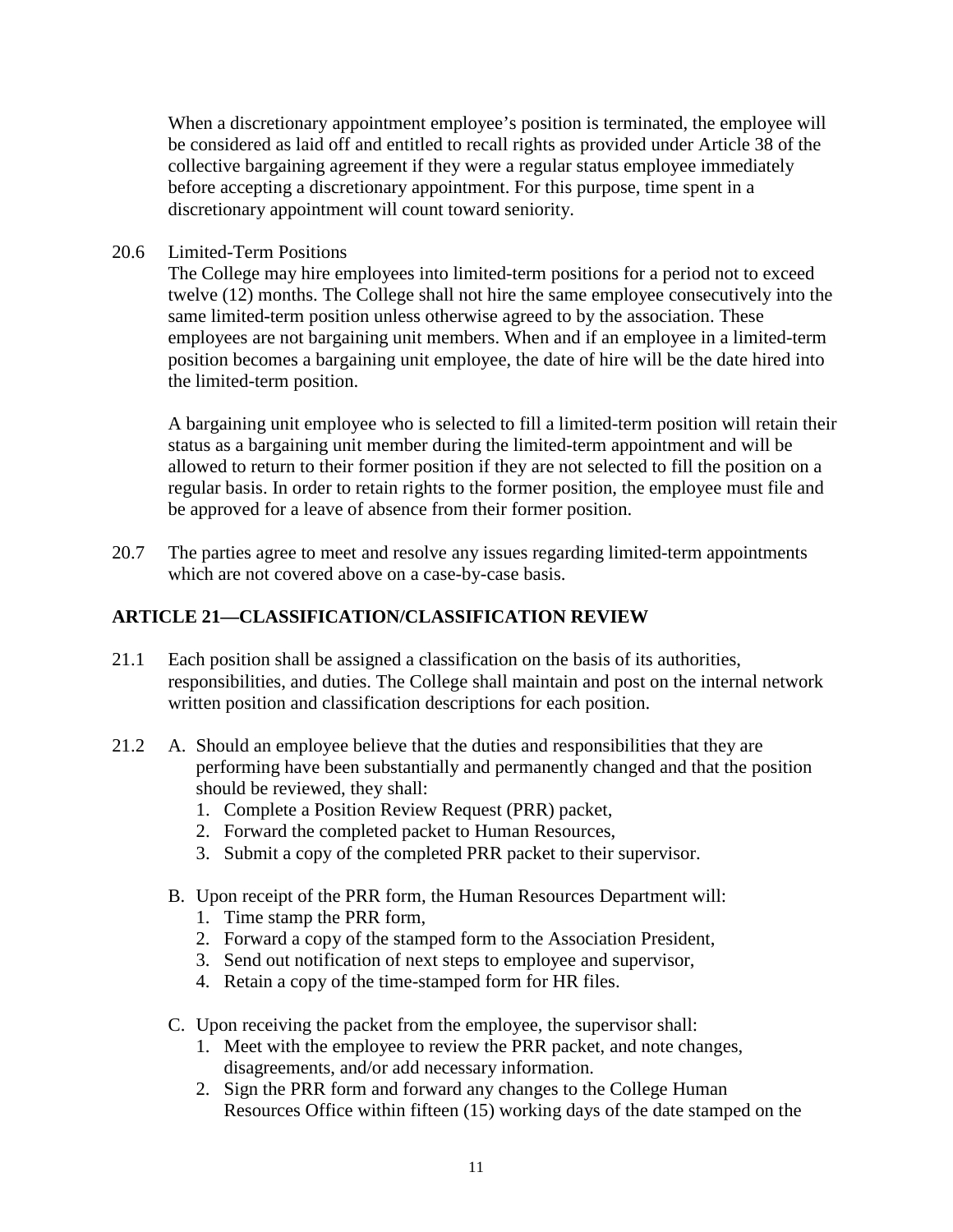PRR form by Human Resources (21.2.B). This date will be the effective date of any increase in salary that results from the review.

- 21.3 A. A College supervisor or management employee may initiate a classification review if, in the supervisor/manager's opinion, the duties and responsibilities of a position have been substantially and permanently changed. They shall:
	- 1. Complete the PRR form and updated position description
	- 2. Review the completed PRR form with the employee and note changes, disagreements, and/or any necessary information
	- 3. Submit the completed PRR form to Human Resources
	- B. Upon receipt of the completed PRR form, the Human Resources Department will:
		- 1. Time stamp the PRR form
		- 2. Forward a copy of the stamped form to the Association President
		- 3. Send out notification of next steps to employee and supervisor
		- 4. Retain a copy of the time-stamped form for HR files
- 21.4 A. The College Human Resources Office will review the PRR packet for appropriate placement within the classification system. The employee and/or Association may submit any information or materials believed to support the original request. The College Human Resources Office will give an analysis of its review in writing within 60 calendar days of the date stamp.
	- B. If the Human Resource Office recommends a change in classification, this recommendation will be reviewed by Executive Team, and notice sent to the Association President. The employee may accept that decision or may appeal that decision with a written request for review by the Classification Appeals Committee. Such request must be made within fifteen (15) working days of receipt by the employee of the Human Resources Office recommendation.
	- C. If the College Human Resources Office recommends no change in classification, the employee and the Association President will be notified. The employee may accept that decision or may appeal that decision with a written request for review by the Classification Appeals Committee. Such request must be made within fifteen (15) working days of receipt by the employee of the Human Resources Office recommendation.
- 21.5 A. The College shall establish and train a pool of four Classified employees named by the Association and four Exempt employees named by the college for the purpose of convening a Classification Appeals Committee (CAC). The CAC shall be convened by the Associate Vice President of Human Resources or designee and made up of two (2) Classified representatives, two (2) Exempt representatives from the pool, and one (1) representative from Human Resources who was not involved in the decision outlined in 21.4.A.
	- B. The Classification Appeals Committee will meet within thirty (30) calendar days of the filing of an appeal request. This timeline can be extended by agreement of the College and the Association.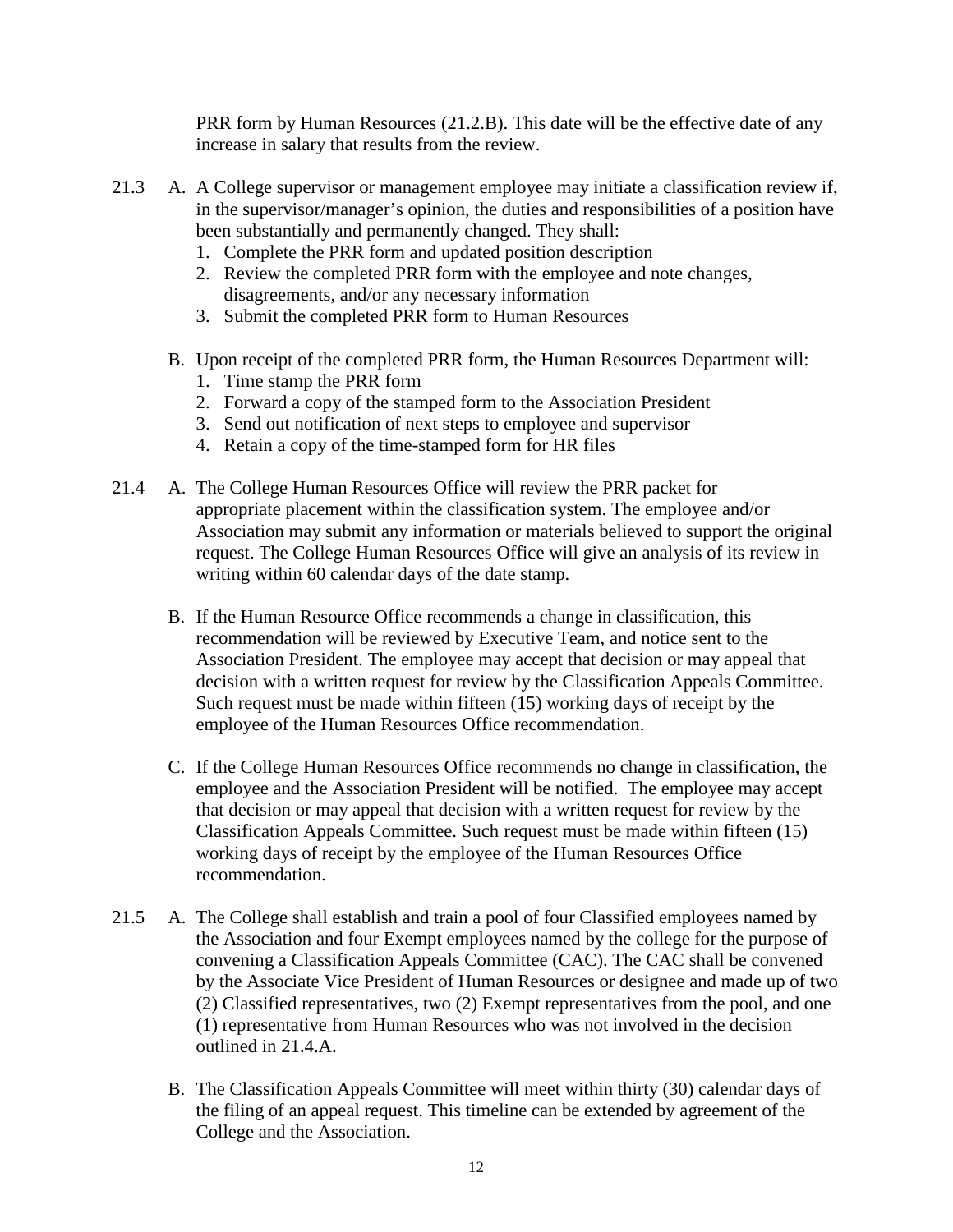- C. The Classification Appeals Committee will review all requests for appeal for appropriate placement within the classification system.
	- 1. The employee and/or Association will be given an opportunity to present to the committee and/or submit any information or materials believed to support the original request. Unless the employee agrees otherwise, they will be given at least one week's advanced notice of the meeting.
	- 2. Comparison with external market wage information may be introduced in the materials submitted for consideration.
	- 3. The Classification Appeals Committee will give the employee and the Association an analysis of their review in writing within 30 days of the final committee meeting.
- D. If the Classification Appeals Committee recommends a change in classification it will be forwarded to Executive Team for review.
- E. If the Classification Appeals Committee recommends no change in classification, there is no further appeal which may be taken.
- 21.6 A. The Executive Team will review all changes in classification recommended by the Human Resources Office or the Classification Appeals Committee.
	- B. If the Executive Team concurs with the recommended change in classification, the employee and the Association President will be notified. The employee will be compensated in accordance with Section 21.8.A. Any increase in salary will be effective the date the request was submitted to the College Human Resources Office (see 21.2.B.).
	- C. If the Executive Team disagrees with a recommended classification change, the employee and the Association President will be notified. Executive Team will give direction to the supervisor to change the duties of the employee so that their tasks are consistent within the classification system, if necessary. Such notification shall also be sent to the employee and the Association President.
- 21.7 Decisions on proper classification level made by the Executive Team or recommended by the Classification Appeals Committee are excluded from the grievance procedure of Article 40.
- 21.8 A. If an employee receives a new classification which is higher in band and/or grade they will be placed at the nearest step greater than their current salary which is at least 3.5% higher than their current salary.
	- B. If an employee receives a new classification which is lower in band and/or grade they will be placed at the step in the new salary range nearest to their current rate. If the placement would result in a loss of pay, the employee will be frozen at their current rate until the new classification rate catches up to the old rate in dollar value, higher or lower, to their current step.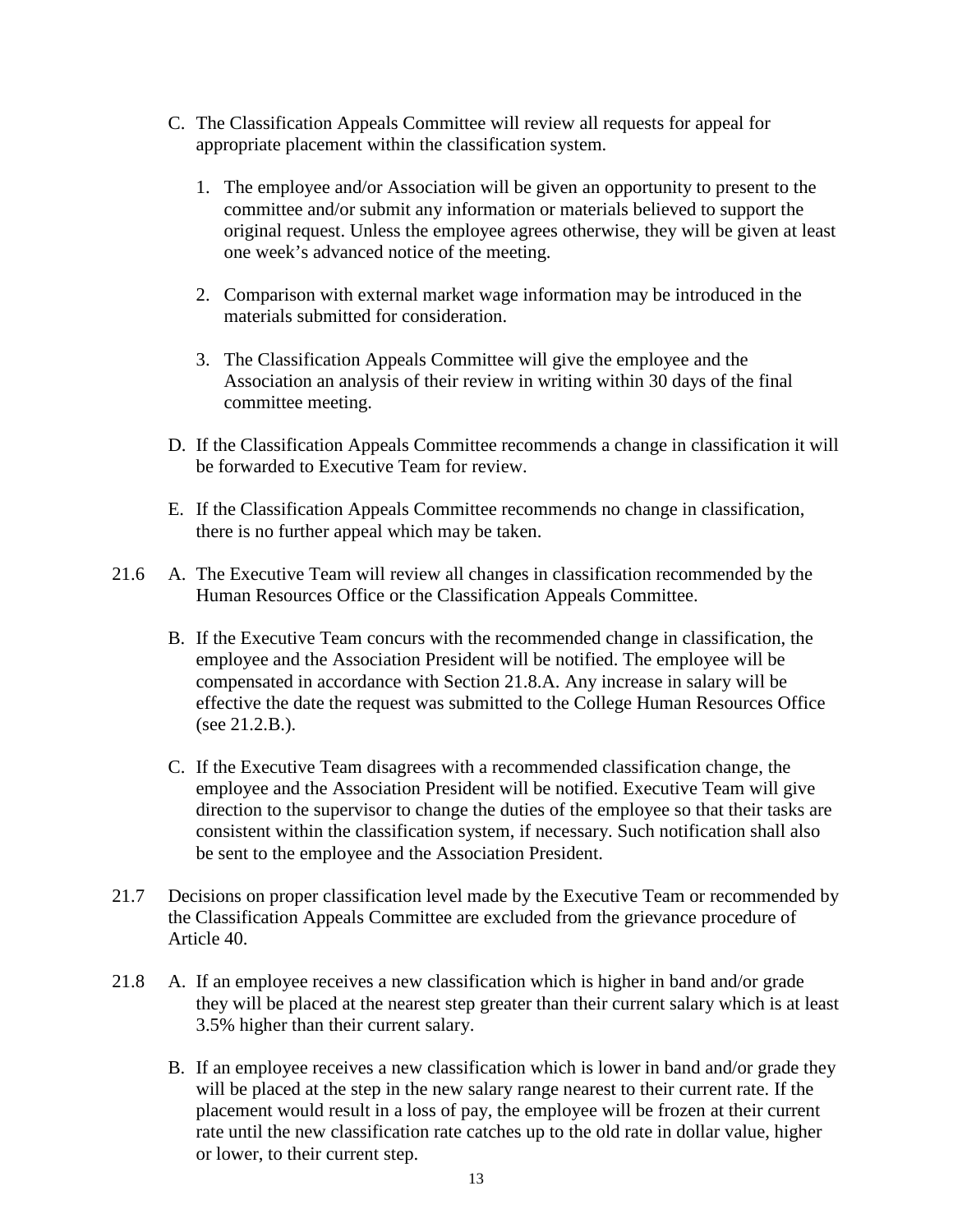## **ARTICLE 22—DISCIPLINARY ACTION**

- 22.1 A. No non-probationary employee shall be disciplined without just cause. Discipline may include written reprimands, demotion, suspension and termination.
	- B. For purposes of this agreement, just cause shall be defined as follows:
		- 1. The employee shall have had reasonable notice of the rule that they are alleged to have violated. The rule shall be reasonably related to the efficient and safe operation of the college;
		- 2. The College shall conduct a fair and thorough investigation into the alleged misconduct;
		- 3. The College shall demonstrate that the employee has engaged in the conduct that is charged;
		- 4. The College shall apply its rules and expectations consistently, or provide a reasonable rationale for treating the instant situation differently from prior situations;
		- 5. The College shall administer discipline in a progressive manner, where appropriate given the seriousness of the offense and in accordance with the past record of the employee.
- 22.2 The College agrees to furnish any non-probationary employee a written statement of the reasons for any demotion, suspension or termination. The College shall send a copy of the statement to the Association President within two (2) working days unless the employee requests, in writing, that this not be done.
- 22.3 Any appeal of a disciplinary action shall be filed pursuant to Article 40 of this Agreement.
- 22.4 Discipline shall be administered in a confidential manner which is consistent with the circumstances involved.
- 22.5 The parties agree that an employee shall have the right to have an Association representative present during any investigatory interview that the employee reasonably believes will result in discipline at that meeting or at a subsequent meeting.

## **ARTICLE 23—HOURS OF WORK**

- 23.1 The College shall be responsible for scheduling work in accordance with the provisions of this article. For full-time employees the regular work day is eight (8) hours and the regular work week is forty (40) hours. All employees shall be scheduled for no less than two (2) consecutive days off each week, and shall be provided notice of their work schedule.
- 23.2 Notwithstanding the provision of Section 23.1 above, the terms of Article 23 will, where necessary, be waived for the employee to allow for the agreed flex-time schedule.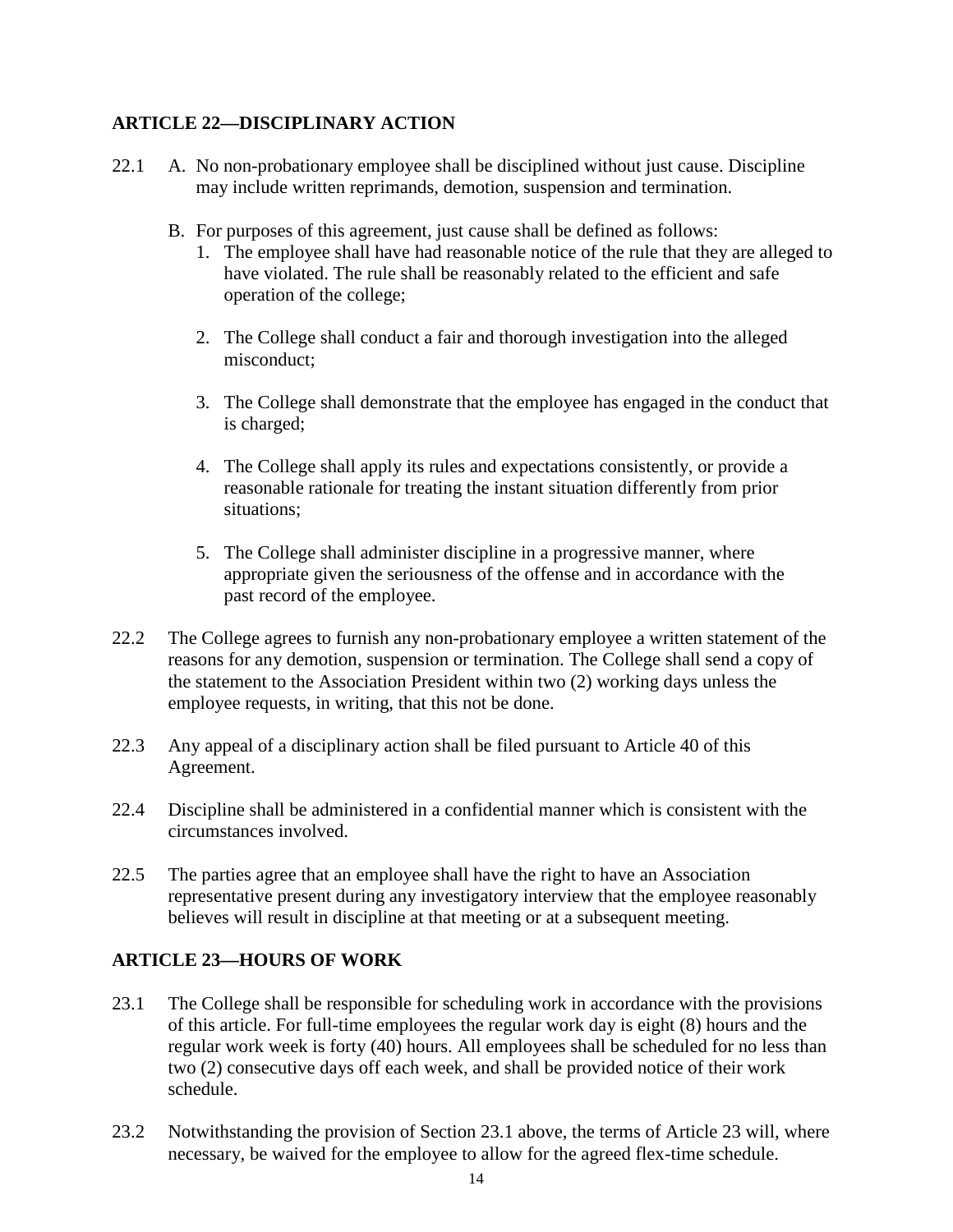Flex-time schedules may be a condition of employment for new or vacant positions. When a flex-time schedule is established, the hours that are scheduled for the employee will become the base daily hours over which the employee will receive overtime compensation if it goes over forty (40) hours in a week. However, no employee will be regularly scheduled to work more than ten (10) hours in a day or more than forty (40) hours in a week.

- 23.3 Employees who are not relieved from their work assignment and who are required by their supervisor to remain in their work area during the meal period, such as Public Safety employees, shall have such time counted as hours worked.
- 23.4 All employees shall receive a rest period of fifteen (15) minutes in every four (4) hours working time or major fraction thereof. Employees working 10-hour shifts will receive three (3) fifteen (15) minute breaks during their work day. Upon the employee's request and whenever feasible, as determined by the supervisor, the supervisor may make arrangements for some or all of these breaks to be taken back-to-back with the meal period addressed in Section 5.
- 23.5 All employees shall be granted an unpaid meal period of not less than thirty (30) minutes in each shift of six (6) hours or more**.** Consistent with the operating requirements of the College, meal periods shall be scheduled at such times as will best allow employees adequate opportunity to eat their meal.
- 23.6 At the option of the College and subject to the provisions of 23.8, employees may be scheduled on the basis of four (4) consecutive days of ten (10) hours straight time per day. In the event an employee is working on such a 4-10 schedule, the relevant provisions of this Agreement dealing with overtime, holidays, vacation, sick leave or any other subject related to the length of the work day shall be considered as amended accordingly.
- 23.7 The College shall provide staff lounge facilities away from the employee's work area.
- 23.8 A. Temporary Schedule Change. Employees will be given at least five (5) working days' notice of any temporary change in their work schedule. A temporary change is a change lasting more than five work (5) days and up to one calendar month.
	- B. Permanent Schedule Change. Subject to the operating needs of the College, employees will be given at least 15 working days' notice of any permanent changes in their work schedule. A permanent change is a change lasting more than one calendar month.
	- C. Flex-Time. Employees who are regularly assigned flex time schedules are excluded from this notification requirement. An employee may waive the notice requirement in writing to their supervisor.
- 23.9 The College may authorize a telecommuting arrangement of an individual employee. This authorization will be dependent on the business needs of the college.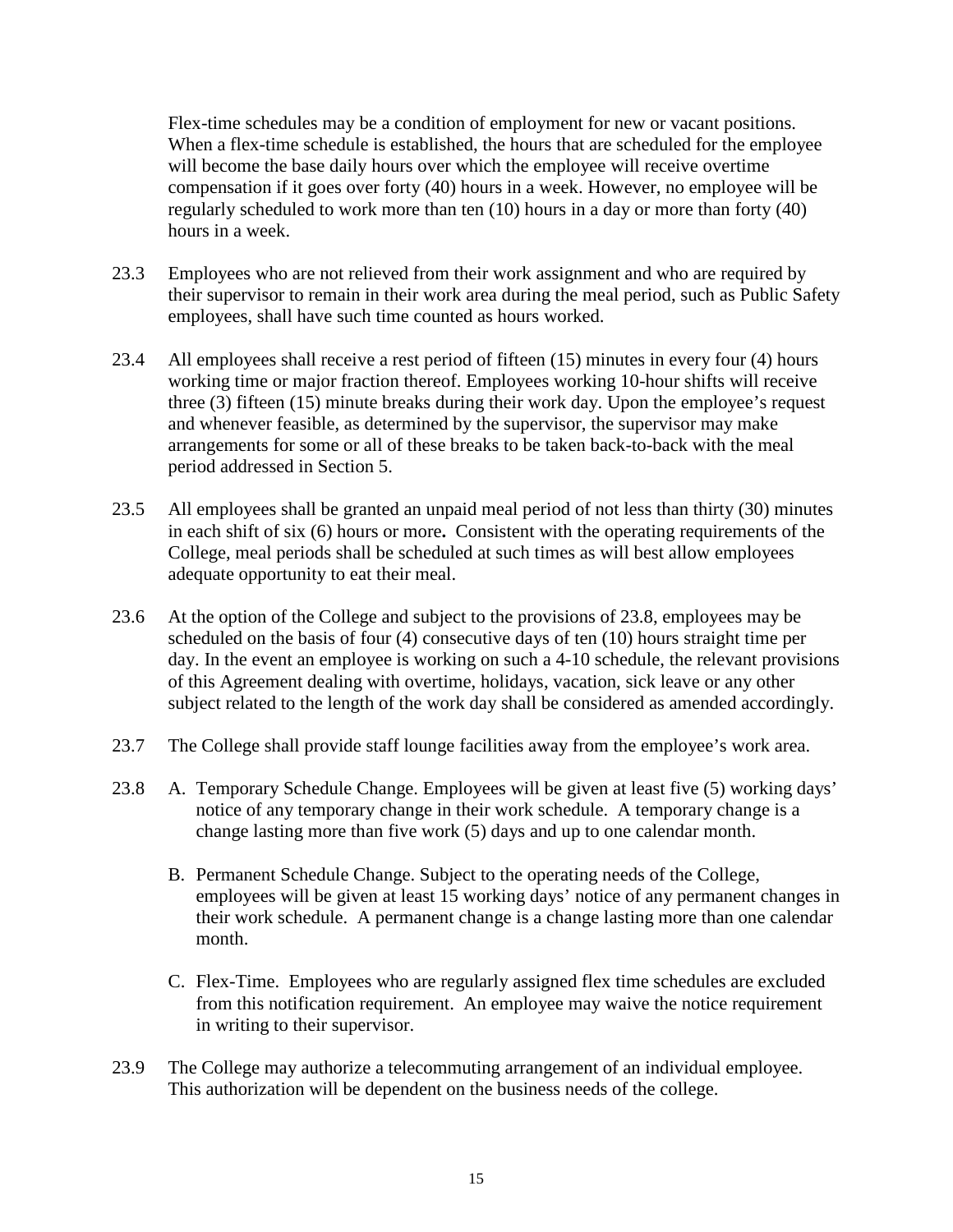#### **ARTICLE 24—SALARY**

- 24.1 A. Salary Schedule Adjustment
	- 1. Effective July 1, 2019, the salary schedule will be increased by 4.0%.
	- 2. Effective July 1, 2020, the salary schedule will be increased by 2.2%.
		- a. Effective July 1, 2020, the percentage between steps 9 to 10, and 10 to 11 will be changed to 4.17%.
	- 3. Effective July 1, 2021, the salary schedule will be increased by 2.2%.
	- B. The salary schedules used during the term of this Agreement shall show yearly salary, monthly salary and hourly rate for each band and grade.
	- C. Effective July 1, 2019, and for the life of this Agreement, Range A1 will no longer be used.
- 24.2 Step Movement

Effective July 1, 2019 through June 30, 2022, employees who have successfully completed their probationary period and are not yet on step 11 shall be eligible for salary step increases on their anniversary date.

Salary step increases shall be awarded only upon receipt of satisfactory or higher performance evaluation. Salary step increases shall be denied if there is less than a satisfactory performance evaluation. Step movement beyond the term of this Agreement shall not be considered a continuation of this contract and is subject to the bargaining process. A special merit increase may be considered at any time following probationary employment completion.

- 24.3 If an employee accepts a replacement position for a temporary period of more than two (2) weeks, they will be assigned the appropriate band and/or grade of the replacement position for the duration of that temporary assignment after which the employee will be returned to their prior band and grade.
- 24.4 The College shall not withhold from employee compensation the contributions required by ORS 238.200; and shall assume and pay the employee contributions to the Public Employees Retirement System for employee members participating in the Public Employees Retirement System. Such payment of employee member monthly contributions to the System shall continue for the life of this Agreement. The full amount of required employee contributions paid by the College on behalf of employees shall be considered as "salary" within the meaning of ORS 238.205 but shall not be considered as "salary" for the purposes of determining the amount of employee contributions required to be contributed pursuant to ORS 238.200. Such paid employee contributions shall be considered to be employee contributions for the purposes of ORS Chapters 237 and 238.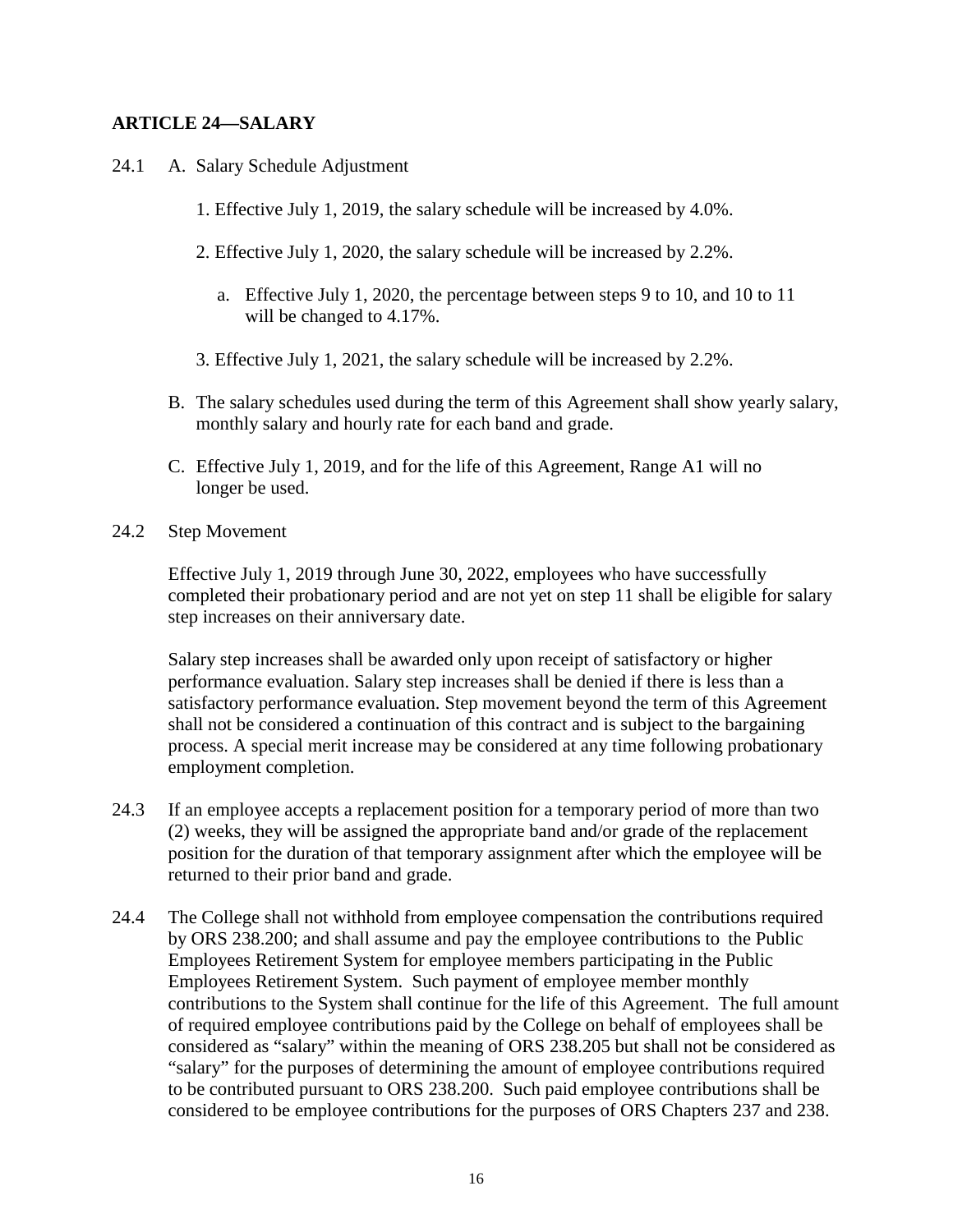## **ARTICLE 25**—**PAYDAY**

25.1 Payday shall be the last working day of the month.

## **ARTICLE 26—SICK LEAVE**

- 26.1 Sick leave with pay may be taken as permitted by State and Federal law including the Oregon Family Medical Leave Act (OFLA) and the U.S. Family Medical Leave Act (FMLA) and the Oregon Sick Leave Law.
- 26.2 Full time (40 hours per week) employees shall be granted sick leave at the rate of eight (8) hours for each full month of employment. Less than forty (40) hours per week employees shall be granted sick leave on a pro-rated basis in accordance with this Agreement. This Section (26.2) is also subject to the provisions of Section 26.9 below.
- 26.3 Unused sick leave shall accumulate for an unlimited number of hours.
- 26.4 An employee shall not earn sick leave during any period of leave of absence without pay.
- 26.5 Employees shall use sick leave, as well as other accrued leave, for any absences covered by FMLA and/or OFLA.

For absences not covered by FMLA and/or OFLA, an employee who has exhausted all sick leave may use vacation leave for absences due to their own illness or the illness of a family member provided that their supervisor approves the vacation leave.

- 26.6 Verification of the necessity for absence from work and use of sick leave from an attending physician or health care practitioner may be required; however, except for sick child leave, absences covered by FMLA/OFLA always require verification from the attending physician or practitioner.
- 26.7 Employees covered by the provisions of ORS Chapters 237 and 238 shall, upon retirement, receive credit for their unused sick leave as provided according to Oregon law.
- 26.8 No compensation for accrued, unused sick leave shall be allowed to any employee during the terms of employment or upon separation from the classified service, except as provided in Section 26.7.
- 26.9 A month of work for the purposes of this Article shall be any calendar month in which the employee is scheduled on duty and on paid status for one-half (1/2) or more of the working days of that month. This provision applies to all employees, with the exception of eleven (11) month employees who will not receive sick leave for one month, to be determined by Human Resources, and ten (10) month employees who will not receive sick leave for July and August.
- 26.10 Employees may be eligible for the college's donated sick leave program. Information about this program is available on the internal website for Human Resources.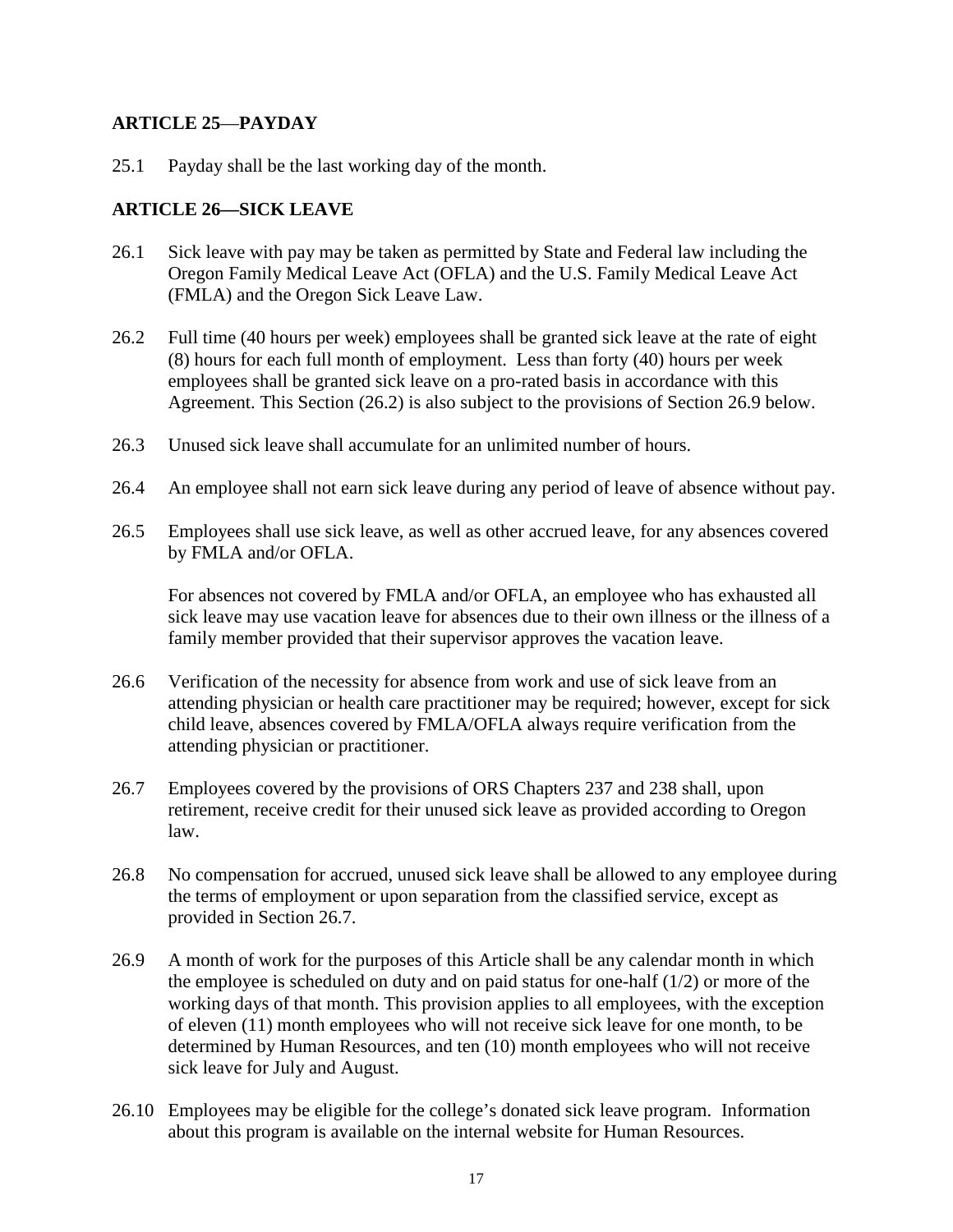## **ARTICLE 27—VACATIONS**

- 27.1 Subject to the provisions of Article 1, Section 4 of this Agreement, all employees shall, upon successful completion of the probationary period of employment and placement as an employee, earn vacation credits in accordance with the following:
	- A. Earns 8.0 hours of paid vacation each month during months one (1) through sixty (60) months of employment. However, vacation time earned during the first six months shall not be available unless and until the employee successfully completes the probationary period.
	- B. Earns 13.33 hours of paid vacation each month of work after completing sixty (60) months of employment.
	- C*.* Earns 16.00 hours of paid vacation each month of work after completing one hundred twenty (120) months of employment.
	- D. Ten-month employees will earn vacation for 10 months of employment. Elevenmonth employees will earn vacation for 11 months of employment.
- 27.2 Employees scheduled to work less than a twelve (12) month assignment must take earned vacation between the beginning and ending dates of their assignment period.
- 27.3 A month of work for the purpose of this Article shall be any calendar month in which the employee is scheduled on duty and on paid status for one-half or more of the working days of that month.
- 27.4 A. Vacation leave must have the approval of the supervisor. The supervisor will respond to vacation requests as soon as possible, no later than ten (10) working days from the request. Approval of vacation leave is subject to the operating requirements of the College. In unusual circumstances approval may be granted after the leave is taken.
	- B. If two (2) or more employees in the same department request the same period of vacation leave, the employee having the greatest length of service with the College shall be granted first choice. An employee shall not be given preferential consideration more than once every two (2) years.
- 27.5 If an employee should incur unrecoverable vacation expenses, a previously scheduled and approved vacation shall not be canceled.
- 27.6 Employees may accumulate vacation leave credits up to a maximum of two hundred and eighty (280) hours. Maximum accumulated vacation leave credits will be prorated based on the employee's FTE. Vacation leave balances will be provided to the employee.
- 27.7 Any employee who is about to lose vacation credit because of accrual limitations stated in Article 27.6 may, by notifying their immediate supervisor in writing ten (10) working days in advance, take vacation time off to prevent loss of vacation credits. If the granting of vacation time would be contrary to the operational needs of the College, a supervisor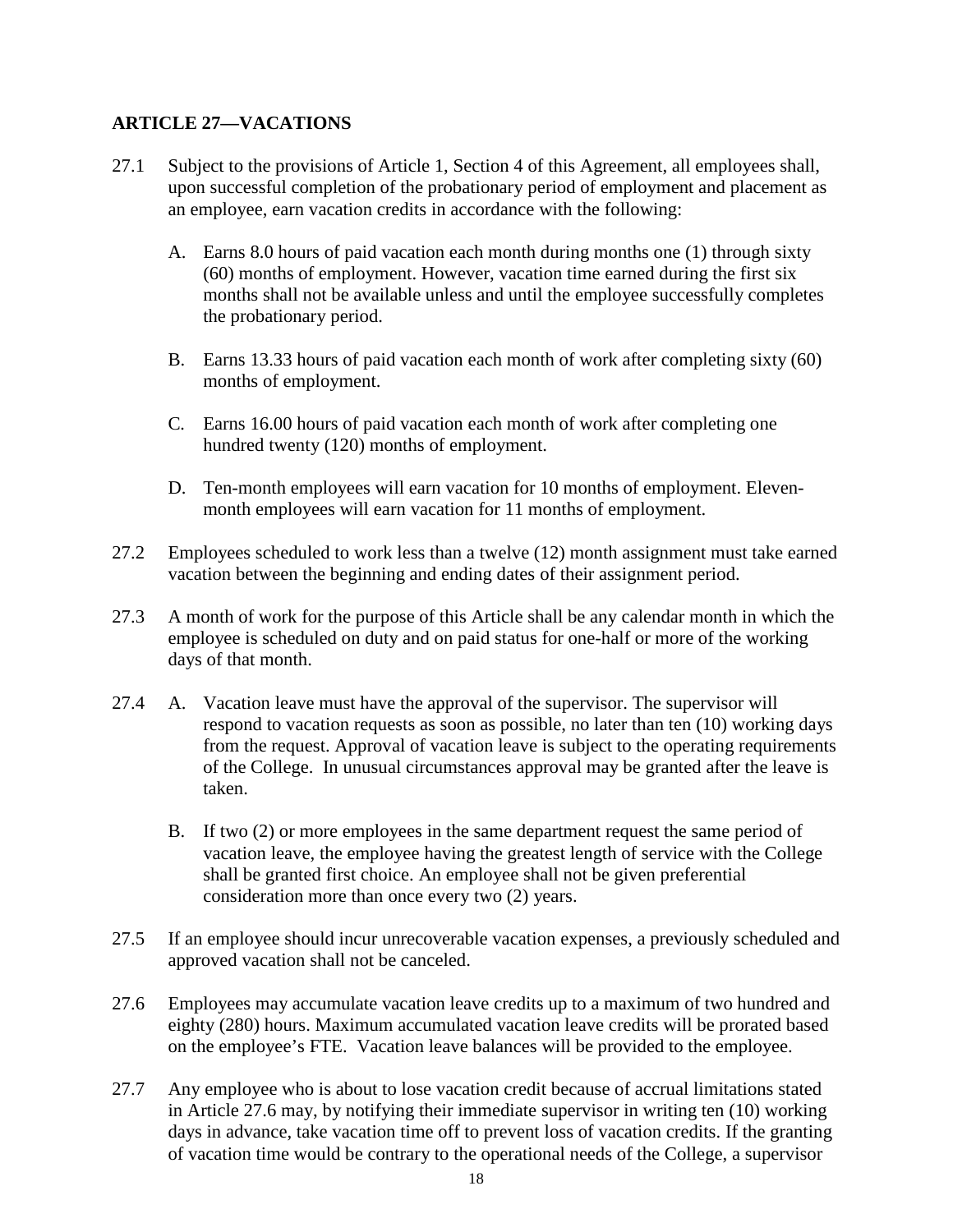shall authorize a payout of up to 40 hours of vacation credit to prevent loss of earned vacation credits. Payment in lieu of vacation leave shall reduce the accumulated credits of the employee in the same manner as actual vacation time taken. Payment is made only on regular paydays subject to the deadlines published by the Human Resources department.

- 27.8 An employee whose maximum vacation leave credit balance is permanently reduced due to a change in position FTE will receive 60 calendar days' notice to use any balance that exceeds the new maximum. If an employee receives less than 60 days' notice or the granting of excess leave is contrary to the operational needs of the College, the supervisor shall authorize a payout of the excess balance.
- 27.9 In the event of an employee's death, all moneys due to them for accumulated but unused vacation shall be paid as required by Oregon law.
- 27.10 Vacation earnings shall not accrue during any leave of absence without pay. Employees terminating their position with the College for any reason while on leave without pay shall be paid for unused vacation credits accrued up to the end of the last full month of service at the pay rate in effect at the time the leave began.
- 27.11 An employee terminated during the first six (6) months of continuous employment shall not be entitled to pay for any vacation credits. Upon termination of employment, an employee who has successfully completed the probationary employment period and has worked as a regular employee shall be paid for unused vacation credits accrued up to the end of the last full month of service.

## **ARTICLE 28—INSURANCE BENEFITS**

- 28.1 Employee insurance benefits are made available to all bargaining unit members as hereinafter provided.
	- A. Health Insurance Contribution

The College will provide coverage for the health insurance listed below. It will, however, provide for only one spouse or eligible domestic partner if both parties are employed by the College. Employees with a spouse or eligible domestic partner (see Appendix C-1) with college coverage will decide which employee will carry coverage. If the employee fails to make this decision the College may select which employee will carry the coverage. The College will pay a \$100 per month stipend to employees who are required to waive dual coverage because both spouses/domestic partners are employed by the college.

Effective September 1, 2019, the College will pay a maximum of \$1,490.63 per month for combined medical insurance.

Effective September 1, 2020, the College will increase the cap by 3% and pay a maximum of \$1,535.35 per month for combined medical insurance.

Effective September 1, 2021, the College will increase the cap by 3% and pay a maximum of \$1,581.41 per month for combined medical insurance.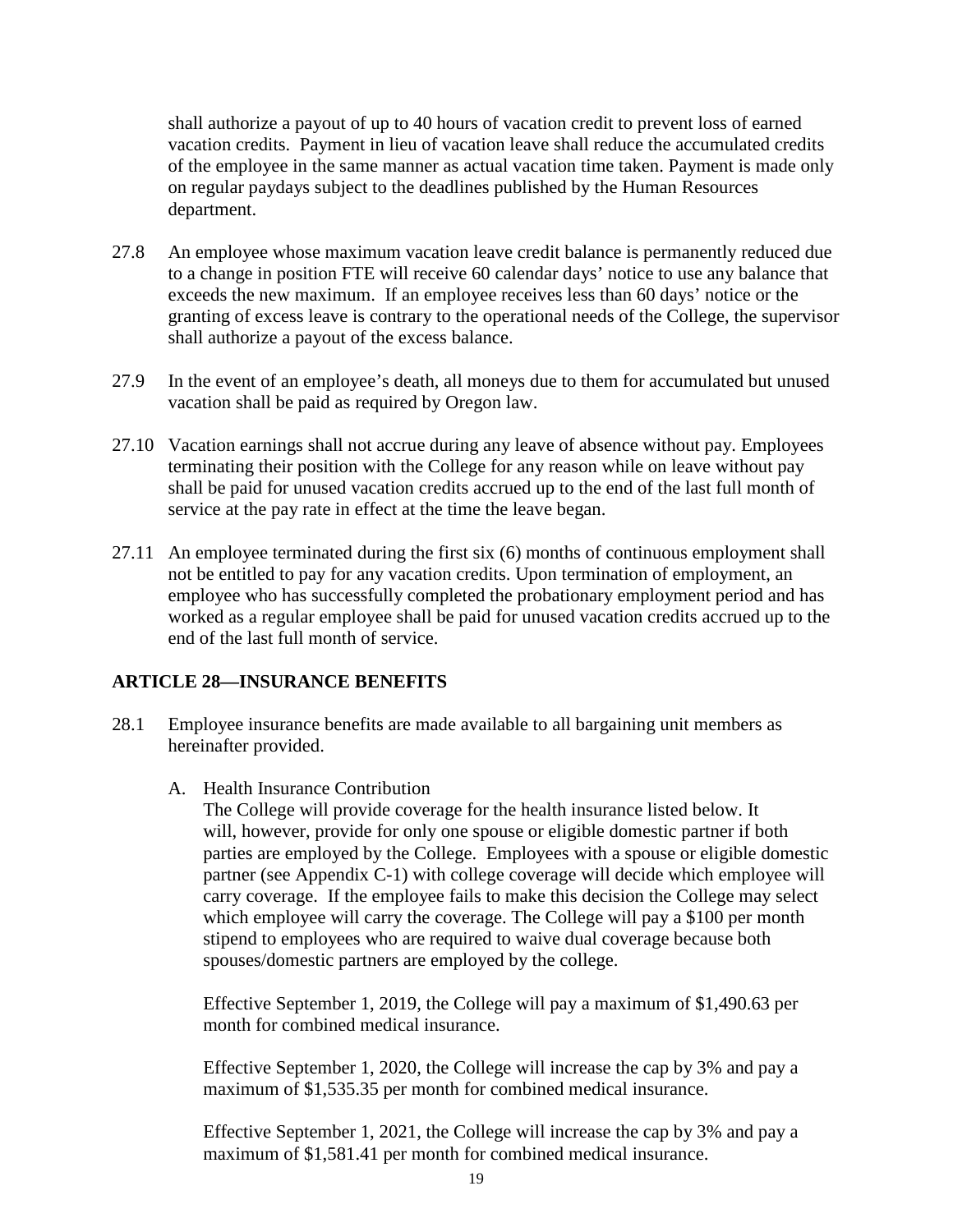Any amounts above the stated maximum College contribution shall be paid by employees through payroll deductions.

Effective September 1, 2019, and for the life of this agreement, the College will pay up to an additional \$80.00 per month towards the combined medical insurance. This will be prorated by FTE.

- 1. For employees who elect a qualifying health plan and enroll in a health savings account (HSA):
	- a. The College will contribute \$30 per month to the employee's HSA
	- b. For employees who make contributions to the HSA account, the College will contribute an additional dollar-for-dollar matching contribution up to a maximum of \$20 per month
	- c. Both College contributions (1 and 2) to the HSA will be prorated for less than 1.0 FTE employees
- B. Health Insurance Provided (subject to Article 1.4)
	- 1. Medical insurance includes a choice of:
		- a. Hospital-Medical Insurance for employee, spouse/eligible domestic partner, and dependents subject to the provisions of Article 1, Section 4 of this Agreement
		- b. Health Maintenance Organization (HMO) Hospital-Medical option for the employee and family
	- 2. Dental insurance for employee/eligible domestic partner, and dependents
	- 3. Vision care insurance for employee, spouse/eligible domestic partner, and dependents
- C. Life Insurance

Premiums for life insurance are paid by the College and are as follows:

- 1. Group Life Insurance for the employee only, the value of which shall be one and one-half times the employee's annual salary, rounded up to the nearest thousand dollars and a maximum of \$50,000
- 2. Group Term Life Insurance for the employee's spouse or eligible domestic partner (see Appendix C-1), and dependent children up to \$2,000 per individual
- 3. Accidental Death and Dismemberment coverage for employee only
- D. Long-Term Disability Insurance
	- Long Term Disability Insurance (LTD) equal to sixty-six and two-thirds percent (66.66%) of salary shall be provided for the employee only with benefits to begin ninety (90) calendar days after the disability occurs, for nonwork-related disability. Coverage shall be for the length of the leave as provided in Article 28.3.

Employees pay the premiums for this insurance through mandatory deductions.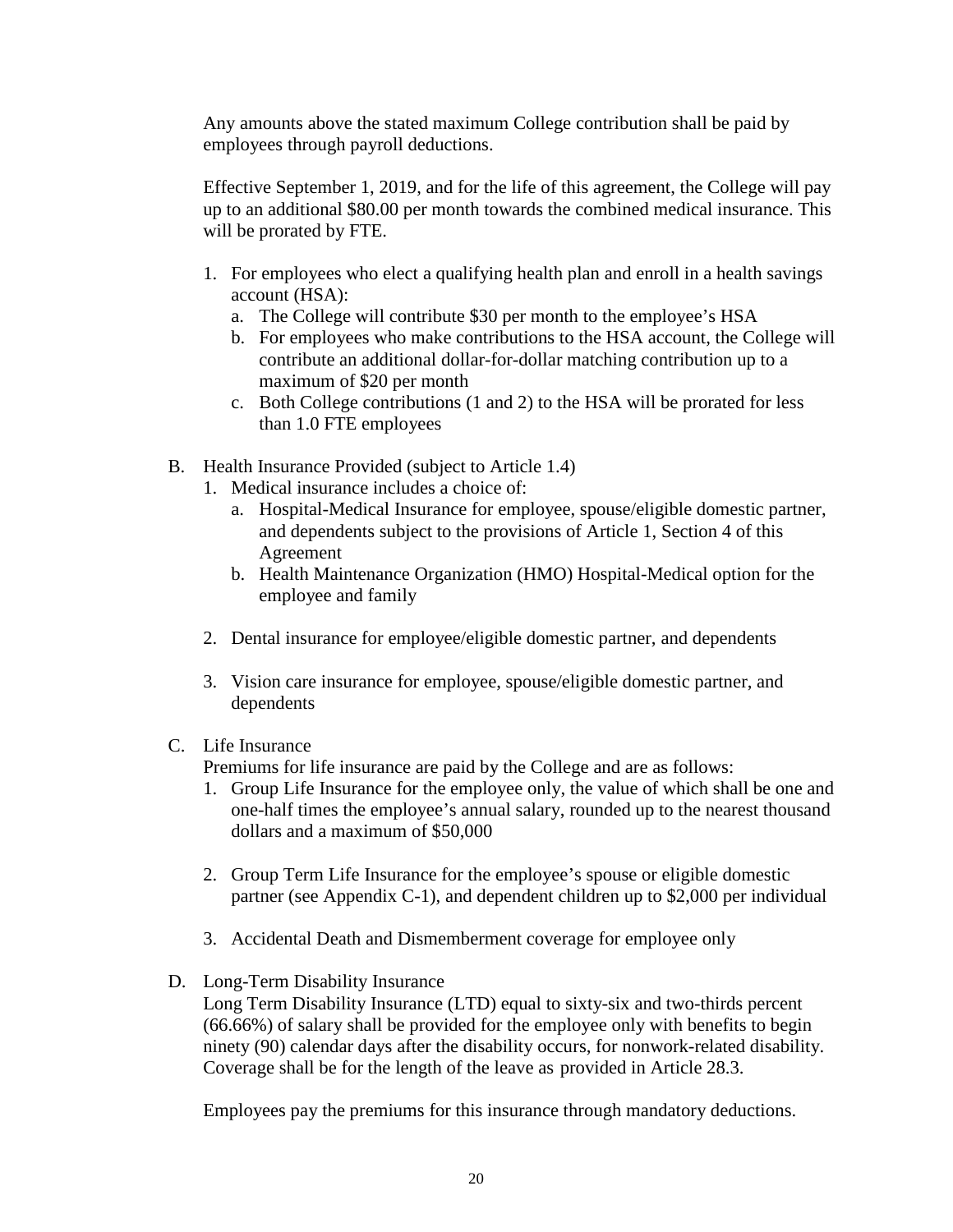- 28.2 For employees working less than full-time, the College will pay the health insurance contribution in 28.1.A that is prorated based on the employee's FTE. Additionally, the College will pay a prorated premium allowance for insurance benefits set forth in this Section 1, subsections B through D above in accordance with Article 1, Section 4 of this Agreement and shall be required to pay the balance of premium for elected coverage at the composite rate.
- 28.3 During the first twelve (12) months of a long-term disability leave, the employee shall retain all employee insurance benefits. Thirty (30) days after the end of that twelve (12) month period all employee insurance benefits shall be discontinued; however, arrangements may be made by the employee to assume the total cost of insurance premiums for benefits under an independent insurance plan, if approved by the insurance carrier. An employee on long term disability leave that does not exceed one (1) year shall be returned from such leave to the same position, salary step and level assigned at the time the LTD leave was granted. An employee on LTD leave for more than one (1) year shall have a right of recall for periods of one (1) year for each two (2) years they have been employed by the College prior to the commencement of their LTD leave, to a maximum of five (5) years total (i.e., initial one (1) year plus maximum of four (4) additional years). An employee who wishes to exercise their right of recall shall notify the College of their availability for work and shall be recalled to the first available assignment they are qualified to perform. Such employees shall be returned to the same salary step assigned at the time the LTD leave was granted.
- 28.4 Employees may elect to waive coverage by group insurance policies subject to carrier limitations.
- 28.5 Benefits under this Article shall not be provided to employees who are on layoff status under Article 37 of this Agreement. Less than twelve (12) month employees shall receive insurance benefits during their nonduty period(s).
- 28.6 When an insurance task force is active, the Association will be a participant.

#### **ARTICLE 29—OVERTIME**

29.1 Overtime shall be considered as the time authorized in advance by an employee's supervisor, except as provided below, to be worked by the employee in excess of forty (40) hours per week.

An employee who is required to work beyond their regular shift with less than 48-hours' notice prior to the overtime work will not be required to reschedule their subsequent regular shifts to avoid overtime compensation. This notice requirement may be waived by mutual agreement.

In the case of a split shift, the time an employee works in a day, after twelve (12) hours from the time the employee initially reports for work, shall be considered as overtime. For the purpose of computing overtime, all time for which an employee is compensated, including holiday time off, shall be counted as time worked. Compensation for overtime shall be at the rate of time and one-half the employee's regular rate, computed to an hourly rate.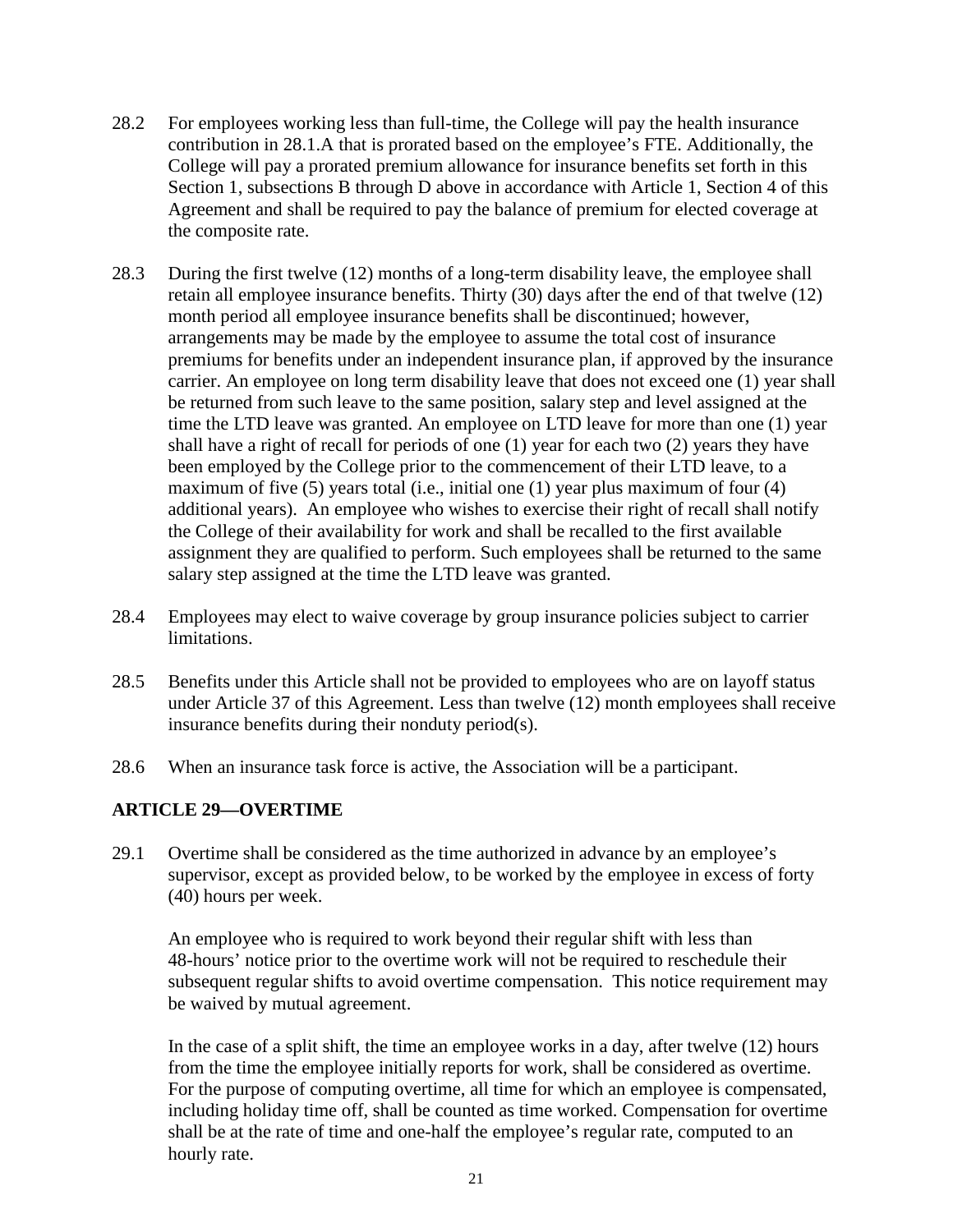- 29.2 Employees are required to obtain prior authorization to work overtime hours from their supervisor. In an unforeseen situation in which college property or the safety of students or staff are potentially at risk, or where the direct delivery of services to students would be impacted, an employee may work beyond the assigned shift without prior approval from the supervisor. In these situations, the employee will notify their supervisor of their overtime work as soon as possible after the work is completed.
- 29.3 Employees shall be compensated for overtime either in the form of pay or compensatory time off, except an employee will not be allowed to accumulate more than forty (40) hours of compensatory time off. Overtime shall be in the form of monetary payment only when approved by the College. Employees shall receive monetary payment for accumulated compensatory time in excess of forty (40) hours.
- 29.4 Compensatory time off may be taken at a time requested by the employee as long as that request is made within a reasonable period before the requested time off, and the requested time off does not unduly disrupt the operations of the College, as provided in 29 CFR Section 553.25(d). Should an employee request specific time off as compensatory time, the supervisor shall approve or deny the request within five (5) working days.
- 29.5 Neither overtime nor premium pay shall be compounded, pyramided or otherwise paid or credited twice for the same hours.
- 29.6 Accumulated compensatory time will be recorded on the employee's earnings statement, and, if not otherwise reimbursed in accordance with this article, will be paid upon the employee's separation from employment with the College.

## **ARTICLE 30—CALL-IN TIME**

#### 30.1 Off Duty Call In

All parts of this section are subject to the provisions in Article 29, Section 1 of the Agreement, when Article 29.1 is more beneficial to the employee. When there is an adverse impact or to avoid an adverse impact to college operations or facilities, bargaining unit members are subject to be called in outside their regular shift.

- A. An employee who is called to work outside their regular shift shall be paid for a minimum of two (2) hours at the rate of time-and-one-half unless the call-in occurs within two (2) hours of the start of the employee's regularly scheduled shift, in which event the time-and-one-half rate shall continue until the start of the employee's regularly scheduled shift.
- B. An employee required to work beyond the end of their regular shift as an extension of that shift or who is to return to work within one (1) hour or less of the scheduled completion of their shift shall not be considered as working call-in or subject to the minimum guarantee provided in Section A above.
- C. An employee who is not in on call status as described in 30.4 and is required to respond to a work-related call during their non-duty hours and not required to report to the work site will be compensated for a minimum of one (1) hour of overtime. If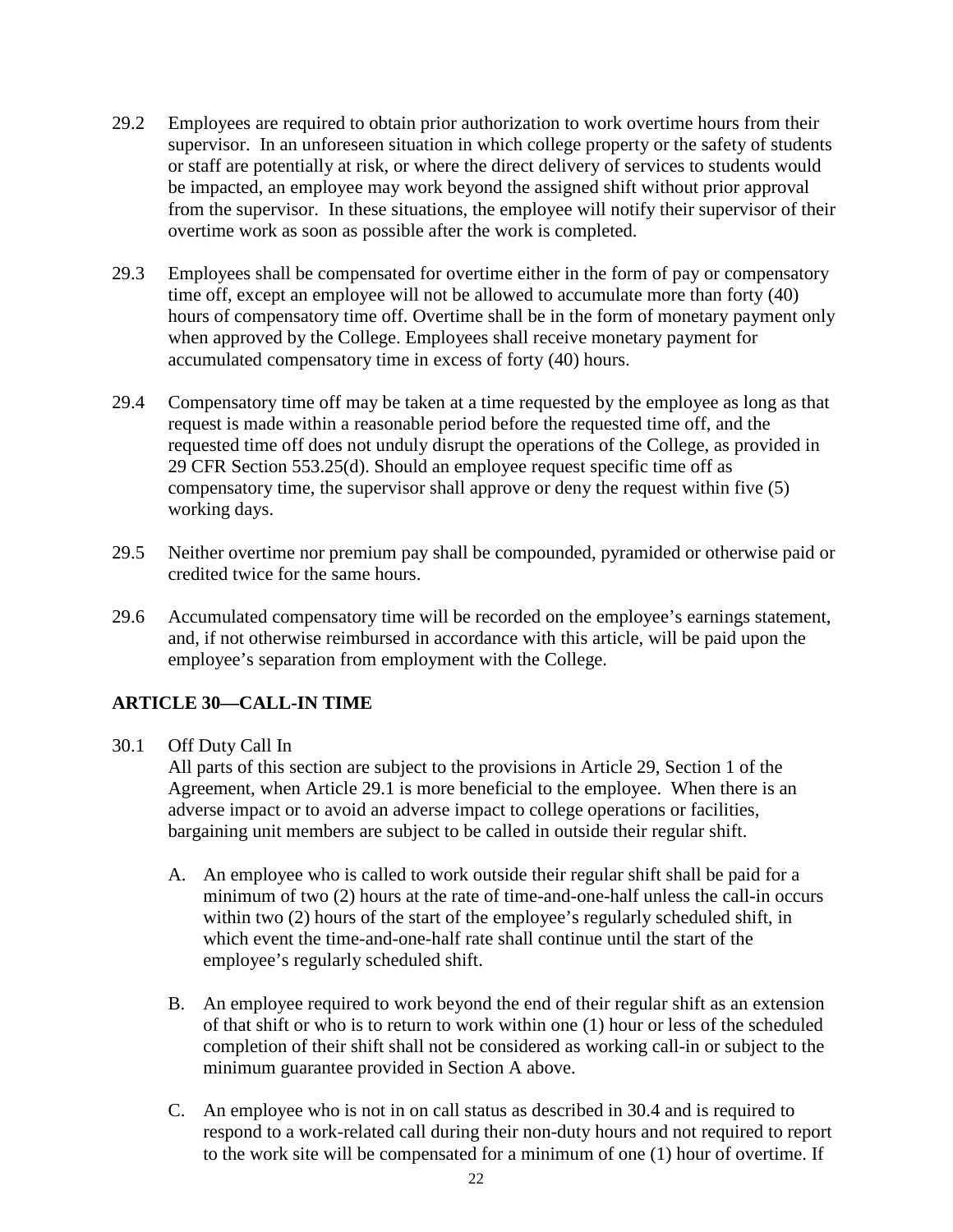the response requires more than one (1) hour, they will be compensated for the time worked as overtime.

- 30.2 Emergency Closure Call In All parts of this section are subject to the provisions in Article 29, Section 1 of the Agreement.
	- A. When the College is closed as a result of unusual or hazardous conditions, employees who are required to work at their work site when their work site is closed will be paid two times their hourly rate of pay. When the College provides notice that normal conditions have resumed, the rate of pay for these employees required to remain at or report to the work site will return to the regular hourly rate.

Employees who have not been required to remain at or report to the work site will be given two hours to report to work after receiving notice that the College will reopen after a closure.

- B. Public Safety employees, as part of their normal duties, are required to report to work during emergency closures, and will be paid in accordance with 30.2.A.
- 30.3 Each department or work site shall develop a call-in procedure and publish a list of those positions subject to call in. The rationale for placing positions on these department lists will be presented to the Association for comment prior to their inclusion.
- 30.4 On-Call

In departments where the College determines there is a need to have staff available to work outside of normal hours, an On-Call status will be established.

- A. An employee in On-Call status will be On-Call outside of normal work hours from the end of work on Monday until the beginning of work the following Monday, unless agreed to by the supervisor. While On-Call, the employee is expected to:
	- 1. Indicate to their supervisor whether a college-provided phone or a personal phone will be used for work-related calls during the on-call period, and
	- 2. Answer the phone when it rings or return the call within 15 minutes, and
	- 3. If directed, access the internet within 15 minutes of being directed to do so or report to campus within one hour of being directed to do so or as arranged with supervisor.
- B. The supervisor, in consultation with employees, will establish a list of employees who may be required to be On-Call during off hours and a schedule showing when employees will be On-Call.
- C. Employees will receive 30 minutes of time off for every 6-hour (or portion thereof) they are On-Call. This time off may be taken at a time requested by the employee as long as that request is made within a reasonable period before the requested time off, and the requested time off does not unduly disrupt the operations of the College. Should an employee request time off, the supervisor shall approve or deny the request within five (5) working days.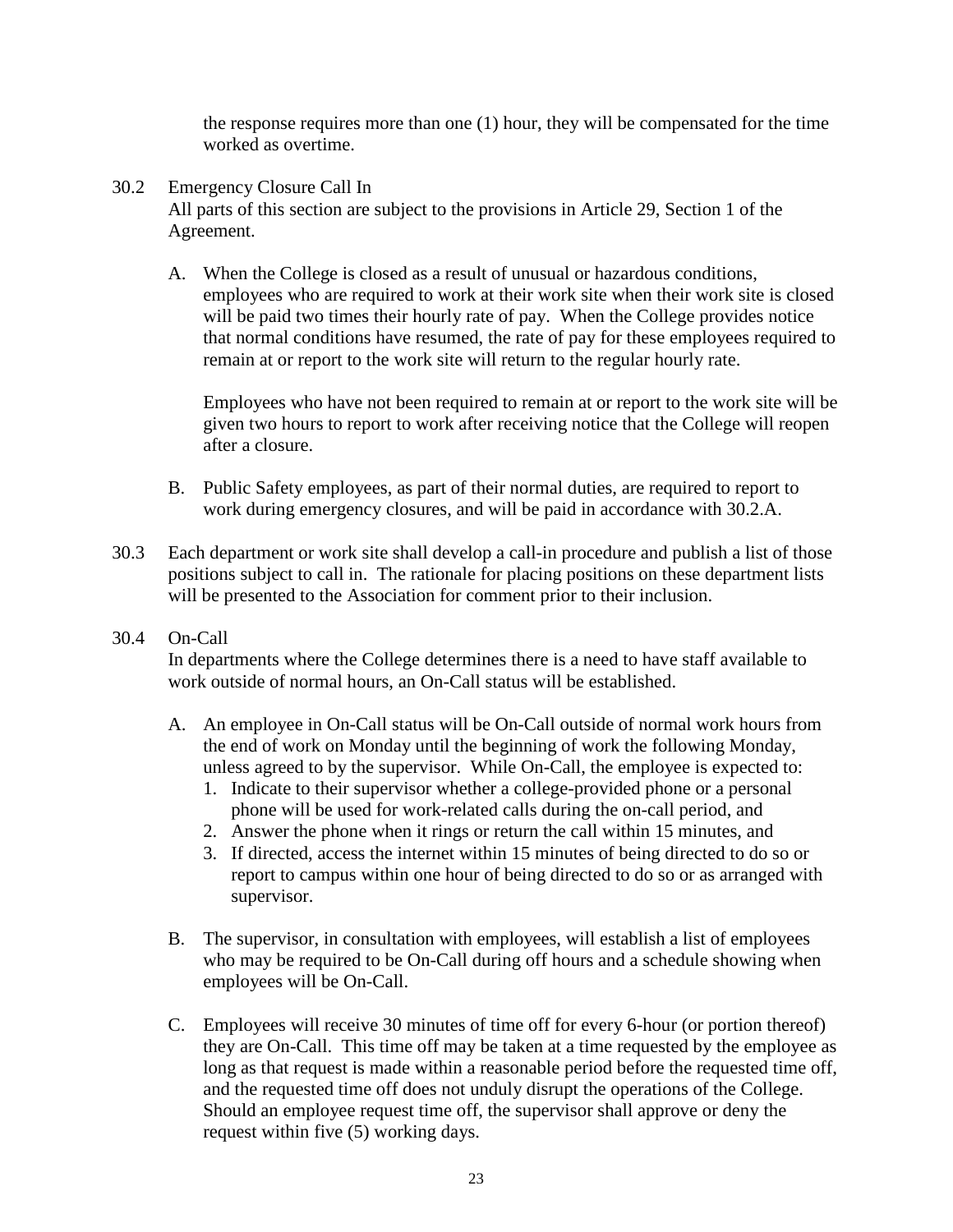- D. In addition to the time above (30.4.C), if an employee is required to work either on or off campus during the On-Call, they will be paid at one and a half times their regular rate of pay for the time worked.
- E. Section 30.1.A and 30.1.C do not apply when an employee is in the On-Call status. The maximum duration an employee can be in On-Call status generally will not exceed the amount of time they are not in On-Call status within a given month unless extenuating circumstances due to temporary staffing needs exist.

## **ARTICLE 31—DIFFERENTIAL PAY AND EQUIPMENT ALLOWANCE**

#### 31.1 Shift Differential

Subject to the provisions of Article 1, Section 4 of this Agreement, all employees who work fifty percent (50%) or more of their regular work shift between the hours of 7:00 p.m. and 7:00 a.m. shall receive shift differential pay adjustment of one hundred ten dollars (\$110) per month more than their regular salary.

#### 31.2 Supervisory Differential

Classified employees who meet the criteria below, shall receive a differential pay adjustment of one hundred dollars (\$100) per month more than their regular salary for each month they meet both criteria below subject to the provisions of Article 1, Section 4.

#### Criteria:

- 1. The employee must be responsible for the scheduling and signing time sheets of parttime hourly, or student employees; or scheduling, signing time sheets, and daily oversight of student leaders who are paid a tuition waiver at the college.
- 2. The total number of time sheet hours of the employees or student leaders must be equal to, or greater than, the number of hours worked by the Classified employee. (For example, a Classified employee who works 40 hours per week, would have to be responsible for at least two (2) employees or student leaders who each work or engage in Student Leadership activities as designated by the responsible employee 20 hours per week.)

#### Procedure:

- 1. The Classified employee will meet with their exempt supervisor and agree in advance which employees or student leaders are to be supervised and the duration of these responsibilities.
- 2. The exempt supervisor will approve the differential in advance for the period of July 1 through June 30 subject to the criteria identified above.
- 3. If there is an interruption in supervision by the Classified supervisor, the employee must meet with the exempt supervisor and reach a new agreement.

## 31.3 Bilingual Differential

Employees whose job description indicates that bilingual skills are a required qualification shall receive a differential pay adjustment of one hundred dollars (\$100) per month in addition to their regular salary.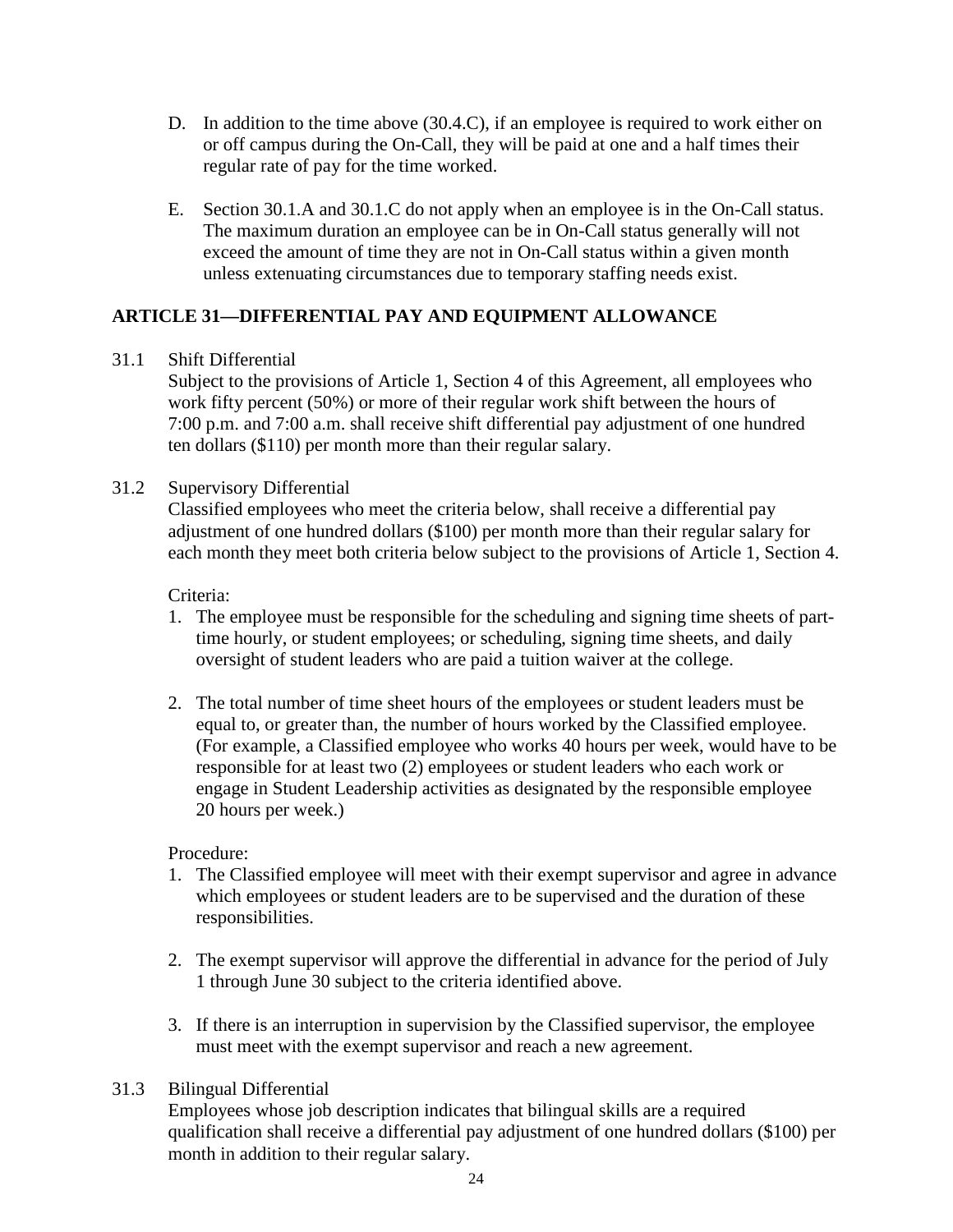This differential does not apply to positions where language interpreting is the primary purpose of the position.

31.4 Equipment Allowance

In addition to the clothing and equipment for Public Safety Officers described in the Public Safety Manual, the college will reimburse officers up to \$200 per year or \$400 every two (2) years for boots meeting the requirements described in the Public Safety manual.

#### Clothing

The College will continue the current practice of providing work clothing/uniforms to certain employees in areas selected by the college.

#### 31.5 Position Differential

The College may, at its discretion and subject to budget availability, offer an optional salary differential for classified positions the college determines difficult to recruit or retain due to the following:

- Market conditions
- Availability of qualified applicants
- Uniqueness of position (Unique skill level or credentials)

The Human Resources Department will initiate position differential requests, annually review, and make recommendations to Executive Team. Executive Team will make final decisions about position differentials. Employees will be notified of any changes prior to July 1 of the same year. Position differentials are not subject to the provisions of Article 40–Grievance Procedures.

## **ARTICLE 32—HOLIDAYS AND PAID NON-DUTY DAYS**

- 32.1 Employees shall be granted time off with pay, pro-rated per Article 1.4, not to exceed eight (8) hours, for the following holidays, provided that the employee is on paid status on the employee's last scheduled work day prior to the observed holiday and the employee's first scheduled work day following the observed holiday. Employees working on an irregular work week shall receive the same pro-rata hours of paid holiday time as employees working the regular Monday through Friday work week.
- 32.2 Employees who are scheduled to work or called into work on the actual day of the holiday will be paid for the holiday and, at the discretion of the supervisor, will either
	- Be paid at one and a half times their normal rate for the hours worked, or
	- Receive the equivalent of one-and-one-half times the hours worked in additional time off. Such time off must be taken as soon as schedules permit. Supervisors shall be responsible for adjusting employees' schedules to assure proper and timely receipt of the holiday equivalent time off. (See also Appendix D.)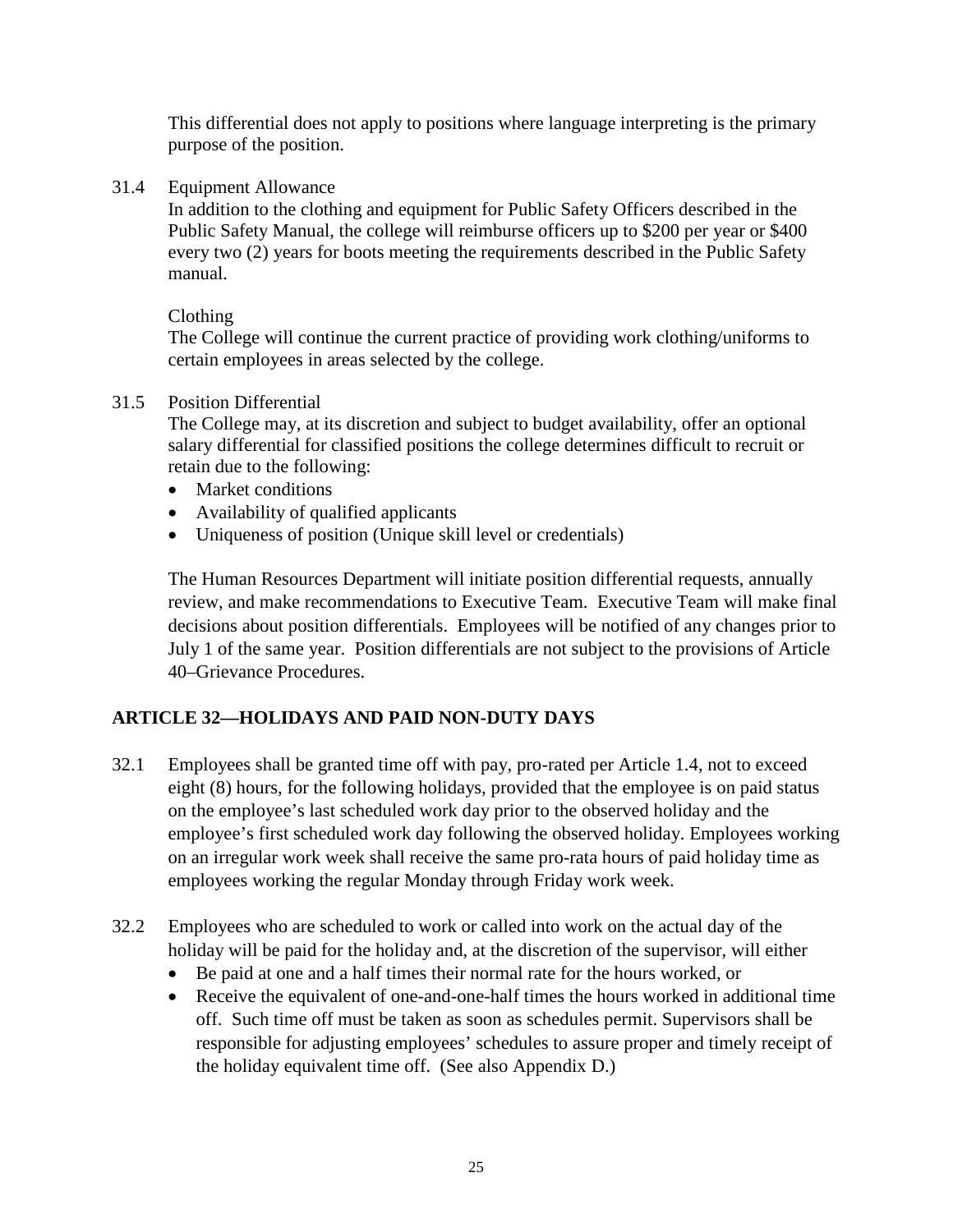- 32.3 The following is the schedule of paid holidays: New Year's Day Martin Luther King's Birthday Presidents' Day Memorial Day Independence Day (except ten (10) month employees) Labor Day Veterans' Day Thanksgiving Day The Day After Thanksgiving Day Christmas Eve Day Christmas Day New Year's Eve Day
- 32.4 The following days will be recognized as paid holidays for Christmas Eve Day, Christmas Day, New Year's Eve Day and New Year's Day:
	- A. Thursday and Friday preceding when Christmas Day and New Year's Day fall on Saturday.
	- B. The Friday preceding and the Monday following when Christmas Day and New Year's Day fall on Sunday.
	- C. Christmas Day and the day after and New Year's Day and the day after when Christmas Day and New Year's Day fall on Monday or Thursday.
	- D. Christmas Eve and Christmas Day and New Year's Eve and New Year's Day when Christmas Day and New Year's Day fall on Tuesday, Wednesday or Friday.
	- E. Subject to Appendix D, when Christmas or New Year's Day falls on a Thursday, evening shift staff will receive Christmas Eve and Christmas Day and New Year's Eve and New Year's Day off.
	- F. Subject to Appendix D, unless otherwise specified in Article 32.4.E, evening shift staff will have off the shift which starts on the day of the holiday.
- 32.5 The following days will be recognized as paid holidays:
	- A. Friday preceding when holiday falls on Saturday.
	- B. Monday following when holiday falls on Sunday.
- 32.6 Holidays which occur during vacation or sick leave shall not be charged against such leave.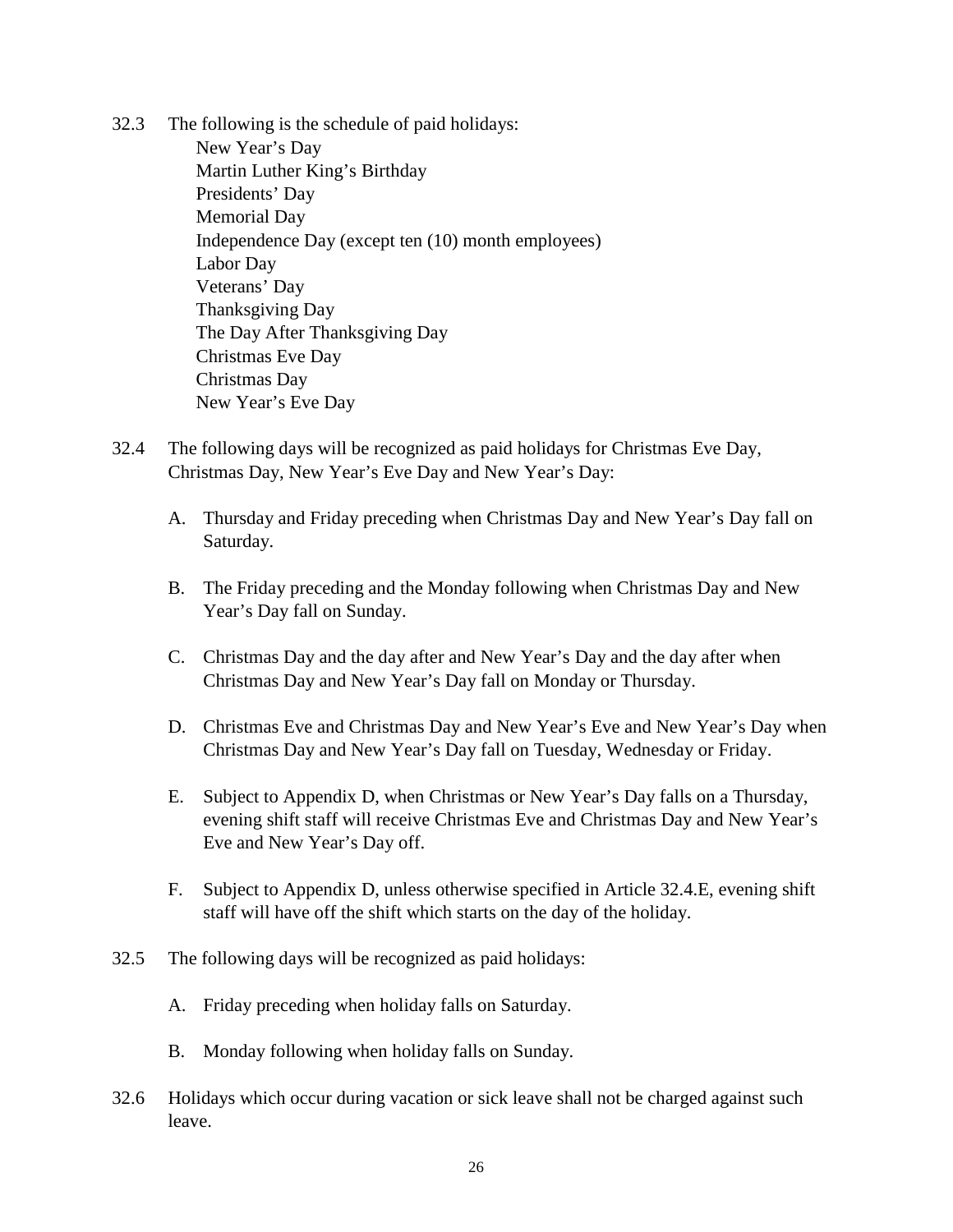- 32.7 Employees assigned to provide services on College designated holidays to outside agencies (Appendix D) shall be compensated per Article 32.1 and 32.2.
- 32.8 Paid Non-Duty Days
	- A. The annual work schedule for Classified employees includes two (2) paid non-duty days. These days will be scheduled at the discretion of the College.
	- B. Any employee required to work on a scheduled Paid Non-Duty day shall receive the equivalent number of hours off for time worked.
	- C. An employee who is assigned to provide services to outside agencies (Appendix D) and is required to work on a scheduled Paid Non-Duty day shall, at the supervisor's discretion, either be paid at the regular rate of pay or receive the equivalent number of hours off for time worked.

## **ARTICLE 33—TRAVEL REIMBURSEMENT**

- 33.1 When employees covered by this Agreement are required by the College, as part of their job, to use their personal vehicles for College business, they shall be reimbursed based on the College's travel guidelines and mileage reimbursement rate. The College shall inform employees when the use of their personal vehicle is a requirement of their position.
- 33.2 When an employee otherwise agrees to use their vehicle for college business, the employee shall be reimbursed based on the College's travel guidelines and mileage reimbursement rate.

## **ARTICLE 34—TUITION WAIVER**

- 34.1 Subject to the provisions of Article 1, Section 4 of this Agreement, the College agrees to waive tuition for any employee covered under this contract or member of their immediate family who enrolls in classes offered by Chemeketa Community College. Such classes may be taken either for credit or audited. Immediate family for this purpose shall include spouse, children, step-children, or eligible domestic partner (see Appendix C-1). Legal dependents who meet the IRS dependent definition also qualify. Children, step-children, and legal dependents are eligible for tuition waiver until age 25.
- 34.2 Tuition waivers shall apply to a maximum of sixty-four (64) credit hours annually for each full-time employee employed for a full year. The annual allotment shall begin with the summer term and run through spring term.

All tuition and fees not covered by tuition waivers in 34.1 and 34.2 must be paid by the employee within the college deadlines and payment policies.

34.3 Any employee authorized by their supervisor who enrolls in a nonwork-related class or classes which are held during the employee's regular work schedule may have their work schedule adjusted to make up the time spent in class during the same pay period. Schedule adjustments made to make up time spent in class shall not be considered as overtime.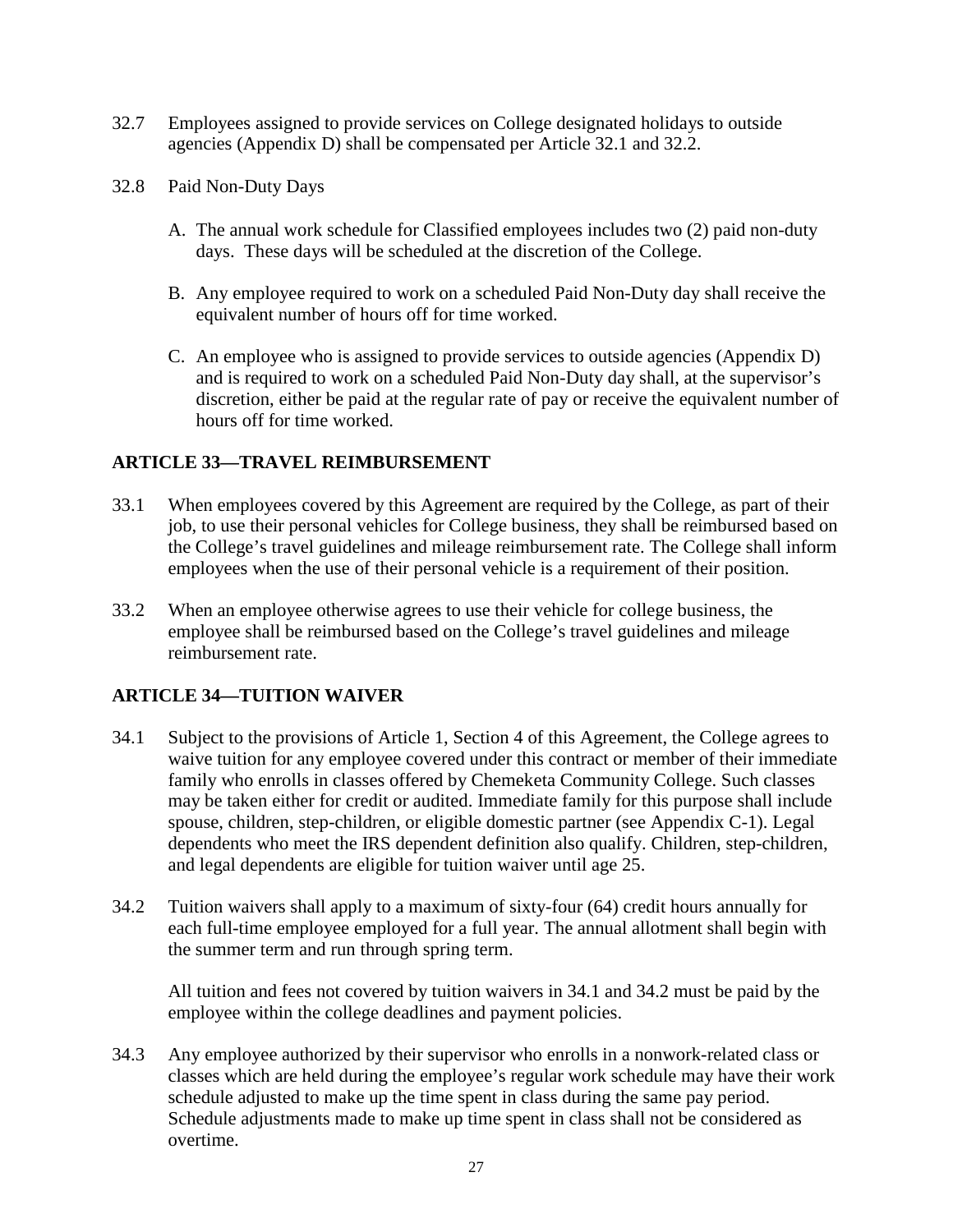34.4 Any employee who is required by their supervisor to take a credit or non-credit class will be allowed to do so as part of their work schedule and at no cost to the employee. If the class can only be taken outside of normal working hours, the employee will be allowed to take an equal number of hours off work during the same week of class.

Tuition, fees, books for such a class will be covered by the College and this will not be deducted from the employee's tuition waiver balance.

#### **ARTICLE 35—PROFESSIONAL/EDUCATIONAL DEVELOPMENT**

- 35.1 Professional Development
	- A. Employees who have completed the probationary period of employment and have been placed as a regular employee shall be granted sixteen (16) hours of professional development time per year non-accumulative. This time shall be used to attend professional development activities on and off campus
	- B. All requests for training will be submitted to the employee's immediate supervisor in sufficient time to allow for rescheduling of responsibilities if necessary.
	- C. Professional development time shall not accumulate from year to year.
	- D. A fund of \$4,000 will be established and administered by the Vice President/Chief Financial Officer. This fund will be used at the discretion of the College to match equal amounts contributed by individual employees for their professional development opportunities outside the College campus. Employees seeking these matching funds should submit a brief summary of their plans to the Associate Vice President of Human Resources prior to committing to the professional development opportunity. Included in the summary should be an explanation of how this opportunity will benefit the individual employee and the college.

These matching funds will be awarded based on the degree to which the activity benefits the individual and the college.

- 35.2 Educational Development Leaves
	- A. Educational Development Leaves can be granted to an employee at the discretion of the college president subject to the approval of the Board of Education as required by 35.2.C. Leaves should be related to the employee's current job responsibilities. The leave can be for any time period up to one (1) year. Educational development may include, but is not limited to: obtaining professional certification, licensing, short-term training, pursuing an educational certificate or degree, or applicable onthe-job training.

Proposals for leaves should be submitted to the Associate Vice President of Human Resources with the approval of the immediate supervisor and should include plans and goals which address each of the following:

1. The proposal must be of value to the employee, the department or work area, and the college.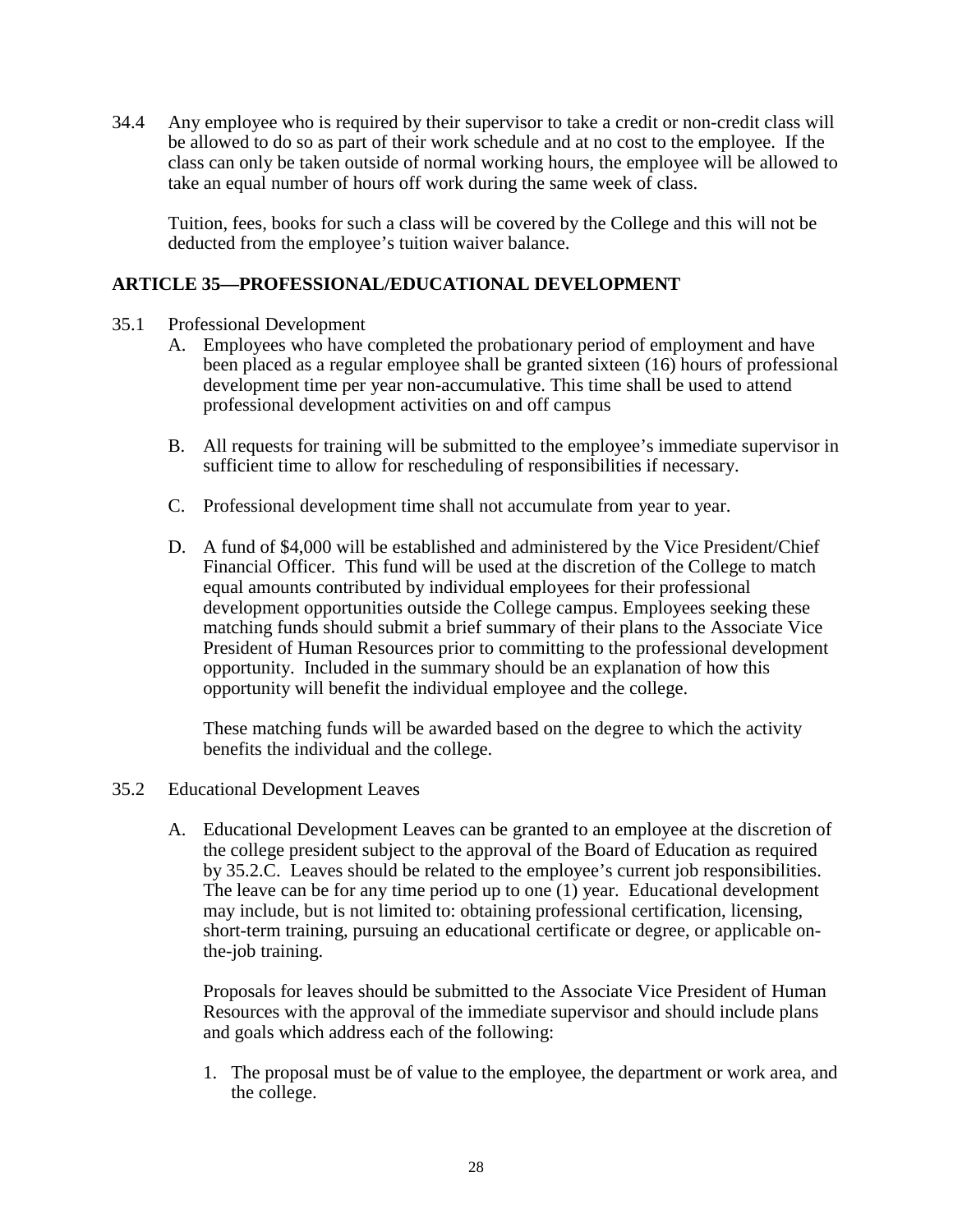- 2. The proposal should be related to previous experience or background, and clearly builds on current base of knowledge or skills.
- 3. The proposal must be focused and definitive with evidence of planning and realistic timeframes, along with clearly defined outcomes.
- B. Eligibility: Employees who have completed the equivalent of at least three (3) years of full-time continuous service with the college are eligible for possible educational leave. Consideration will include total length of service to the college, funding sources, as well as any other leaves previously granted. Approval will be subject to the recommendation of your Director, Dean, CFO, an Educational Leave Committee, the College Executive Team, and final action by the College Board.
- C. Process: Application for possible educational leave shall be prepared by the employee with the assistance of their supervisor/director and be submitted to the Educational Leave Committee no later than three (3) months preceding the date the leave is to begin for any leaves less than three months; at least six (6) months' notice for leaves equal to or greater than three (3) months.

Leave applications shall include the purpose of the leave and specific plans and goals as outlined above, indicate a relationship to the human resource goals in the strategic plan, and identify the actual time the leave would take, including any flex schedule.

Leave applications must include the signature of the supervisor/director and should include the recommendation by the supervisor and appropriate director.

An Educational Leave Committee of five (5) persons shall be established each year; two (2) classified employees appointed by the Association and three (3) exempt employees appointed by the College Executive Team. This committee will meet, if needed, the first working day of the month of each calendar quarter (Jan/April/July/October) to review applications and make recommendations to the Executive Team.

The College Executive Team shall review all applications recommended by the committee for approval and forward to the College Board those recommended for final approval.

- D. Compensation: Employees approved for an educational leave shall continue to receive the same percentage level of benefits during their leave as provided prior to the leave. Any other compensation beyond benefits should be requested at the time of application and may be considered on a case-by-case basis but if denied, the employee will be given an explanation of that denial.
- E. Commitment: During an approved educational leave, the employee may be required to make reports to the immediate supervisor on accomplishments and/or progress. The timetable for such reports shall be set in writing by the supervisor before the leave commences.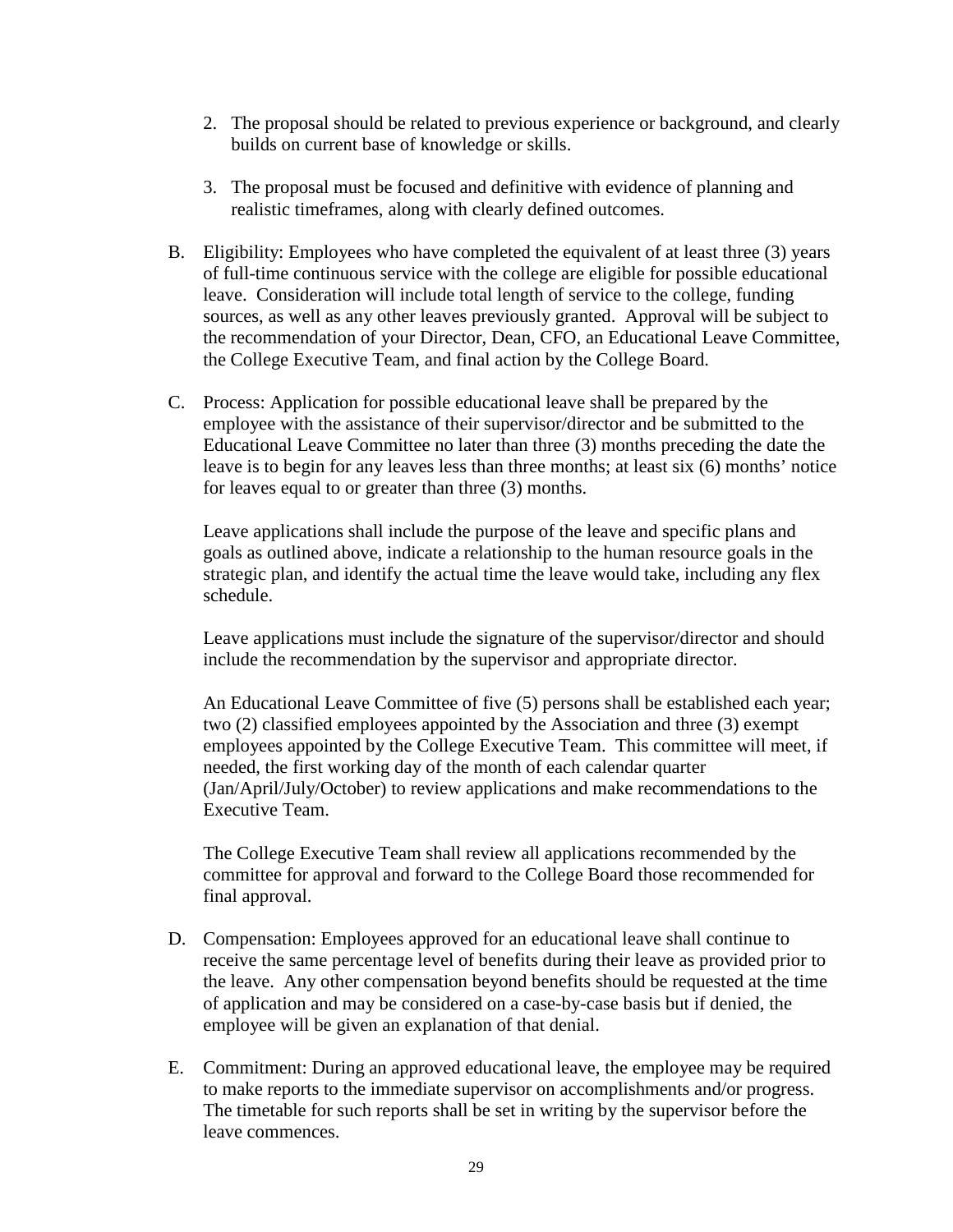An employee accepting an approved leave shall enter into an agreement with the College prior to the leave that upon completion of the leave the employee shall return to employment of the College for at least the same length of time as the length of the leave. If the employee fails to return to the employment of the College for that length of time, the employee may be required to return any or all of the compensation received from the College during the leave.

35.3 Employee's rights under Articles 35 are limited to the funding source in which they work.

#### **ARTICLE 36—LEAVES OF ABSENCE**

36.1 Leave of Absence

An employee who has been granted a leave of absence must be returned to employment at the expiration of the leave unless the position has been abolished and no person with fewer years of employment is employed in the same class in the same department, or unless the employee is no longer qualified to perform the job. The Associate Vice President of Human Resources upon twenty (20) working days written request from the employee, may return the employee to employment prior to the expiration of the leave.

A. Leaves of Absence with Pay

Any employee shall be granted a leave with pay for the activities listed below. The employee may be required to provide proof of attendance, including hours served, to their supervisor to be eligible for these leaves.

1. Leaves Requiring Advanced Notice

For the following leaves, employees are required to notify their immediate supervisors within three business days of becoming aware of the need for leave. Compensation from the College shall be reduced by the amount of compensation or fees received for performing any of the duties or functions while on leave, excluding compensation for travel and expenses.

a. Jury Duty: During the period of time an employee is on jury duty they will be excused with pay. The employee is responsible for providing a copy of the jury notification to their supervisor as soon as possible prior to the potential leave. The employee is responsible for reporting for work at the college on those days when they are not required to report for or are excused from jury duty in time for the employee to work at least one-half of their scheduled work day.

An employee who regularly works an evening or night shift shall, if possible, call the court to determine whether they will need to be present the next day for jury duty. If so, the employee need not report to work for that evening or night shift at the college. If not, the employee will be expected to report as usual. If such night-before notice is not provided, the supervisor and employee will mutually agree on any schedule adjustment necessary for the employee to get adequate rest during the period of jury duty.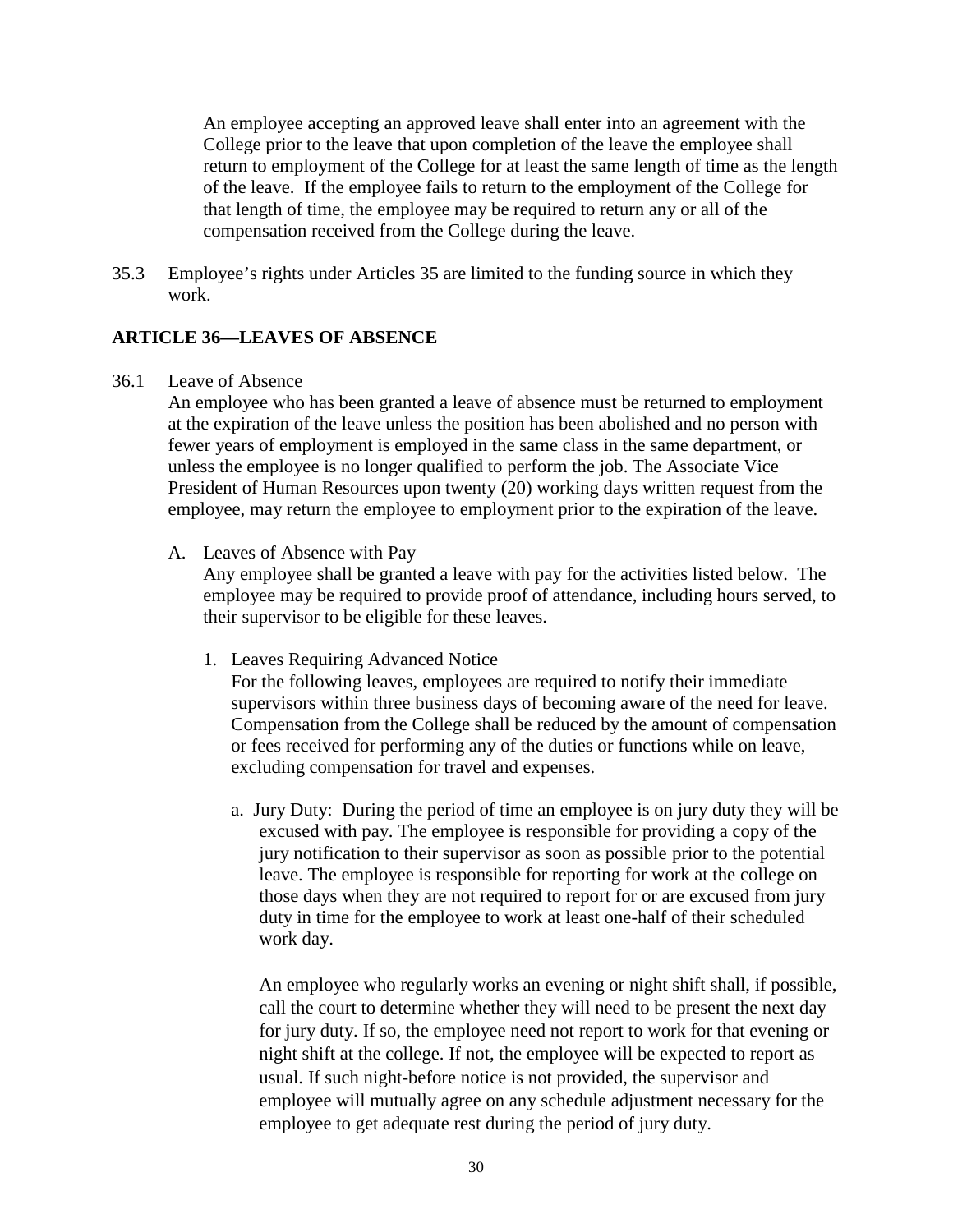- b. Court Appearance Related to College Business: An employee who appears as a disinterested witness in court action related to college business shall be granted leave with pay for the hours their appearance is required including the time required going to court and returning to their duty station.
- c. Participating in Search and Rescue: Employees taking part without pay in a search or rescue operation at the demand of any law enforcement agency, the Director of the Board of Aeronautics, the United States Forest Service or any local organization for civil defense, for a period of no more than five (5) days for each operation shall suffer no loss in pay. If the employee is paid for participating in this search and rescue operation, the employee will receive leave without pay for this time. The College may require documentation to verify the nature of such a leave.
- 2. Leave Requiring Approval/Notification

Personal Business Leave: Employees who have completed the probationary period of employment shall be granted sixteen (16) hours personal business leave with pay each fiscal year, retroactive to their date of hire, prorated in accordance with this agreement. Personal business leave is for important personal business not of a recreational nature. Personal business leave shall not accumulate from year to year.

Personal business leave requires prior supervisor approval. The approval, however, is only for the purpose of coordinating department work and employees are not required to release personal information. By requesting this leave the employee is giving assurance that the leave is for important personal business not of a recreational nature.

If the College determines that an emergency situation has occurred, approval may occur after the leave has been taken.

- 3. Other Paid Leave
	- a. Worker's Compensation

Compensation paid by the College for a period of leave resulting from a condition incurred on the job and also covered by workers compensation shall be equal to the difference between the compensation for the lost time paid by the insurance carrier and the employee's regular net salary. The employee's regular rate shall be that rate earned at the time of the job injury. In such employer-paid instances, these pro-rated charges shall be made against accrued sick leave. When the balance of accrued sick leave is exhausted, no adjusting compensation will be paid. When sick leave is exhausted an employee may utilize accumulated vacation to prevent loss of pay.

b. Bereavement

In case of death in the employee's immediate family (identified as parents, children, spouse, domestic partner, brother, or sister) the employee shall be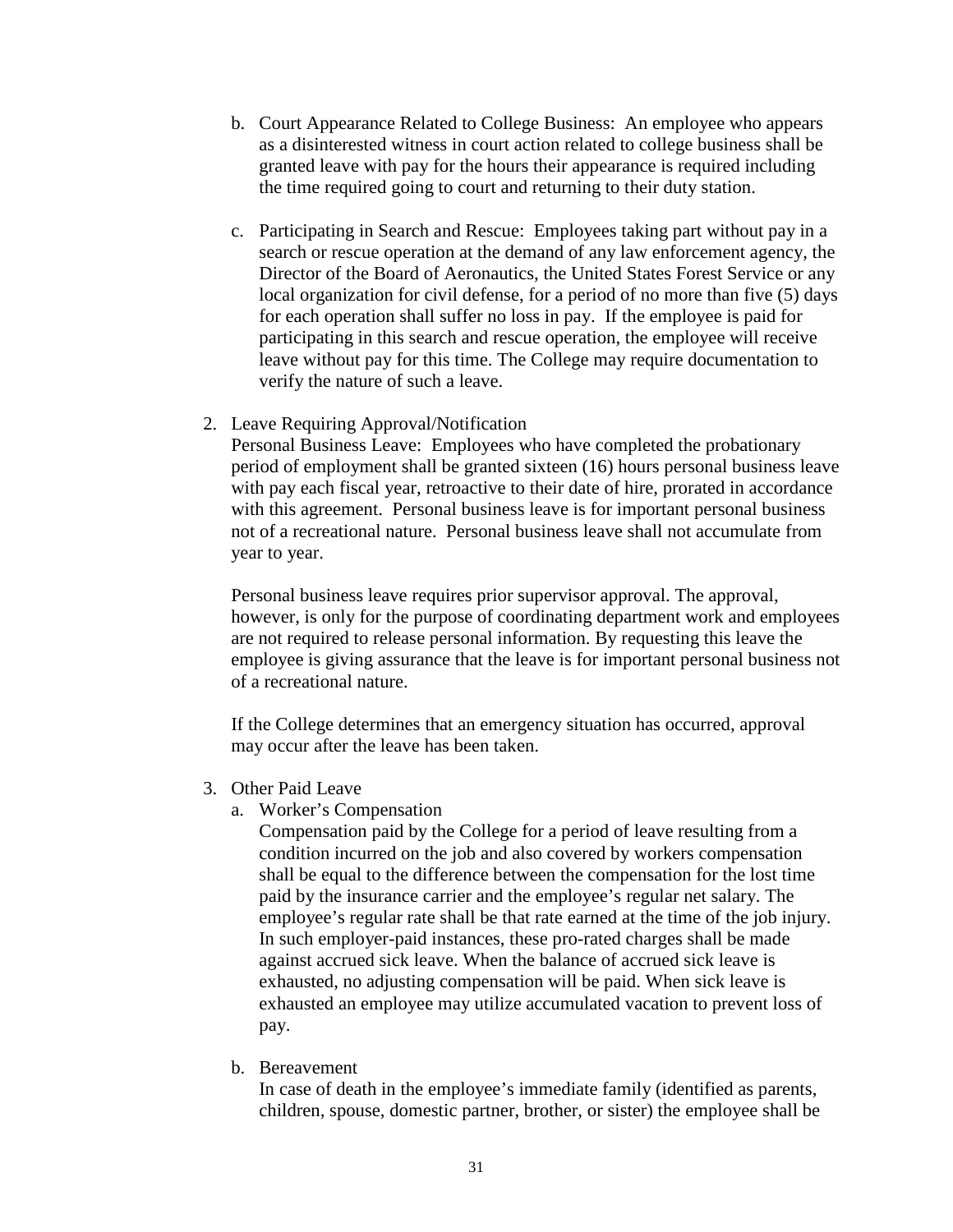granted up to seven (7) days leave with pay for the purposes of attending the funeral or making the necessary arrangements.

In the case of death of the employee's mother-in-law, father-in-law, daughter-in-law, son-in-law, brother-in-law, sister-in-law, grandparent, grandchild, dependents who live in the household, or close personal friend, the employee shall be granted such time as is required, up to three (3) working days, as leave with pay for the purpose of attending the funeral and/or making the necessary arrangements. Up to an additional four (4) working days may be granted when necessary for the purpose of travel connected with attendance at the funeral or making necessary arrangements; these additional days shall be deducted from accrued but unused sick leave.

The employee shall provide the earliest possible notice of their absence to the College.

c. Parental Leave

Employees who are becoming parents, either natural or adoptive, shall be on paid leave with benefits for a total of 12 weeks at their normal rate of pay with the requirement that the employee uses all but ten (10) days of accrued sick leave. The paid leave will be prorated for employees working less than 1.0 FTE. The paid leave is to be taken concurrently within one year of the qualifying event in conjunction with FMLA/OFLA leave, if applicable.

#### B. Leave Without Pay

Employees returning from an unpaid leave of absence will be placed on the current salary schedule at the same position and step held at the time the leave commenced. Reinstatement to group insurance coverage upon return from a leave of absence shall be subject to the regulations and approval of the insurance carrier.

Except as otherwise specifically provided in this Agreement, during leaves without pay of more than twenty (20) consecutive work days the employee shall not accrue time toward step movement or performance evaluations or any benefits unless otherwise required by law. However, during such leaves, arrangements may be made by the employee to self-pay the entire premium costs of group insurance benefits, in accordance with the rules of the insurance carrier.

Employees shall use up all accrued vacation prior to using an unpaid leave.

The following applies to specific types of leaves:

1. Parental Leave: From the onset of pregnancy for the birth mother, or from the birth/adoption of the child for either parent, to a maximum of one year, parental leave shall be granted without compensation. Upon request by the employee and with approval of the supervisor and president, the leave may be extended beyond the one-year limit specified. At the employee's option, accrued vacation time may be used in connection with parental leave.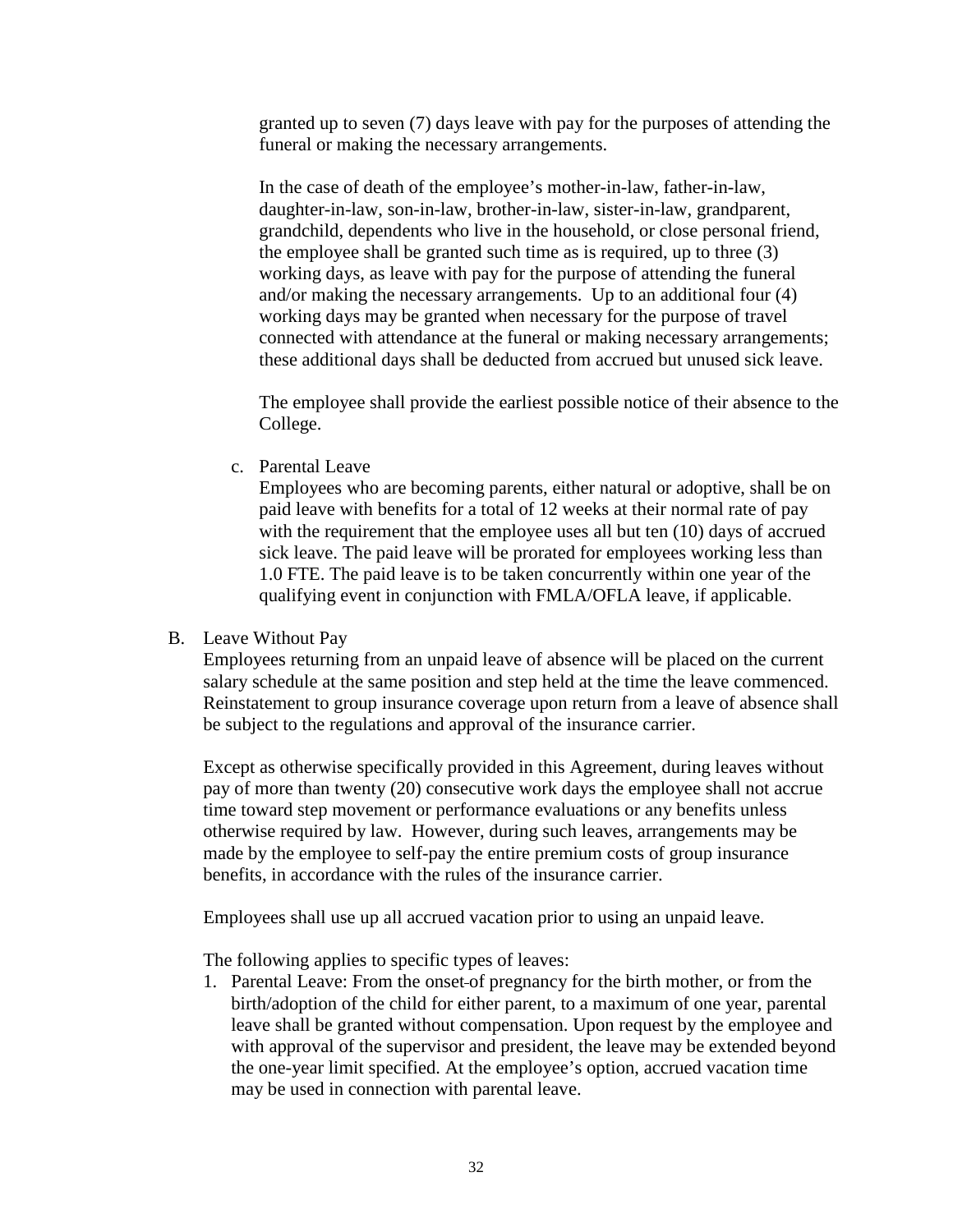This leave runs concurrently with any applicable FMLA/OFLA leave.

2. Political Leave: A classified employee who is elected or appointed to a full-time public office which requires their absence from duty with the College for an extended period of time shall be granted a political leave of absence without pay for the duration of such public service.

A leave of absence without pay for one (1) term may be granted to any classified employee upon application for the purpose of running for political office.

3. Special Unpaid Leave: In instances where the work of the department will not be seriously disrupted by the temporary absence of an employee, a regular employee may be granted a leave of absence without pay, educational leave without pay, or job retraining leave without pay, not to exceed one year.

Request for such leave must be in writing and must establish reasonable justification for approval of the request. Approval requirements are as follows:

| Length of Leave            | <b>Approvals Required</b>                   |
|----------------------------|---------------------------------------------|
| 0 through 10 working days  | Supervisor                                  |
| 11 through 60 working days | Supervisor and Dean/Director                |
| 61 and more working days   | Supervisor, Dean/Director, and<br>President |

#### 36.2 Other Leaves

- A. Education Leave with Compensation: See Article 35.2. Employee's rights for this leave are limited to the funding source in which they work.
- B. Family Medical Leave: Employees may take family leave in accordance with FMLA and/or OFLA. See Article 26.6.
- C. Military Leave: Employees shall be granted military leave in accordance with state and federal law.
- D. Oregon Military Family Leave Act: Spouses and partners of those in the armed forces of the United States or the National Guard shall be granted this leave in accordance with state law.
- E. Any employee who is a victim of (or at risk of) domestic violence, sexual assault, or stalking shall be granted leave in accordance with state law.
- F. Any employee who is a crime victim or a victim's immediate family member shall be granted leave to attend criminal proceedings related to the prosecution of that crime in accordance with state law.
- G. Disability leave: See Article 28.3.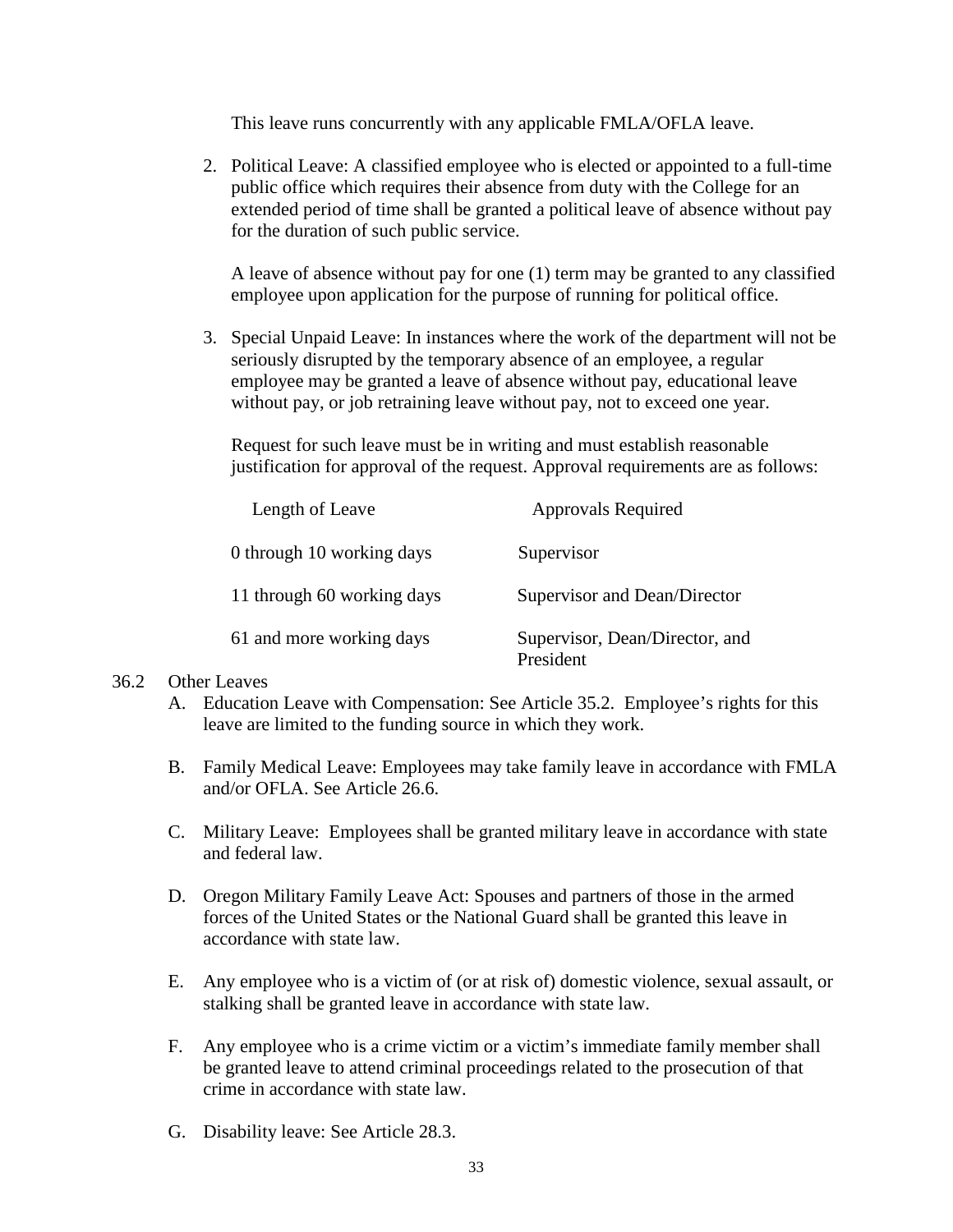36.3 Absence without Leave

Employees may be subject to discipline up to and including termination for being absent from work without an approved leave. Any employee who is absent without authorized leave for three (3) consecutive work shifts shall be deemed to have voluntarily resigned unless the college determines that the employee had a legitimate reason for not notifying the immediate supervisor.

## **ARTICLE 37—LAYOFF**

37.1 For the purpose of this Article, a layoff is a reduction in bargaining unit personnel made necessary when it is determined by the College that a position is no longer needed or when a bargaining unit member is to be reduced by an amount that reduces their benefit levels as set forth by this agreement.

Only employees who have successfully completed their initial probation are eligible for the bumping and interview rights contained in this article.

- 37.2 When the College determines that a layoff is necessary, the affected employee(s) shall be notified in writing at least thirty (30) calendar days prior to the effective date of layoff.
- 37.3 Prior to laying off a bargaining-unit employee, the College shall first consider the extent to which it could:
	- A. Lay off part-time hourly employees within the department impacted by the layoff
	- B. Place employees into a vacant position in the employee's same job family and band/grade if the employee can demonstrate they possess the qualifications, skills, and abilities to perform the work
- 37.4 Layoff shall be made in the following order to the extent feasible:
	- A. Limited term employees
	- B. Bargaining unit employees who have not completed their initial probationary period, as defined in Article 16
	- C. Bargaining unit employees
- 37.5 When the College eliminates a position that is held by a bargaining unit employee, the rights of the employee in the position are limited to the funding source, job family, band/grade, and FTE grouping at the time of layoff (See 37.7).

The College shall lay off the least senior employee within the funding source, job family, band/grade, and FTE grouping subject to Article 37.6.

The more senior employee(s) may bump less senior employees subject to Article 37.6.

37.6 Any employee who is retained as a result of the layoff or bumping process must demonstrate that they have the qualifications, skills, and abilities to perform the tasks and responsibilities specific to the job of the laid-off employee. Skill testing may be used if normally required as part of the recruitment process.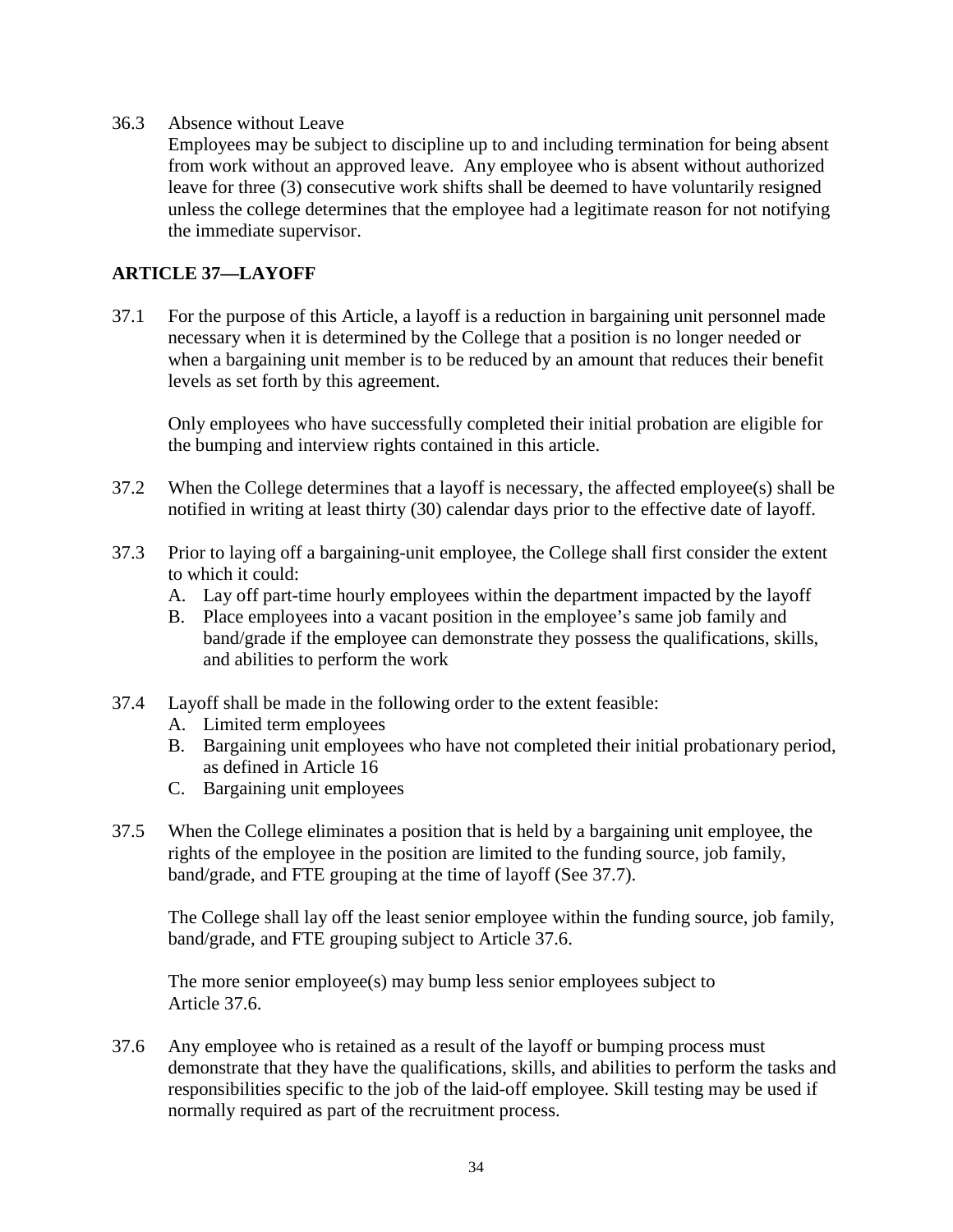- 37.7 For the purposes of Article 37 and 38, the following applies:
	- A. Seniority

Seniority will be calculated based on an employee's total years of continuous employment at the college in a Classified position.

Seniority shall be computed on a pro-rata basis and stated in terms of one hundred percent (100%), full-time, twelve (12) month service in a Classified position from the most recent date of college employment.

In the event that two (2) or more employees have identical seniority, lots will be drawn to determine who will be laid off.

B. Funding Source

Positions funded by the General Fund, Universal Fee, Intra-College funds (funds 28XXXX) and the Admin Fee funds (funds 250240, 250255 and 250256) shall be considered same sources for layoff and bumping purposes.

Non-General Fund positions are limited to the funding source in which they work for bumping purposes and are subject to grant restrictions, if any.

In cases where funding is split between/among funding sources the following applies:

- 1. Positions funded 50% or more by general fund sources will be designated as General Fund positions
- 2. Positions funded 50% or more by funds other than those designated as general fund sources have bumping rights within that funding source
- 3. Positions with funding less than 50% in one funding source have no bumping rights within that funding source, but will have the interview and recall rights described in Articles 37 and 38

Human Resources will notify the employee of changes in their funding source within 30 days of receiving the notification of change.

C. Job Families

An employee has bumping rights within the job family in which they work at the time of layoff. If there are no positions available, an employee may bump into a job family successfully held within the previous five years subject to the other sections of Section 37.7.

The Association will be given a list of all bargaining unit positions which indicates their assignment to one of these job families (see Appendix B).

The College shall notify the Association as outlined in Article 6.2 when there are any changes to the Job Families Listing (Appendix B)

Job families are as follows:

| <b>Facilities Services</b>    | <b>Public Safety</b>       |
|-------------------------------|----------------------------|
| <b>Financial Services</b>     | <b>Student Services</b>    |
| <b>Instructional Services</b> | <b>Technology Services</b> |
| <b>Office Administration</b>  |                            |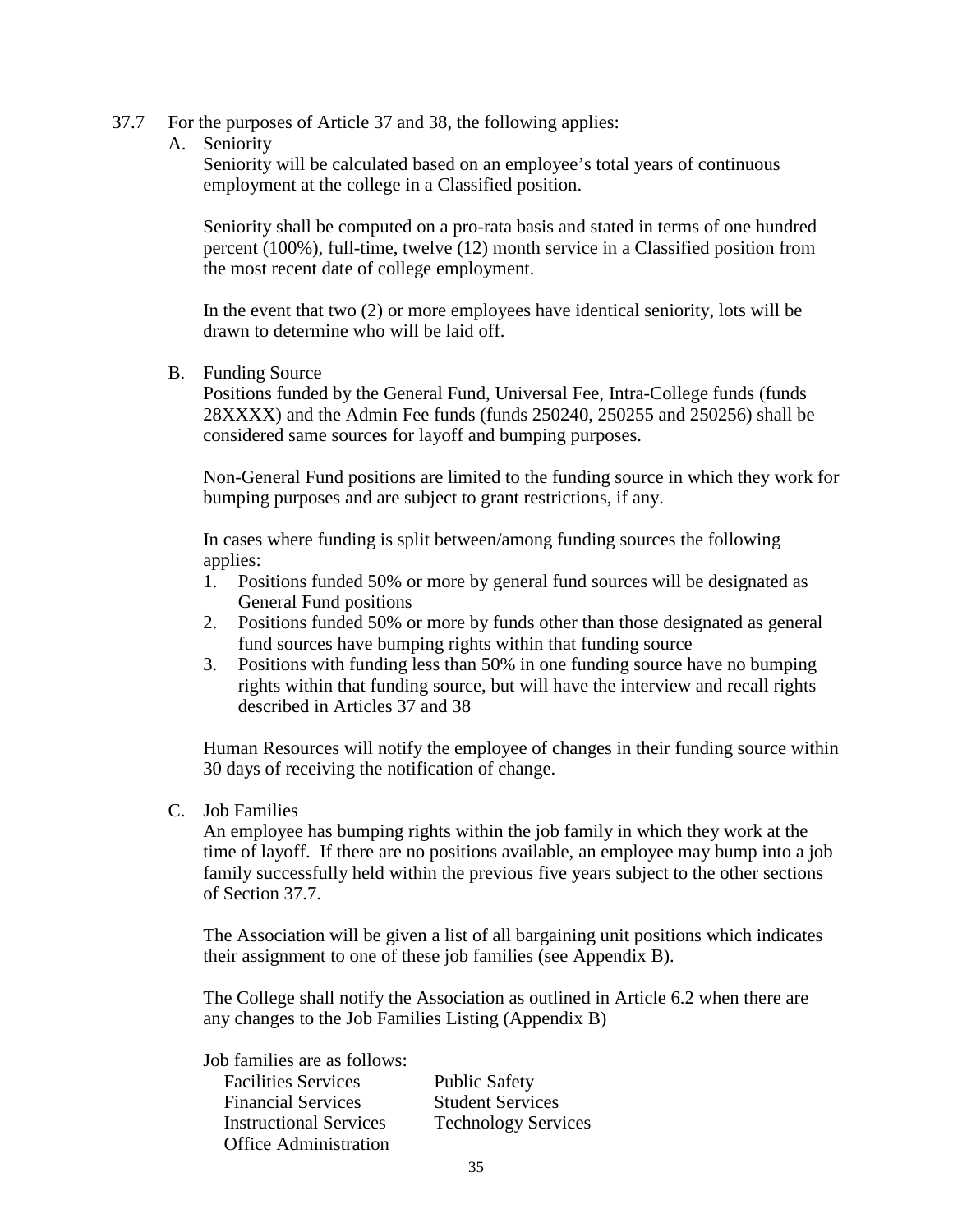D. Band and Grade

Band/Grade will be the band and grade at the time of layoff. For employees temporarily working out of their regular band and grade, the band and grade for layoff purposes will be their regular band and grade.

If a position of equal band and grade is not available at the time of layoff, an employee may bump into a position of lower band and grade within the same funding source, job family, and FTE grouping.

E. FTE Grouping

FTE grouping is defined as:

- 1. 12-month employees working full time (40 hours per week)
- 2. 12-month employees working 20 hours but less than 40 hours per week
- 3. 10-month and 11-month employees working full time (40 hours per week)
- 4. 10-month, 11-month employees working 20 hours but less than 40 hours per week
- 37.8 The following applies to employees being laid off or involved in the bumping process:
	- A. An employee who has received notification of the FTE, band and grade of the position that they are being offered as a result of layoff shall have five (5) working days to notify Human Resources of their intent to exercise bumping rights.
	- B. If, as a result of the layoff and bumping process, an employee will be placed in a position that is outside a 20-mile radius of current worksite, the employee shall be allowed to decline placement one time and will be placed on a recall list for a period of 12 months.
- 37.9 Interview Rights
	- A. After notification of layoff, employees scheduled for layoff will be notified by Human Resources and given an opportunity to interview for open Classified positions of equal or less band and grade prior to outside applicants being interviewed. Once Human Resources has notified the employees by email, the employee must:
		- 1. Submit an online application for the position within 3 working days of receiving the email notification of the opening
		- 2. Be approved for interview based on Human Resources determining that the employee has the qualifications, skills, and abilities to perform the duties
		- 3. Successfully complete skills testing as part of the interview process if required by the position
	- B. Being given an interview does not guarantee that an employee will be offered a position.
	- C. An employee declining a job offer, or failing to report for work within five (5) working days of the date directed to report to a position of equal salary and band and grade to the position held at time of layoff shall forfeit their seniority and recall rights.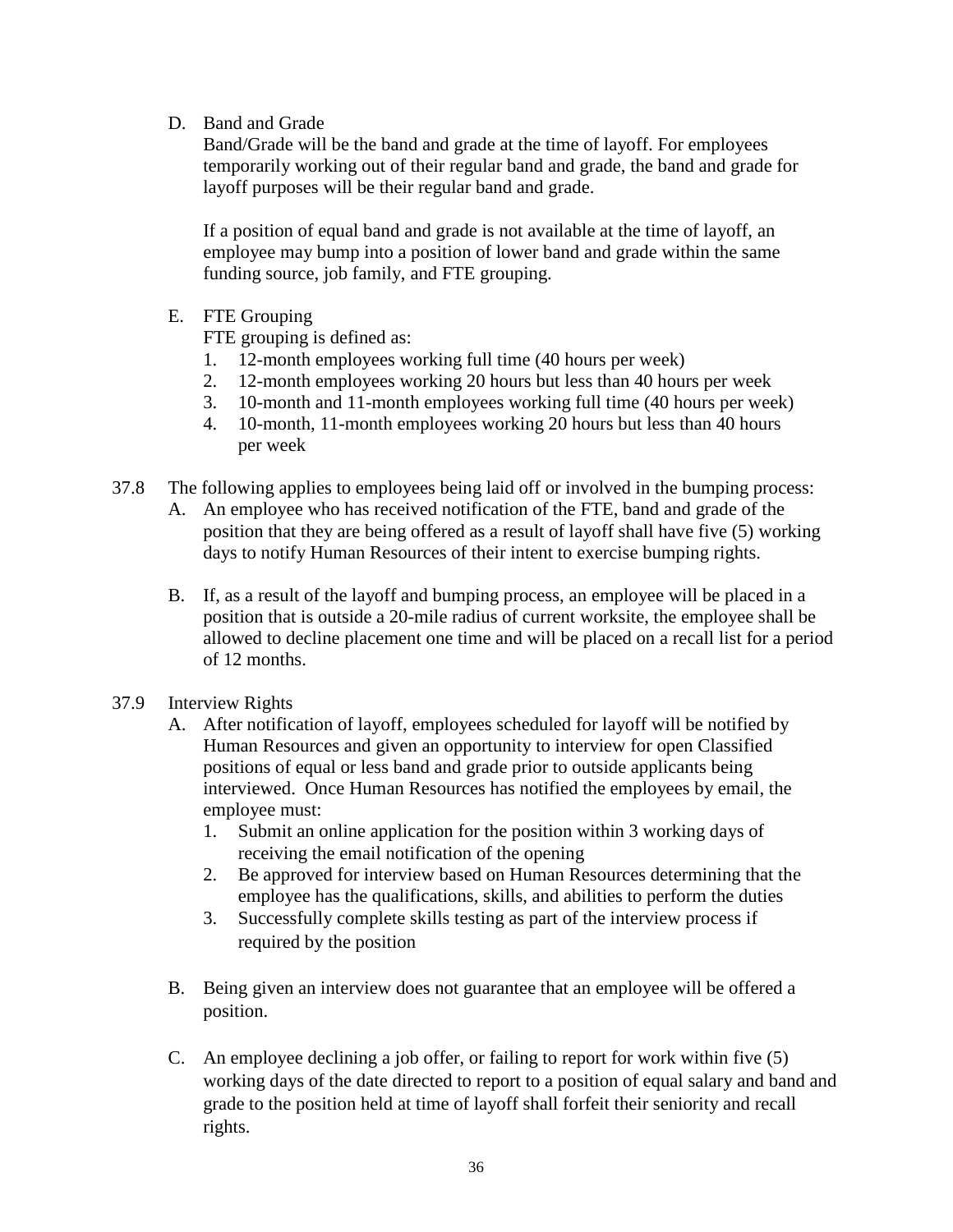- D. An employee who accepts a position at a lower classification level or FTE grouping to the laid-off position shall retain interview rights for a period of one year from the original date of layoff.
- E. First right of recall remains with laid-off employees who are exercising that right within their specific job family(ies). All such rights (see Article 38) must be applied prior to implementation of the above process.
- F. Once layoff has occurred, interview rights are subject to Article 38.
- 37.10 If the College chooses to close between terms in such a manner as to cause a reduction in pay or benefits for employees in the bargaining unit, it will not be considered a layoff and the College will meet and discuss such closure with the Association before such closure is implemented.

## **ARTICLE 38—RETURN FROM LAYOFF**

38.1 A. Recall Rights

For a period of one (1) year from the date of layoff, employees who have completed their initial probation and are laid off pursuant to Article 37 shall have recall rights to the funding source (as defined in Article 37.7), job family held within five years of date of layoff, band and grade, and FTE grouping from which they were laid off. Seniority at the time of layoff is retained during this recall period.

Any employee returning to a position within one (1) year of their layoff will accumulate leave at their rate at time of layoff notice and be eligible to take vacation leave in accordance with the other provisions of Article 27. Nothing in this section prevents the College from offering the laid-off employee a position in a different job family, which may be at a different salary, or any other vacant position at the college for which they are qualified.

- B. Interview Rights After Layoff
	- 1. For one year from date of layoff, the employee will be on a recall list. Employees on the recall list who provided Human Resources with a personal e-mail address will receive notification of all new open Classified positions.
	- 2. Employees will be given an interview for open Classified positions of equal or less band and grade prior to outside applicants being interviewed, if they have:
		- a. Submitted an online application for the position within three (3) working days of receiving the email notification of the opening
		- b. Been approved for an interview based on Human Resources determining that the employee has the qualifications, skills, and abilities to perform the duties of the position
		- c. Successfully completed skills testing as part of the interview process if required by the position
	- 3. Being given an interview does not guarantee that an employee will be offered a position.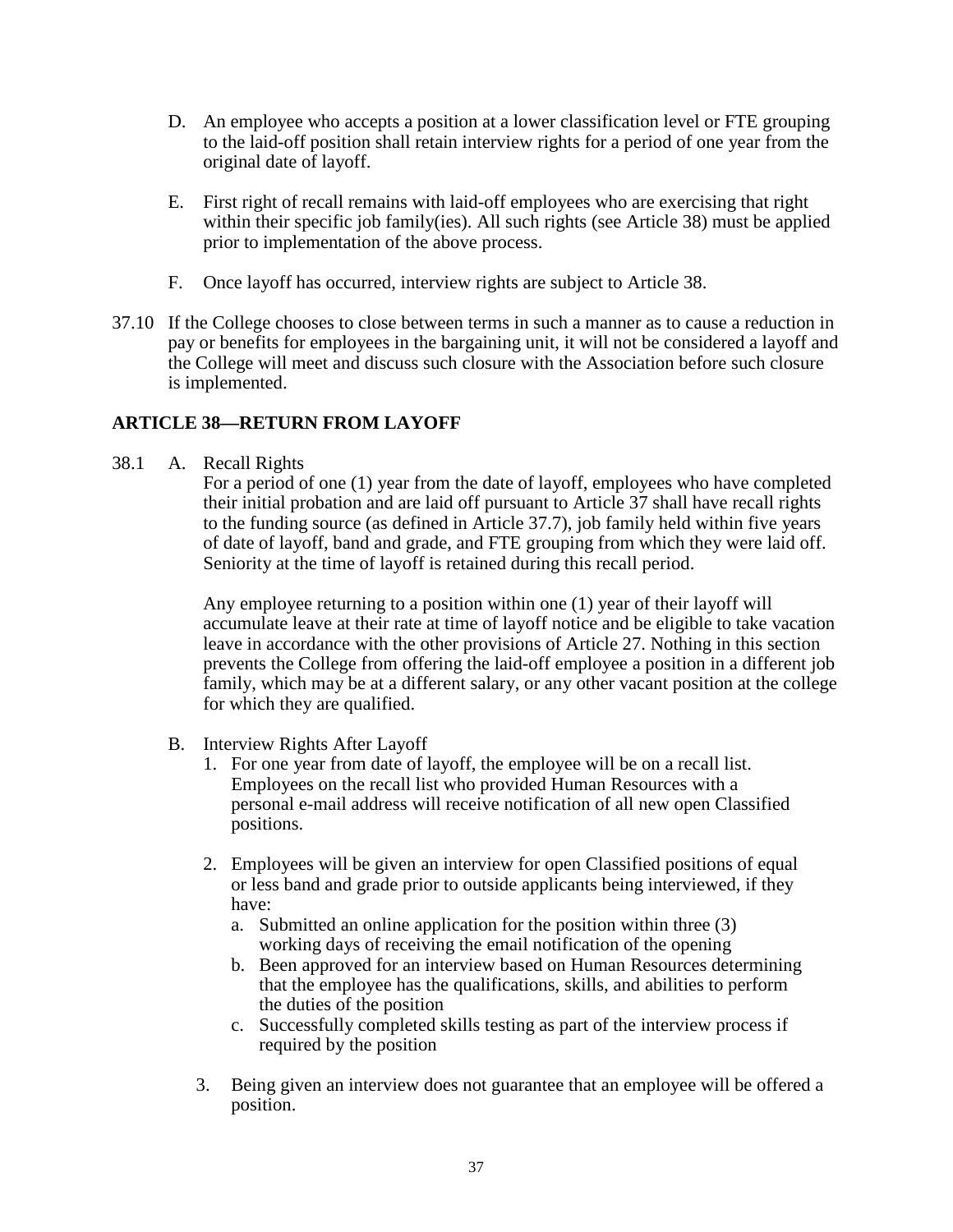- 4. An employee who has been laid off, is offered a position under this section, and accepts the position during the recall period will:
	- a. Be required to serve a six (6) month probationary period as outlined in Article 16.1
	- b. Accumulate leave at their rate at time of layoff notice and be eligible to take vacation leave in accordance with the other provisions of Article 27
- 38.2 Employees shall be recalled in the inverse order of layoff to any vacancy arising within the job family, band and grade, and if applicable, funding source (if non-general fund) and FTE grouping from which they were laid off, provided they possess the qualifications, skills and ability to perform the work available.
- 38.3 No new employees shall be hired by the College for a job family in which there are laidoff employees until all employees on layoff status from that job family (or who held positions with the College in that job family during the five years prior to layoff) have been recalled or there are no qualified laid-off employees from that job family (or from another job family if the employee worked for the College in the job family during the five years prior to layoff) who can fill the position.
- 38.4 An employee declining recall, a job offer, or failing to report for work within five (5) working days of notification to a position of equal salary and classification level to the laid-off position shall forfeit their seniority and future recall rights. However, if an employee declines recall to a position of at least equal salary but at a lower classification level to the laid-off position then they will not forfeit their seniority and future recall rights.

An employee who accepts a position at a lower classification level or FTE grouping to the laid-off position shall retain recall rights to the band and grade at the time of layoff for a period of one year from the original date of layoff.

- 38.5 Employees on layoff shall notify the Human Resources office of any change in their present address or availability for recall. Failure to notify shall terminate any and all relationship with the College.
- 38.6 Employees with recall rights who notify the college of their interest will be offered available part-time, hourly (non-bargaining unit) work in the department from which they were laid off and for which they are qualified or limited-term positions within the same job family and band/grade at time of layoff. Acceptance of such work shall not impact their recall rights.

## **ARTICLE 39—TEMPORARY REDUCTION IN FORCE**

39.1 During periods of reduced workload, employees whose regular term of employment is affected by the reduction may be placed on leave without pay status for up to ninety (90) calendar days. Any absence which extends beyond ninety (90) calendar days is considered a layoff and must be handled pursuant to Article 37—Layoff.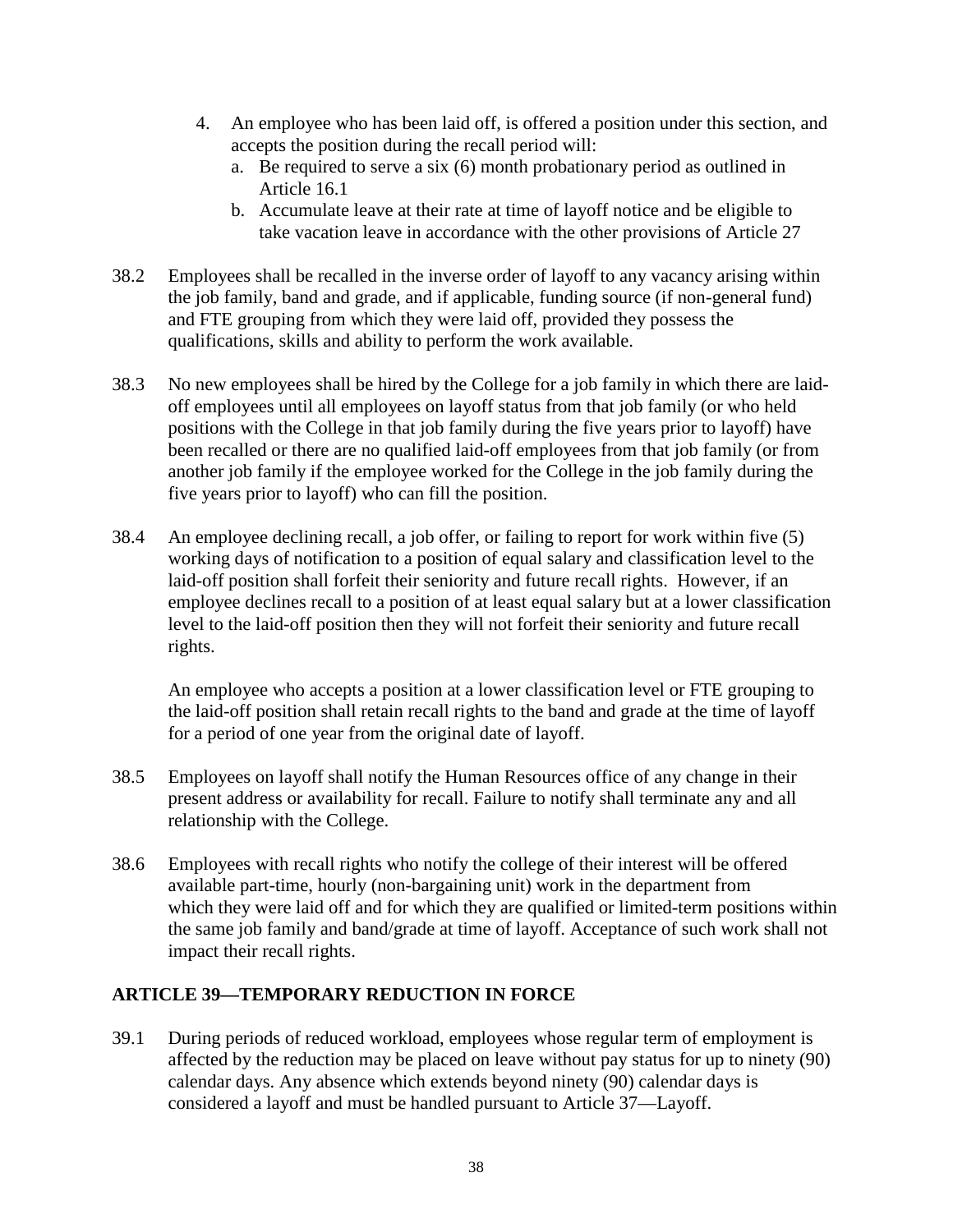- 39.2 Notification of a leave under this Article shall be made by the College not less than thirty (30) calendar days prior to its effective date.
- 39.3 Within a department, all employees in a job classification (job title excluding the workmonth designation, band/grade, and job family) whose regular term of employment is affected by the reduction shall have the right to request either Temporary Reduction in Force status or uninterrupted employment. Seniority as defined in Article 37.7.A will be the determining factor in determining which employees remain employed, so long as the person occupying the active position has the qualifications, skills and abilities to perform the work equal to those of the person on Temporary Reduction in Force status.
- 39.4 Employees on leave pursuant to this Article shall continue to receive insurance benefits, tuition waiver and to accrue seniority. No other benefits shall accrue or be provided during the leave. Employees who are placed on Temporary Reduction in Force status for over two (2) weeks shall be permitted to use up to two (2) weeks of their accrued vacation leave. The employee shall receive pay for this vacation leave on next regular payday.
- 39.5 Employees on leave pursuant to this Article shall retain their scheduled review date. In the event the employee's scheduled review date falls while they are on Temporary Reduction in Force status, the review will be conducted as soon as practical after the employee returns to work. The employee whose scheduled review date falls during a Temporary Reduction in Force shall receive a step increase resulting from their annual performance evaluation effective as of their date of recall.

## **ARTICLE 40—GRIEVANCE AND ARBITRATION PROCEDURE**

- 40.1 A grievance shall be defined as a contention that a violation or misapplication of a specific term of this Agreement has occurred which cannot be resolved between the employee involved (the grievant) and their supervisor.
- 40.2 The following grievance procedure shall be applicable to all employee complaints or disputes concerning the meaning and/or application of the terms of this Agreement, and said procedure shall be the sole method for resolution of such matters. A determined effort shall be made to settle grievances at the lowest possible level, and the grievance proceedings will be kept as informal as may be appropriate at any level. Meetings or discussions involving grievances will be scheduled so as to avoid interruption of work duties or schedules. An employee may be accompanied by a Union Steward of his or her choosing when presenting a grievance at any step. This choice of a Union Steward shall not extend the timelines of this article, except by mutual agreement.

The Association may initiate a group grievance on behalf of members with common grievances. The grievance shall be filed at the step deemed by the Association and the College as most appropriate, given the nature of the grievance. The same steps and timelines apply as with individual grievances.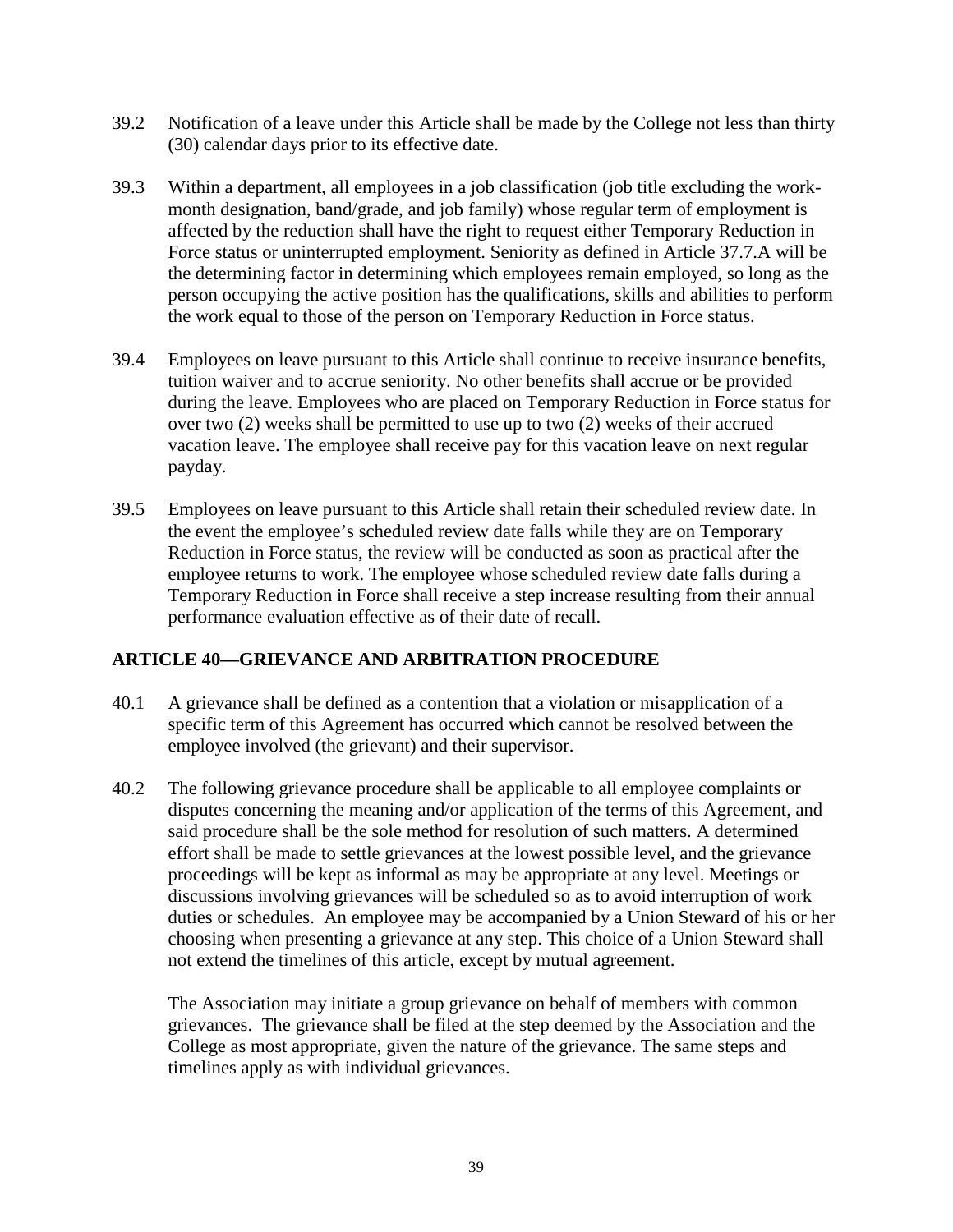- 40.3 Any employee having a question regarding a provision of the Agreement shall first take the matter up with their supervisor. In the event the employee and their supervisor cannot resolve the issue, and if the matter qualifies as a grievance as defined in Section 1 above, the matter may then be taken up as a formal grievance, in accordance with the following procedure:
	- Step 1. Supervisor/Human Resources

If the employee wishes to pursue the matter, they, with or without the assistance of the Association, shall submit it as a grievance in writing to both their supervisor with whom they are in disagreement and to the Associate Vice President of Human Resources within fifteen (15) working days of the occurrence of the alleged violation. The grievance document shall be signed and dated by the aggrieved employee, and it shall set forth a statement of the grievance and the alleged facts involved, including relevant dates, citation to the applicable provisions of the Agreement alleged to have been violated and the relief sought. A conference between the involved supervisor or their designee and the grievant shall be held within ten (10) working days of receipt of the grievance document. Within ten (10) working days of the conference, the supervisor or their designee shall communicate their written decision to the grievant and the Association.

#### Step 2. Dean

In the event the matter is not settled in Step 1, or if the supervisor or their designee does not have a conference with the grievant and/or issue their decision on the grievance within the time period specified in Step 1, and the grievant wishes to pursue the matter further, the grievance shall be presented in writing to the Associate Vice President of Human Resources and the appropriate division dean within ten (10) working days after receipt of the supervisor's response in Step 1, or failing such a response, within ten (10) working days after the date the response was due.

Within ten (10) working days after receipt of the appeal, the dean or their designee shall arrange a conference concerning the grievance. At that conference the grievant, and Association Representative, shall be allowed to present any supporting documentation or other evidence they may have in support of the grievance and shall be allowed to present a full explanation of their position on the grievance. Within ten (10) working days of the conference, the dean or their designee shall submit a written decision on the grievance to the grievant.

#### Step 3. President

In the event the grievance is not resolved at Step 2, or if the division dean or their designee does not have a conference with the grievant and/or issue their decision on the grievance within the time periods specified in Step 2, and the grievant wishes to pursue the matter further, a written appeal shall be submitted to the President of the College and the Associate Vice President of Human Resources within ten (10) working days following receipt of the determination of the dean or their designee at Step 2, or failing such response, within ten (10)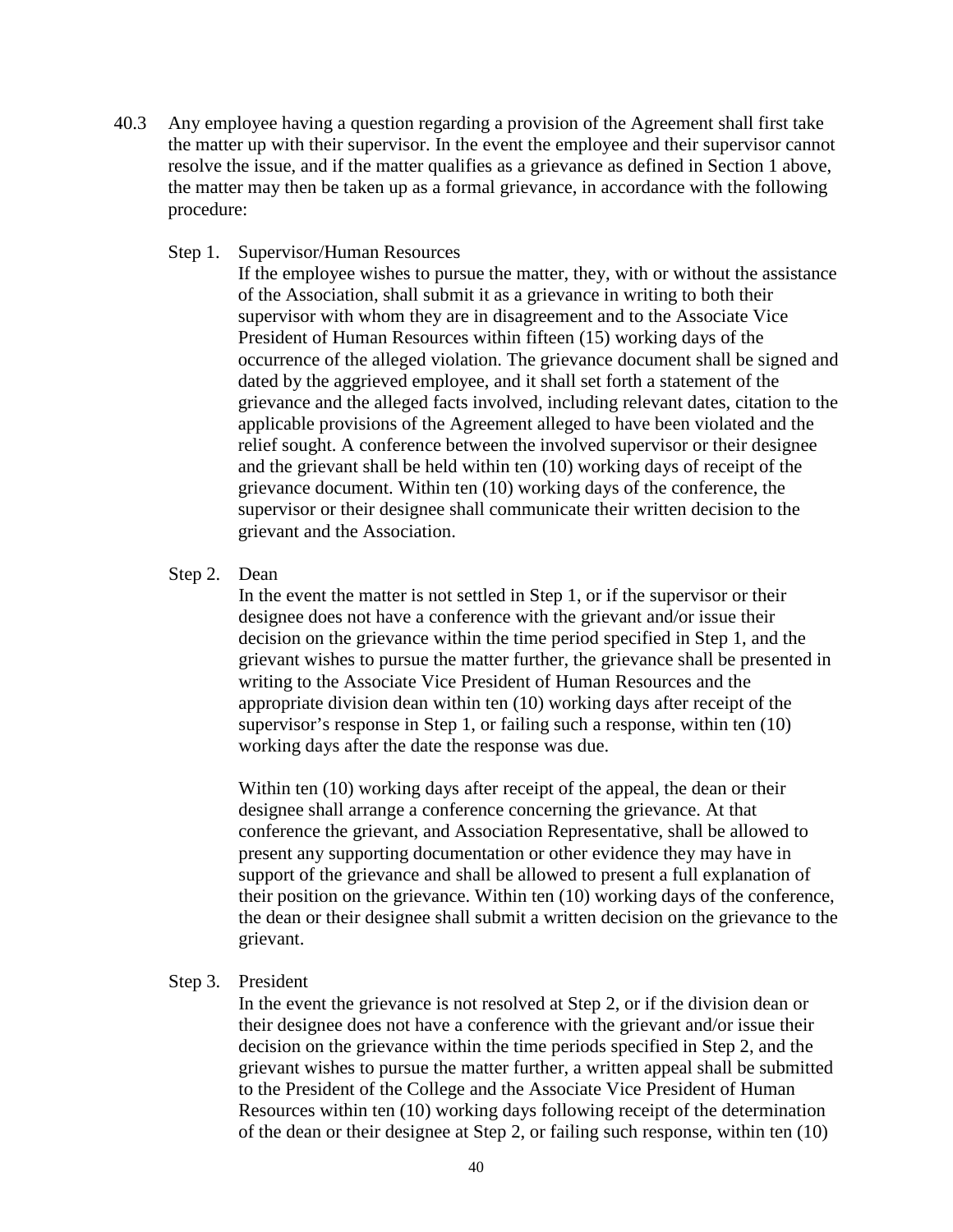working days after the date the determination was due. This appeal shall set forth the nature of the grievance, the contractual provision or provisions alleged to have been violated and shall include the written disposition of the case from each previous step of the grievance procedure. The President or their designee will hold a hearing on the grievance within ten (10) working days, at which time the grievant or a representative of the Association and a representative of the College will be provided an opportunity to summarize their respective positions on the grievance. Thereafter, the President or their designee will render their written decision on the grievance within ten (10) working days of hearing the grievance.

#### Step 4. Arbitration

In the event the grievance is not resolved at Step 3, or if the President or their designee does not render a written decision within the time specified in Step 3, and the Association wishes to pursue the matter further, the grievance shall be submitted to final and binding arbitration. If the Association does not file notice with the President and the Associate Vice President of Human Resources of intention to arbitrate within ten (10) working days of its receipt of the President's or their designee's written decision at Step 3, or failing such response, within ten (10) working days after the date that the decision was due, the grievance shall be deemed withdrawn and resolved against the grievant.

#### 40.4 Arbitrator Decisions

- A. Upon timely receipt by the College of the Association's written notice of its desire to take a grievance to arbitration, the parties shall have five (5) working days within which to attempt to select a mutually acceptable party to act as arbitrator. If the parties fail to agree within this period on an arbitrator who is able and willing to serve, they shall jointly request the Oregon State Conciliation Division of the Employment Relations Board to submit a list of seven (7) disinterested persons who are qualified and willing to act as an impartial arbitrator. Both the Association and the College shall have the right to strike two names from the list. A flip of the coin shall determine which party shall strike first. The remaining name on the list shall be that of the arbitrator.
- B. The designated arbitrator shall set a time and place for hearing which is agreeable to both parties. At that hearing each party shall have the right to present evidence, examine and cross-examine witnesses, make a record and file arguments.
- C. Expenses of the arbitrator shall be borne by the losing party, while each party shall be responsible for its own expenses, including compensating its own witnesses and representative.
- D. The arbitrator shall have authority to consider only a claim which is based upon a specific provision of this Agreement and shall have no right to modify, detract from or add to this Agreement. They shall act solely in a judicial, not a legislative capacity, interpreting and/or applying the express language of a specific provision or provisions of this Agreement and shall not decide on the merits or wisdom of any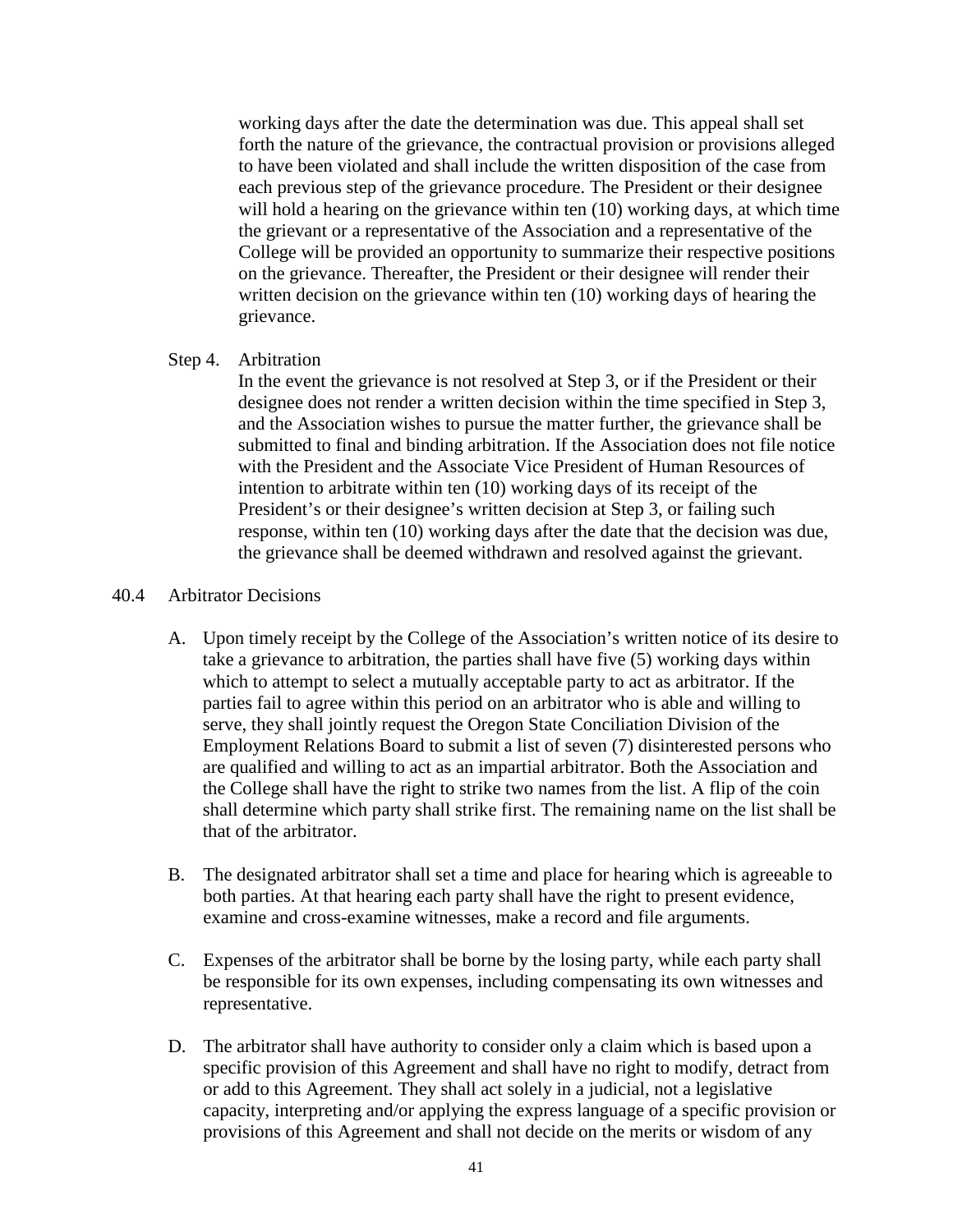action or failure to act by the College, but only on the contractual obligations inherent in this Agreement. Any decision of the arbitrator within the scope of this Agreement shall be final and binding on the College, the Association and the employee or employees involved. If the matter sought to be arbitrated does not involve an interpretation or application of the express language of this Agreement, the arbitrator shall so rule and make no further decision, in which event the expenses of the arbitrator shall be borne by the Association.

- 40.5 A grievant may be represented at any or all of the steps of the grievance procedure by themselves or at their option by a representative selected or approved by the Association. The Association shall have the right to be present and to state its view at all steps of the formal grievance procedure. An individual grievant shall be without power to agree to a resolution of a grievance that violates any term or provision of this Agreement.
- 40.6 The time limits specified in this Article may not be extended or modified except by mutual consent.
- 40.7 Resolution of a grievance at any step of the procedure shall be final and binding upon the College, the Association and the affected employee(s).
- 40.8 Failure on the part of the grievant at any step in the process to file or appeal the grievance in accordance with the stated time lines shall constitute a waiver of the grievance.
- 40.9 As used in this Article, the term "working days" shall mean days which the college is open for business.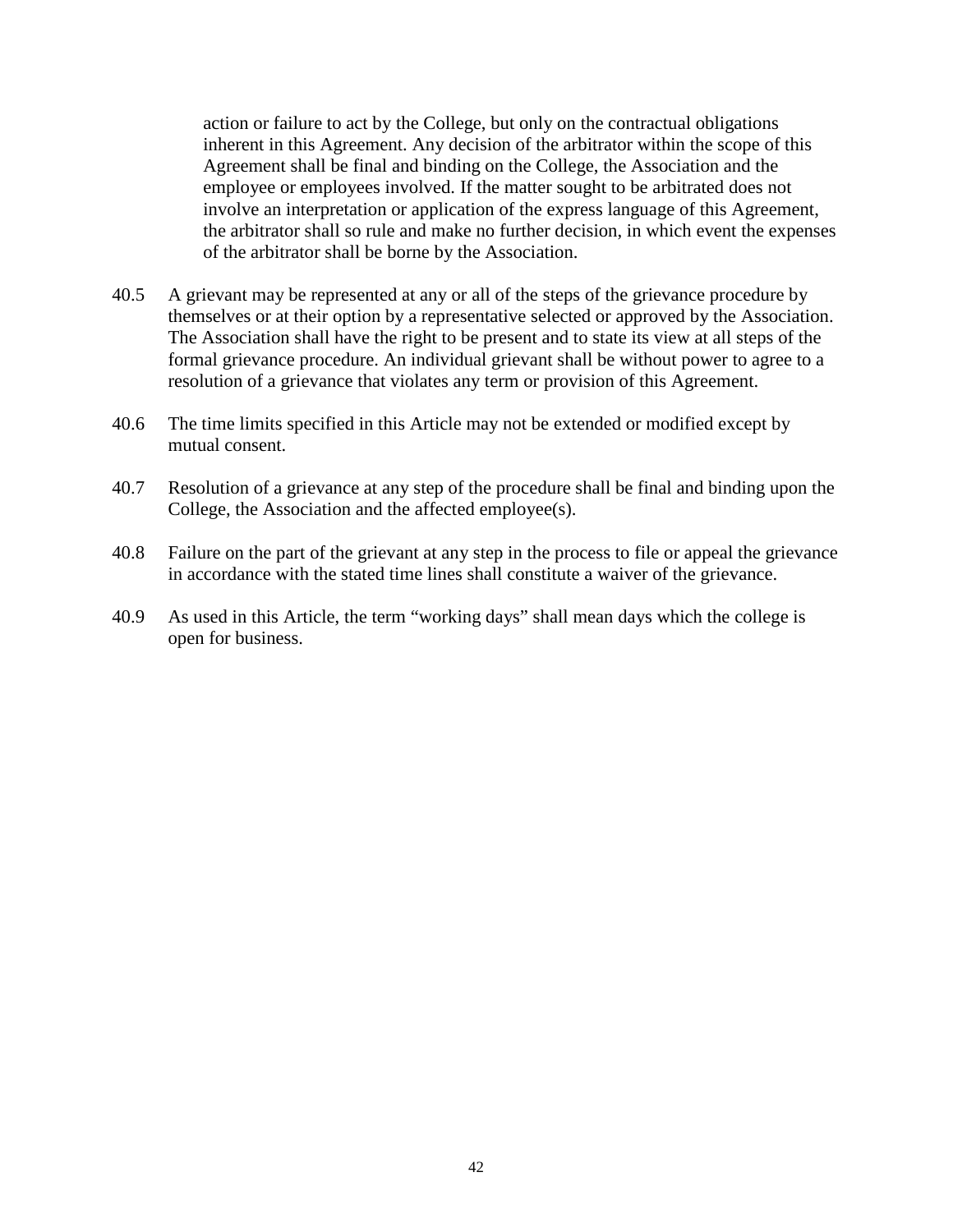|              |               | <b>STEP</b> |       |        | <b>STEP</b> |       |        | <b>STEP</b> |       |        | <b>STEP</b><br>4 |       |        | <b>STEP</b> |       |              |
|--------------|---------------|-------------|-------|--------|-------------|-------|--------|-------------|-------|--------|------------------|-------|--------|-------------|-------|--------------|
| <b>RANGE</b> | <b>JANNL.</b> | MO.         | HRLY. | ANNL.  | MO.         | HRLY. | ANNL.  | MO.         | HRLY. | ANNL.  | MO.              | HRLY. | ANNL.  | MO.         | HRLY. | <b>RANGE</b> |
| A-2          | 5,956         | 2,163       | 12.48 | 27,036 | 2,253       | 13.00 | 28,164 | 2,347       | 13.54 | 29,340 | 2,445            | 14.11 | 30,564 | 2,547       | 14.69 | $A-2$        |
| $A-3$        | 27,816        | 2,318       | 13.37 | 28,992 | 2,416       | 13.94 | 30,204 | 2,517       | 14.52 | 31,464 | 2,622            | 15.13 | 32,772 | 2,731       | 15.76 | $A-3$        |
| $A - 4$      | 29,688        | 2,474       | 14.27 | 30,924 | 2,577       | 14.87 | 32,208 | 2,684       | 15.48 | 33,552 | 2,796            | 16.13 | 34,956 | 2,913       | 16.81 | $A-4$        |
| $B-1$        | 31,992        | 2,666       | 15.38 | 33,324 | 2,777       | 16.02 | 34,716 | 2,893       | 16.69 | 36,252 | 3,021            | 17.43 | 37,764 | 3,147       | 18.16 | B-1          |
| $B-2$        | 34,500        | 2,875       | 16.59 | 35,940 | 2,995       | 17.28 | 37,524 | 3,127       | 18.04 | 39,144 | 3,262            | 18.82 | 40,776 | 3,398       | 19.60 | $B-2$        |
| $B-3$        | 40,776        | 3,398       | 19.60 | 42,564 | 3,547       | 20.46 | 44.448 | 3,704       | 21.37 | 46,404 | 3,867            | 22.31 | 48,396 | 4,033       | 23.27 | $B-3$        |
| $B-4$        | 43,008        | 3,584       | 20.68 | 44,952 | 3,746       | 21.61 | 47,028 | 3,919       | 22.61 | 49,092 | 4,091            | 23.60 | 51,264 | 4,272       | 24.65 | $B-4$        |
| $C-1$        | 51,396        | 4,283       | 24.71 | 53,856 | 4,488       | 25.89 | 56,424 | 4,702       | 27.13 | 59,184 | 4,932            | 28.45 | 61,932 | 5,161       | 29.78 | $C-1$        |
| $C-2$        | 54,564        | 4,547       | 26.23 | 57,264 | 4,772       | 27.53 | 60,024 | 5,002       | 28.86 | 62,988 | 5,249            | 30.28 | 66,072 | 5,506       | 31.77 | $C-2$        |
| $C-3$        | 56,748        | 4,729       | 27.28 | 59,520 | 4,960       | 28.62 | 62,436 | 5,203       | 30.02 | 65,472 | 5,456            | 31.48 | 68,736 | 5,728       | 33.05 | $C-3$        |

|              |        | <b>STEP</b> |       |        | <b>STEP</b> |       |        | <b>STEP</b> |       |        | <b>STEP</b> |       |        | <b>STEP</b><br>10 |       |        | <b>STEP</b><br>11 |       |              |
|--------------|--------|-------------|-------|--------|-------------|-------|--------|-------------|-------|--------|-------------|-------|--------|-------------------|-------|--------|-------------------|-------|--------------|
| <b>RANGE</b> | ANNL.  | MO.         | HRLY. | ANNL.  | MO.         | HRLY. | ANNL.  | MO.         | HRLY. | ANNL.  | MO.         | HRLY. | ANNL.  | MO.               | HRLY. | ANNL.  | MO.               | HRLY. | <b>RANGE</b> |
| $A-2$        | 31,836 | 2.653       | 15.31 | 33.156 | 2.763       | 15.94 | 34,548 | 2,879       | 16.61 | 35,988 | 2,999       | 17.30 | 36.708 | 3,059             | 17.65 | 37.440 | 3.120             | 18.00 | $A-2$        |
| $A-3$        | 34.140 | 2,845       | 16.41 | 35,568 | 2,964       | 17.10 | 37,056 | 3,088       | 17.82 | 38,592 | 3,216       | 18.55 | 39,372 | 3,281             | 18.93 | 40,152 | 3,346             | 19.30 | $A-3$        |
| A-4          | 36,408 | 3,034       | 17.50 | 37,956 | 3,163       | 18.25 | 39,540 | 3,295       | 19.01 | 41,196 | 3,433       | 19.81 | 42,012 | 3,501             | 20.20 | 42,852 | 3,571             | 20.60 | $A-4$        |
| B-1          | 39,336 | 3,278       | 18.91 | 41,004 | 3,417       | 19.71 | 42.720 | 3,560       | 20.54 | 44,496 | 3,708       | 21.39 | 45,384 | 3,782             | 21.82 | 46,296 | 3,858             | 22.26 | $B-1$        |
| $B-2$        | 42,576 | 3,548       | 20.47 | 44.424 | 3,702       | 21.36 | 46,272 | 3,856       | 22.25 | 48,204 | 4.017       | 23.18 | 49,176 | 4,098             | 23.64 | 50,148 | 4,179             | 24.11 | $B-2$        |
| $B-3$        | 50,568 | 4,214       | 24.31 | 52,680 | 4,390       | 25.33 | 55,044 | 4,587       | 26.46 | 57,420 | 4,785       | 27.61 | 58,572 | 4,881             | 28.16 | 59,748 | 4,979             | 28.73 | $B-3$        |
| <b>B-4</b>   | 53,556 | 4.463       | 25.75 | 55,944 | 4,662       | 26.90 | 58,464 | 4,872       | 28.11 | 61,116 | 5,093       | 29.38 | 62,340 | 5,195             | 29.97 | 63,588 | 5,299             | 30.57 | $B-4$        |
| $C-1$        | 64,980 | 5,415       | 31.24 | 68,124 | 5,677       | 32.75 | 71,376 | 5,948       | 34.32 | 74,760 | 6,230       | 35.94 | 76,248 | 6,354             | 36.66 | 77,772 | 6,481             | 37.39 | $C-1$        |
| $C-2$        | 69,372 | 5,781       | 33.35 | 72,804 | 6,067       | 35.00 | 76,308 | 6,359       | 36.69 | 80,004 | 6,667       | 38.46 | 81,612 | 6,801             | 39.24 | 83,244 | 6,937             | 40.02 | $C-2$        |
| $C-3$        | 72,084 | 6.007       | 34.66 | 75,624 | 6,302       | 36.36 | 79,356 | 6,613       | 38.15 | 83,328 | 6,944       | 40.06 | 84,996 | 7,083             | 40.86 | 86,700 | 7,225             | 41.68 | $C-3$        |

43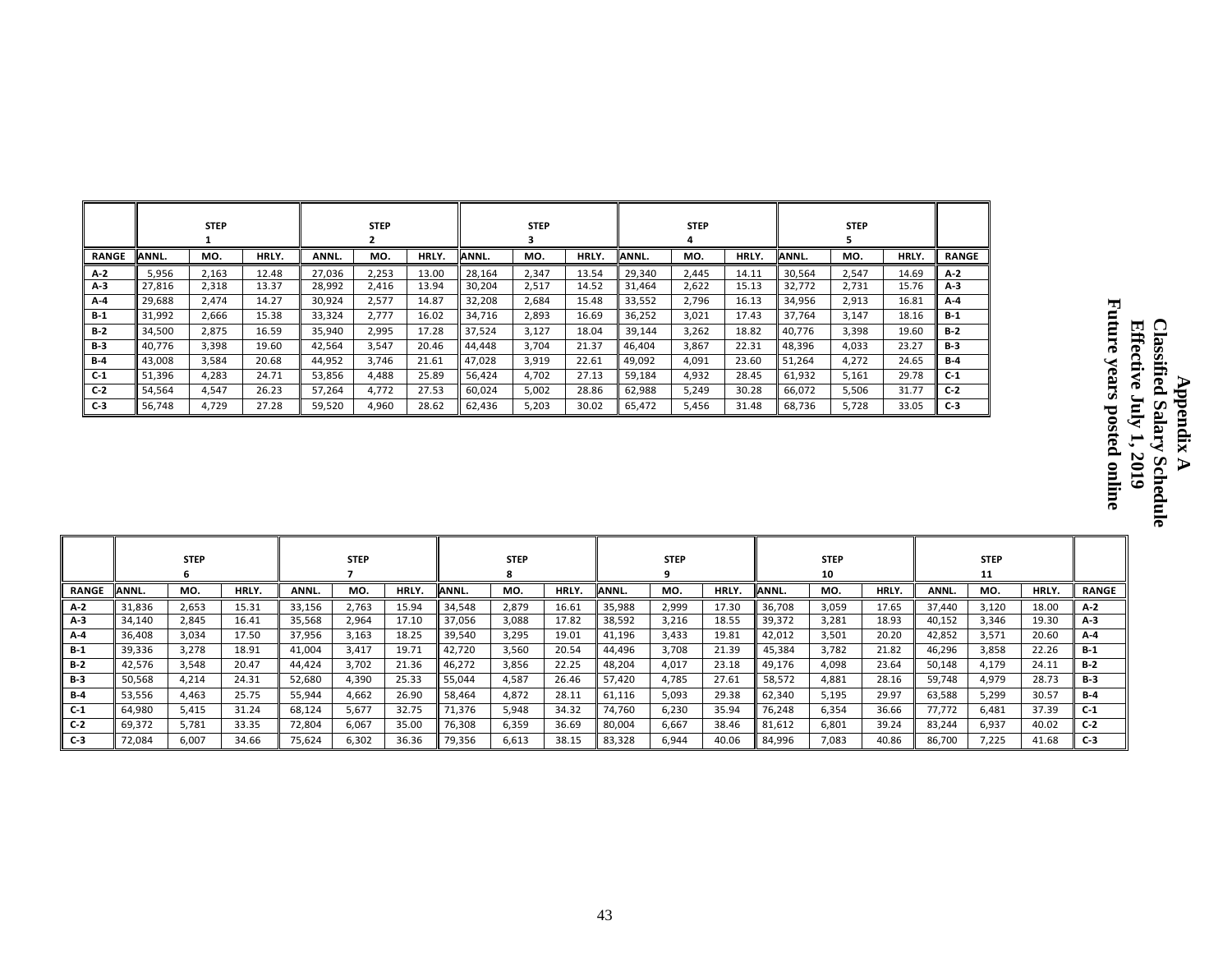## **Appendix B**

|                           |                           | <b>CLASSIFIED JOB FAMILIES</b>          |                |
|---------------------------|---------------------------|-----------------------------------------|----------------|
| <b>EEO</b><br><b>CODE</b> | <b>JOB</b><br><b>CODE</b> | <b>JOB TITLE</b>                        | <b>BAND</b>    |
|                           |                           | <b>FACILITIES SERVICES</b>              |                |
| 70                        | FA900                     | Custodian I - 10 mos.                   | A2             |
| 70                        | FA901                     | Custodian I - 11 mos.                   | A2             |
| 70                        | <b>FA90C</b>              | Custodian I                             | A2             |
| 70                        | <b>FA91C</b>              | Custodian II                            | A3             |
| 70                        | <b>FA92C</b>              | Maintenance/Trades Assistant            | A4             |
| 70                        | <b>FA93C</b>              | Maintenance/Trades Tech I               | <b>B1</b>      |
| 70                        | FA94C                     | Maintenance/Trades Tech II              | B <sub>2</sub> |
| 60                        | <b>FA95C</b>              | Maintenance/Trades Specialist           | B <sub>3</sub> |
| 60                        | <b>FA97C</b>              | <b>Facilities Operations Specialist</b> | B4             |
| 60                        | <b>FA96C</b>              | Maintenance/Trades Coordinator          | C <sub>1</sub> |
|                           |                           | <b>FINANCIAL SERVICES</b>               |                |
| 50                        | <b>FI90C</b>              | <b>Financial Services Assistant</b>     | A4             |
| 40                        | <b>FI91C</b>              | <b>Financial Services Tech. I</b>       | <b>B1</b>      |
| 40                        | <b>FI92C</b>              | <b>Financial Services Tech. II</b>      | B <sub>2</sub> |
| 40                        | <b>FI93C</b>              | <b>Financial Services Specialist</b>    | B <sub>3</sub> |
| 30                        | FI94C                     | <b>Financial Services Analyst I</b>     | C <sub>1</sub> |
| 30                        | <b>FI95C</b>              | <b>Financial Services Analyst II</b>    | C <sub>2</sub> |
| 30                        | <b>FI96C</b>              | <b>Financial Services Analyst III</b>   | C <sub>3</sub> |
|                           |                           | <b>INSTRUCTIONAL SERVICES</b>           |                |
| 70                        | <b>IN940</b>              | Instructional Lab Assistant-10 mos.     | A <sub>3</sub> |
| 70                        | <b>IN941</b>              | Instructional Lab Assistant-11 mos.     | A <sub>3</sub> |
| 40                        | <b>IN900</b>              | Instructional Technician-10 mos.        | <b>B2</b>      |
| 40                        | <b>IN901</b>              | Instructional Technician-11 mos.        | B <sub>2</sub> |
| 40                        | IN90C                     | <b>Instructional Technician</b>         | B <sub>2</sub> |
| 40                        | <b>IN910</b>              | Instructional Specialist-10 mos.        | B <sub>3</sub> |
| 40                        | <b>IN911</b>              | Instructional Specialist-11 mos.        | B <sub>3</sub> |
| 40                        | IN91C                     | <b>Instructional Specialist</b>         | B <sub>3</sub> |
| 40                        | <b>IN920</b>              | Instrctnl Coor/Analyst I-10 mos.        | C <sub>1</sub> |
| 40                        | <b>IN921</b>              | Instrctnl Coor/Analyst I-11 mos.        | C <sub>1</sub> |
| 40                        | IN92C                     | Instructional Coor/Analyst I            | C <sub>1</sub> |
| 40                        | <b>IN930</b>              | Instrctnl Coor/Analyst II-10 mos.       | C <sub>2</sub> |
| 40                        | <b>IN931</b>              | Instrctnl Coor/Analyst II-11 mos.       | C <sub>2</sub> |
| 40                        | IN93C                     | Instrctnl Coor/Analyst II               | C <sub>2</sub> |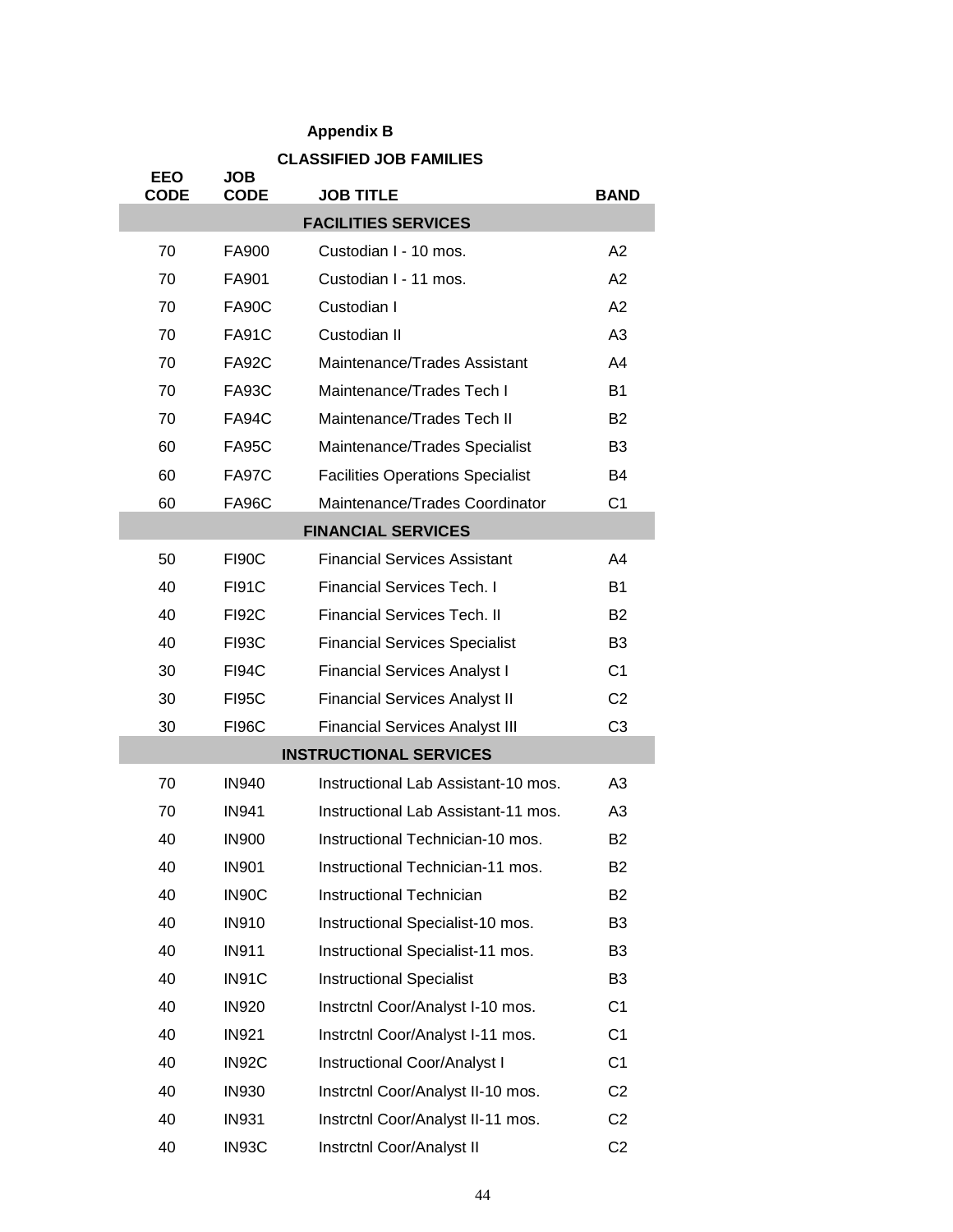|                           |                           | <b>CLASSIFIED JOB FAMILIES</b>     |                |
|---------------------------|---------------------------|------------------------------------|----------------|
| <b>EEO</b><br><b>CODE</b> | <b>JOB</b><br><b>CODE</b> | <b>JOB TITLE</b>                   | <b>BAND</b>    |
|                           |                           | OFFICE ADMINISTRATION SERVICES     |                |
| 50                        | <b>OF900</b>              | Department Clerk-10 mos.           | A3             |
| 50                        | OF901                     | Department Clerk - 11 mos.         | A3             |
| 50                        | OF90C                     | <b>Department Clerk</b>            | A3             |
| 50                        | <b>OF910</b>              | Department Assistant-10 mos.       | A4             |
| 50                        | OF911                     | Department Assistant-11 mos.       | A4             |
| 50                        | OF91C                     | <b>Department Assistant</b>        | A4             |
| 50                        | OF920                     | Department Technician 1-10 mos.    | <b>B1</b>      |
| 50                        | OF921                     | Department Technician I-11 mos.    | <b>B1</b>      |
| 50                        | OF92C                     | Department Technician I            | <b>B1</b>      |
| 50                        | OF931                     | Department Technician II-11 mos.   | <b>B2</b>      |
| 50                        | OF93C                     | Department Technician II           | <b>B2</b>      |
| 50                        | OF940                     | Department Specialist-10 mos.      | B <sub>3</sub> |
| 50                        | OF941                     | Department Specialist-11 mos.      | B <sub>3</sub> |
| 50                        | OF94C                     | <b>Department Specialist</b>       | B <sub>3</sub> |
| 40                        | OF95C                     | Dept/Project Coor/Analyst          | C <sub>1</sub> |
|                           |                           | <b>PUBLIC SAFETY SERVICES</b>      |                |
| 50                        | PS90C                     | <b>Public Safety Dispatcher</b>    | A4             |
| 70                        | <b>PS91C</b>              | Public Safety Officer I            | <b>B2</b>      |
| 70                        | <b>PS92C</b>              | <b>Public Safety Officer II</b>    | B <sub>3</sub> |
|                           |                           | <b>STUDENT SERVICES</b>            |                |
| 50                        | ST910                     | Student Services Asst-10 mos.      | <b>B1</b>      |
| 50                        | ST911                     | Student Services Asst-11 mos.      | B <sub>1</sub> |
| 50                        | ST91C                     | <b>Student Services Assistant</b>  | <b>B1</b>      |
| 50                        | ST921                     | Student Srvcs Technician-11 mos.   | <b>B2</b>      |
| 50                        | ST92C                     | <b>Student Services Technician</b> | <b>B2</b>      |
| 40                        | ST930                     | Student Services Spec-10 mos.      | B <sub>3</sub> |
| 40                        | ST931                     | Student Services Spec-11 mos.      | B <sub>3</sub> |
| 40                        | ST93C                     | <b>Student Services Specialist</b> | B <sub>3</sub> |
| 40                        | ST940                     | Sign Lang. Interpreter-10 mos.     | B <sub>3</sub> |
| 40                        | ST941                     | Sign Lang. Interpreter-11 mos.     | B <sub>3</sub> |
| 40                        | ST94C                     | Sign Language Interpreter          | B <sub>3</sub> |
| 40                        | ST960                     | St. Srvcs. Coor/Analyst I-10 mos.  | C <sub>1</sub> |
| 40                        | ST961                     | St. Srvcs. Coor/Analyst I-11 mos.  | C <sub>1</sub> |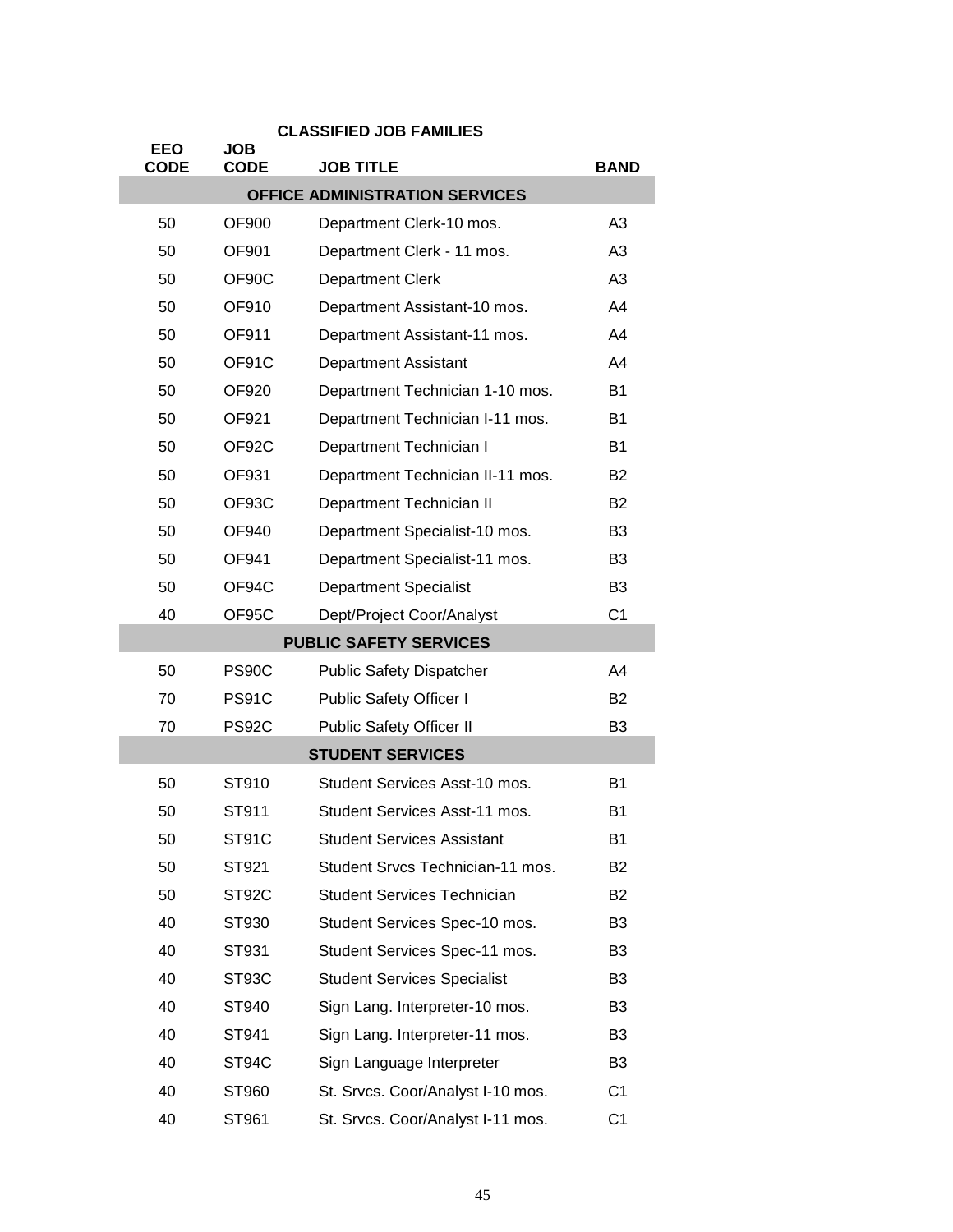| <b>CLASSIFIED JOB FAMILIES</b> |                    |                                      |                |  |  |  |  |
|--------------------------------|--------------------|--------------------------------------|----------------|--|--|--|--|
| <b>EEO</b><br>CODE             | JOB<br><b>CODE</b> | <b>JOB TITLE</b>                     | <b>BAND</b>    |  |  |  |  |
| 40                             | ST96C              | <b>Student Srvcs Coor/Analyst I</b>  | C <sub>1</sub> |  |  |  |  |
| 30                             | ST97C              | <b>Student Srvcs Coor/Analyst II</b> | C <sub>2</sub> |  |  |  |  |
|                                |                    | <b>TECHNOLOGY SERVICES</b>           |                |  |  |  |  |
| 50                             | TE90C              | <b>Technology Operations Asst.</b>   | A4             |  |  |  |  |
| 40                             | <b>TE910</b>       | Technology Support Tech-10 mos.      | B2             |  |  |  |  |
| 40                             | <b>TE911</b>       | Technology Support Tech-11 mos.      | B2             |  |  |  |  |
| 40                             | <b>TE91C</b>       | <b>Technology Support Technician</b> | B2             |  |  |  |  |
| 40                             | TE92C              | <b>Technology Support Specialist</b> | B3             |  |  |  |  |
| 40                             | TE93C              | <b>Technology Analyst I</b>          | C1             |  |  |  |  |
| 30                             | TE94C              | <b>Technology Analyst II</b>         | C <sub>2</sub> |  |  |  |  |
| 30                             | TE95C              | <b>Systems Analyst</b>               | C3             |  |  |  |  |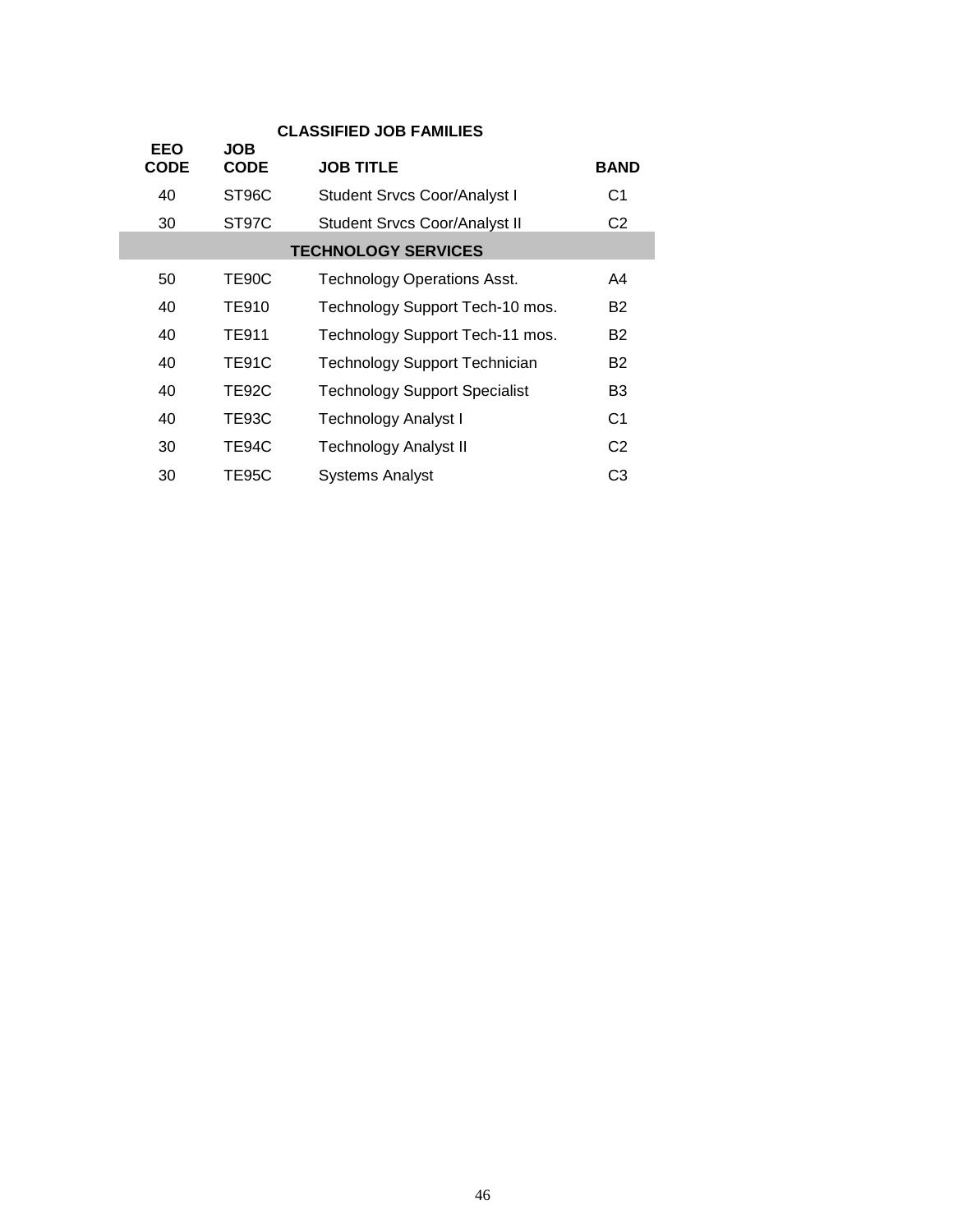#### **APPENDIX C-1 AFFIDAVIT OF DOMESTIC PARTNERSHIP**

Domestic partners may be enrolled for health insurance as an eligible family member as defined in ORS 246.860 (5) and must provide the appropriate forms for enrollment as required by the Oregon Educators Benefit Board.